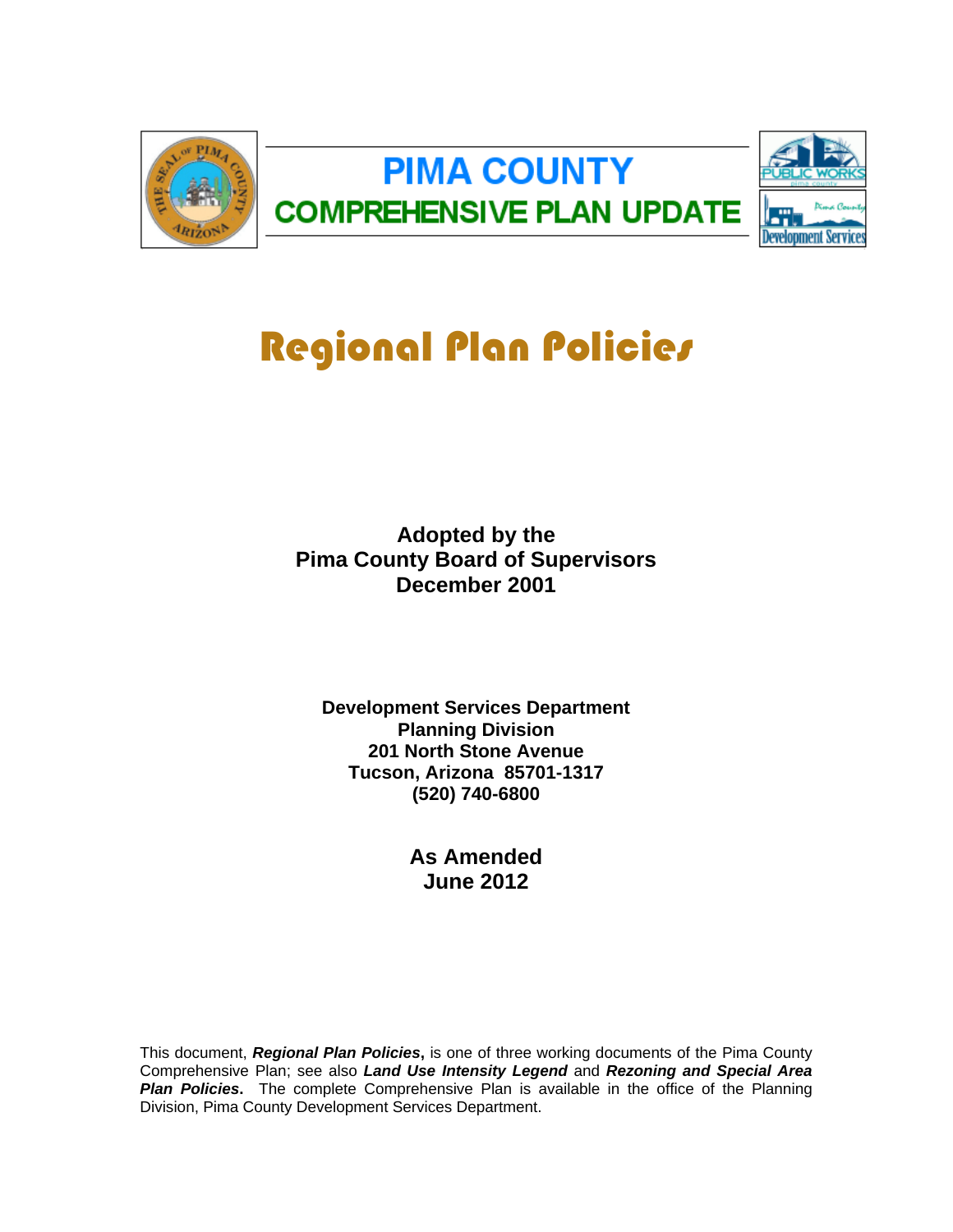# **2001 Pima County Comprehensive Plan Update Regional Plan Policies As Amended June 2012**

# **Contents**

| 4.                                                                   |  |
|----------------------------------------------------------------------|--|
|                                                                      |  |
|                                                                      |  |
|                                                                      |  |
|                                                                      |  |
|                                                                      |  |
|                                                                      |  |
|                                                                      |  |
|                                                                      |  |
| C. Joint Land Use Study Implementation Program Plan Introduction  49 |  |
|                                                                      |  |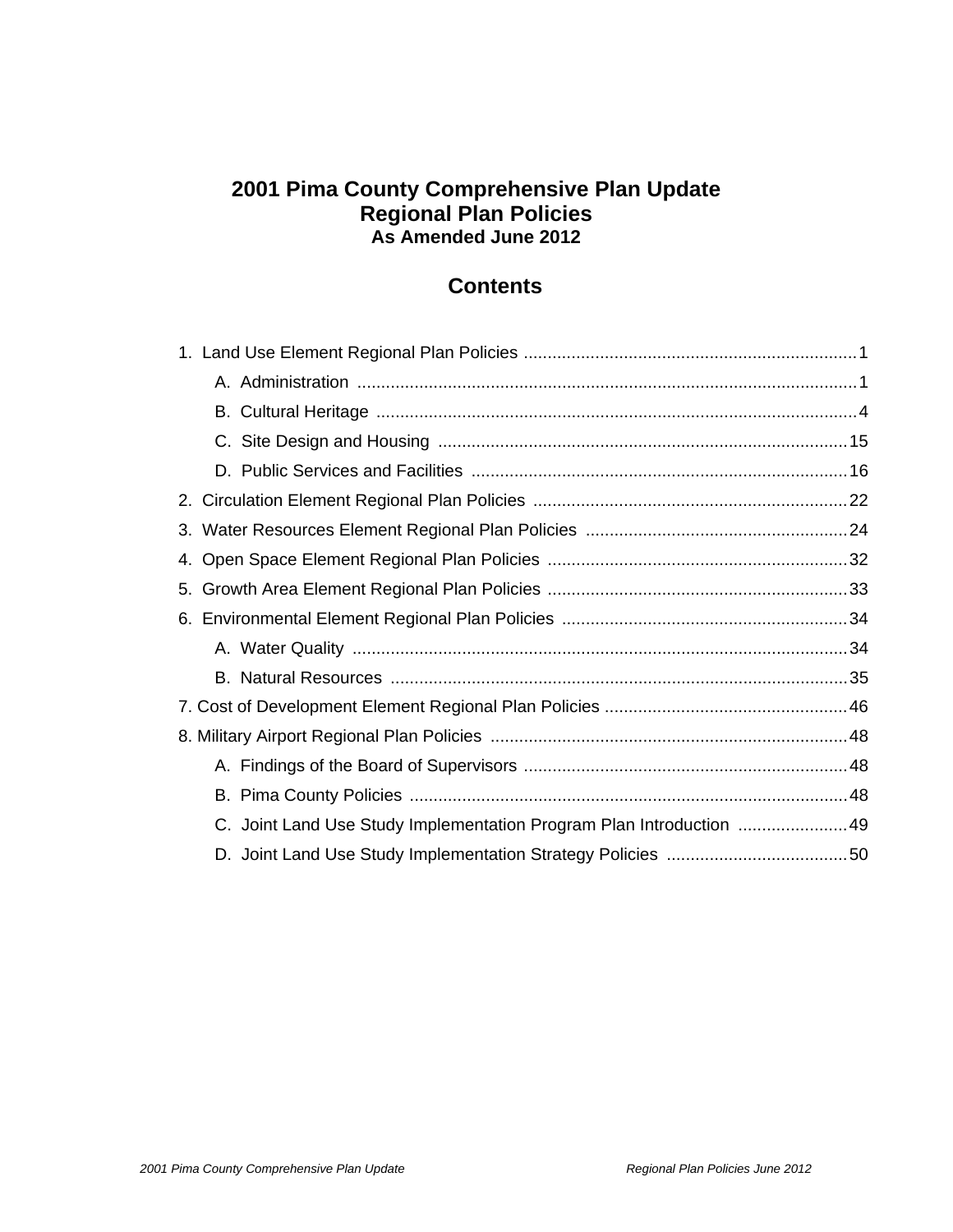# **2001 Pima County Comprehensive Plan Update Regional Plan Policies**

# **1. LAND USE ELEMENT REGIONAL PLAN POLICIES**

#### **A. Administration**

- 1. Map Interpretation Policies
	- a. Comprehensive Plan maps are created using Geographic Information Systems (GIS) digital information from a variety of sources. Based on best available data and practices, digital files and hard-copy maps may contain errors of accuracy, completeness, or timeliness. Precision may change over time as new technologies and sources of data are implemented. Maps are for general reference and are not intended for project level planning. Consult with staff to confirm Land Use Intensity categories and other considerations for specific areas. Revised hard-copy maps will be produced several times a year or periodically.
	- b. As annual amendments and other changes to Comprehensive Plan maps are approved, the official electronic version of Comprehensive Plan map layers on the Pima County GIS data server will be updated. Archival electronic versions of these map layers will be created, at minimum once a year, at the end of each yearly amendment cycle.
	- c. The following policies apply to the interpretation and amendment of planned land use category boundaries which are based on hydrologic features.
		- 1) The use of a wash centerline as a map boundary is for cartographic purposes, washes shall be considered as whole entities in the rezoning process, in accordance with applicable County regulations and procedures. The centerline of the wash, as it existed on the date a rezoning or similar action is approved by the board, shall be the land use category boundary.
		- 2) Where a natural wash is shown as a polygon, precise location of its boundaries, as determined by detailed studies accepted by the county, shall be the land use category boundaries.
		- 3) Where a Resource Conservation [or "Resource Transition" per Regional Plan Policy 1(A)(4)(d)] map boundary is based upon approved floodplain limits, amendment to such boundary which redefines the mapped floodplain may be requested following a FEMA Letter of Map Revision application or other detailed hydrologic study accepted by the county, and shall be processed as a Minor Revision to the comprehensive plan with public hearing.

# 2. State Conceptual Land Use Plan Coordination

 *Growing Smarter Plus* statute requires the State Land Department to work with the Pima County Planning and Zoning Commission regarding integrating the State's conceptual land use plan into Pima County's Comprehensive Plan. The intent is a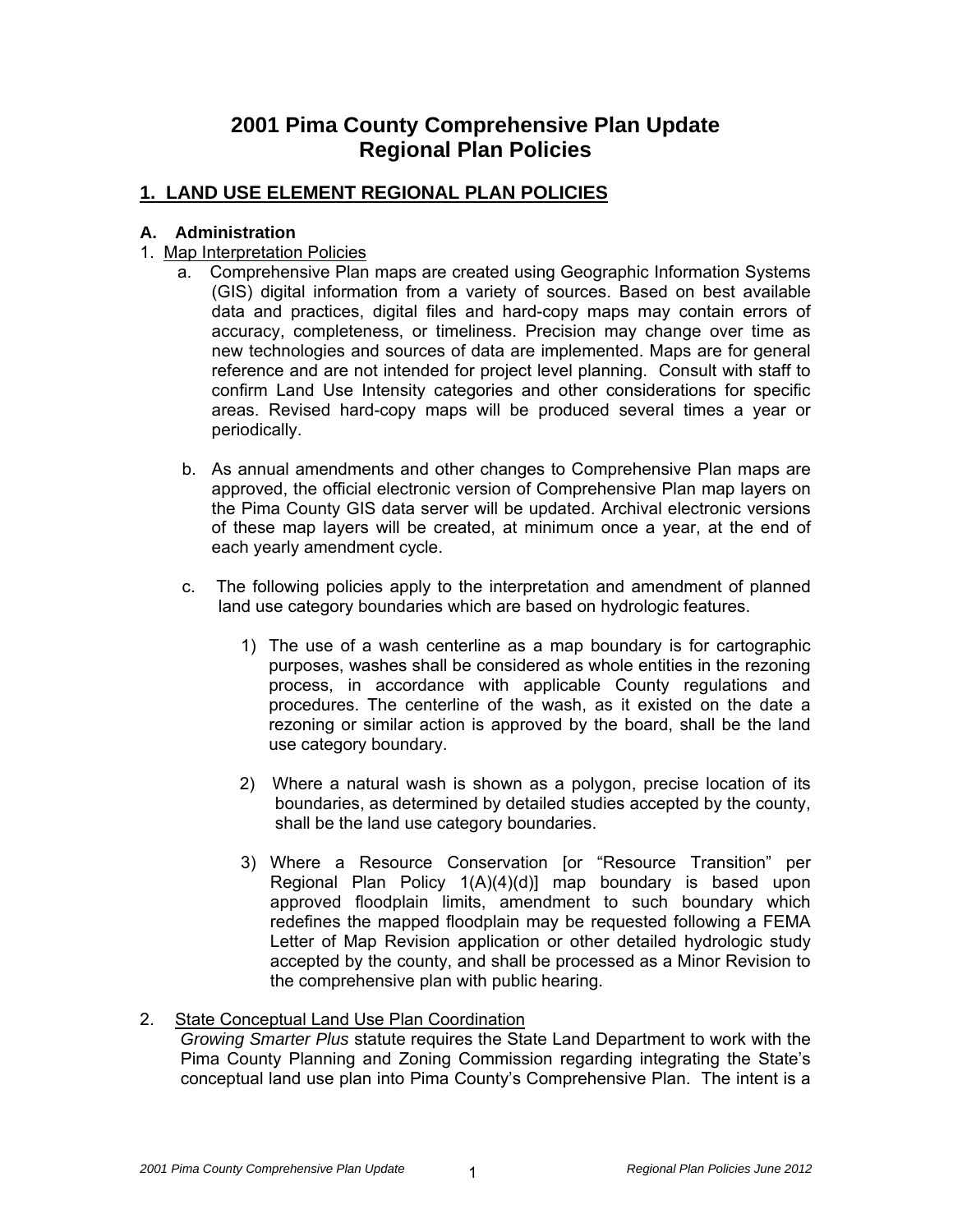cooperative integration of the State land use plan into Pima County's Comprehensive Plan.

3. Measuring Land Consumption

Create a basic unit of measurement that defines and tracks urbanized area land consumption as it relates to population growth. The purpose of this policy is to keep attuned to land consumption and measure the impacts of conventional low density development and compact form development.

#### 4. Land Use Intensity Legend

- a. Promote a compact form of development; restrict residential rezonings in MHIU, HIU, CAC, MFC or REAC to not be less than half of the maximum gross density or less than twelve residences per acre. Residential rezonings in the MIU and NAC designations to be not less than five residences per acre.
- b. Continue the review of the Land Use Intensity Legend to look for opportunities to promote a compact form of development and mixed use planning in designated growth areas wherever is practicable.
- c. Land Use Intensity Legend Modification to redesignate Resource Productive and adding Resource Extraction. The land use legend shall be modified to indicate on the Comprehensive Plan Land Use Map that mining lands shall be designated as Resource Extractive and ranching and agricultural landsshall be designated as Resource Productive. Resource Productive shall refer to land designated as agricultural and ranching lands. These lands shall be protected for their productive capabilities and from encroachment by incompatible uses. Resource Extraction shall refer to mining lands. These lands shall be protected for their extractive capabilities and from encroachment by incompatible uses. Chapter 18.89 Comprehensive Plan Chapter of the Pima County Zoning Code shall be amended to reflect the direction of the above designations.
- d. Land Use Intensity Modification: Re-designate Resource Conservation to Resource Transition

#### Resource Transition and Resource Conservation

The land use legend shall be modified to indicate private land exhibited as Resource Conservation on the Comprehensive Land Use Map shall be converted to Resource Transition.

 The Resource Transition designation shall refer to private land with environmentally sensitive characteristics that include wildlife corridors, natural washes, floodplains, peaks and ridges, buffers to public preserves, and other environmentally sensitive areas. Development of such land shall emphasize design that blends with the natural landscape and supports environmentally sensitive linkages in developing areas.

 The Resource Conservation designation shall refer to public land that protects existing public open space land necessary to achieve objectives regarding environmental quality, public safety, open space, recreation and cultural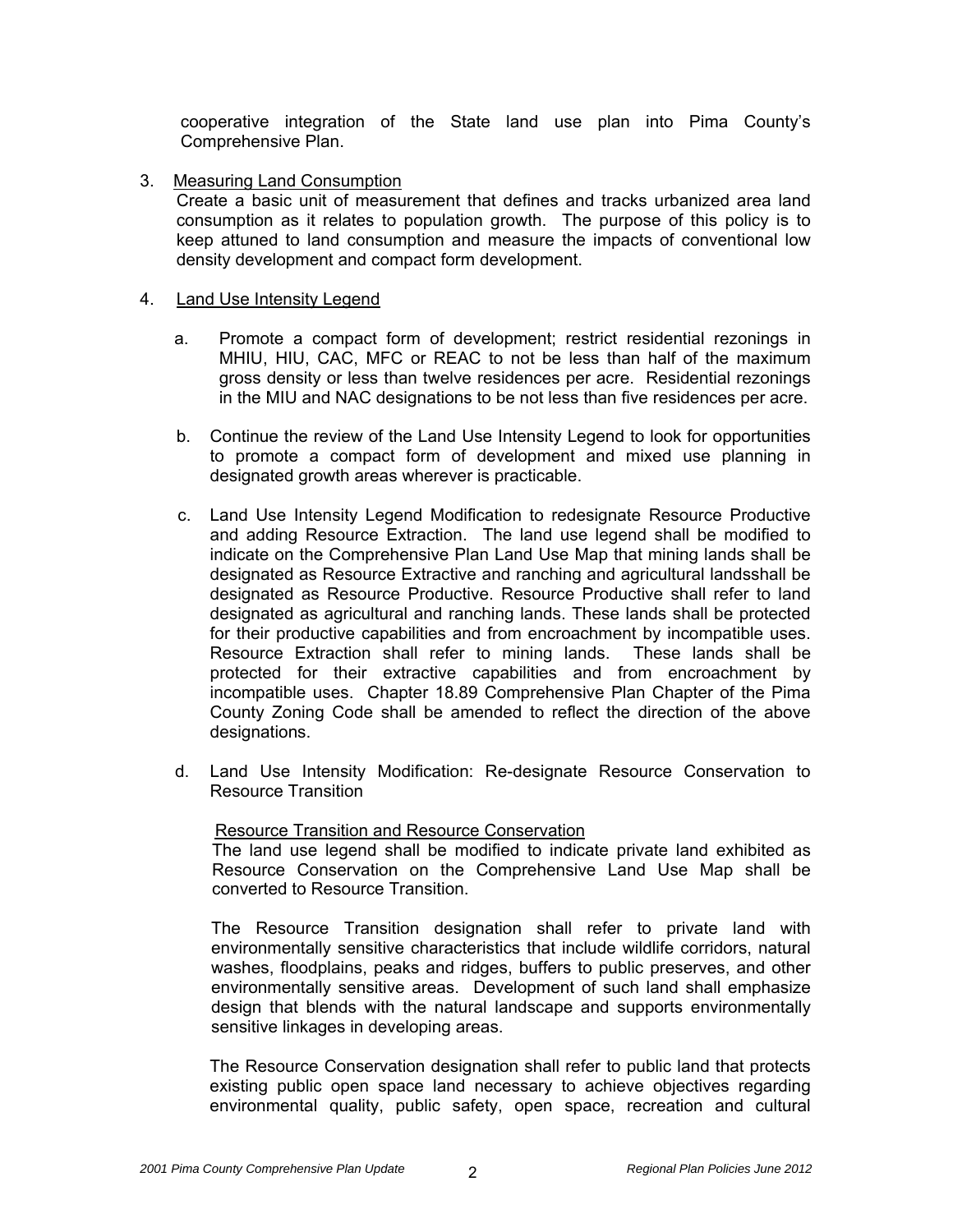heritage and to promote an interconnected, regional open space network, including parks, trails, desert belts, and other open space area.

- 5. Plan Amendment Policies
	- a. Major Plan Amendment: A request to amend the Pima County Comprehensive Plan consisting of 500 or more acres shall be classified as a major plan amendment. A major plan amendment requires a twothirds vote of the Board of Supervisors for adoption.
	- b. Special Area Policies: Special conditions approved during the annual plan amendment process to be considered for a property as part of the rezoning hearing process shall be delineated in a rezoning policy resolution. Rezoning policy resolutions shall be kept on file at the Development Services Department. The rezoning policy resolution shall be submitted along with the rezoning application for the subject property.
	- c. Special areas for regional subareas or large sections of a subarea shall be displayed on the Comprehensive Plan map with a notation indicating guidelines for rezoning or specific plan requests for which unique land use characteristics are considered.
	- d. Annual Plan Amendment Review Criteria: An annual plan amendment review program is provided in Section 18.89.040. The annual plan amendment program provides an opportunity to address oversights, inconsistencies or land use related inequities in the plan or to acknowledge significant changes in a particular area since the adoption of the plan or plan update. Furthermore, the plan amendment program allows for an opportunity to review implementation of the growth area element and suitability for development proposals that support multimodal transportation, rational infrastructure expansion and improvements, mixed use planning, and conserve significant natural resources in the growth area.

#### 6. Site Analysis Policy

Petitioners for rezoning of any parcel greater than one acre in size to be developed at a residential density of four or more residences per acre; or greater than one acre in size to be developed for non-residential uses; or greater than five acres in size shall submit a Site Analysis prepared in accordance with the Pima County Site Analysis Requirements, as referenced in Section 18.91.030F of the Pima County Zoning Code.

7. Transfer of Development Rights (TDR's)

 Pima County shall develop and implement a Transfer of Development Rights (TDR's) program in accordance with A.R.S.§11-821.03. TDR's can reduce the intensity and density of use in areas identified as significant for conservation, biological or cultural resources, sensitive areas in proximity to military airports, or on undeveloped golf courses, by creating incentives for property owners to transfer their development rights in the sensitive (sending) areas to designated "receiving areas" elsewhere. The transfer of development rights is similar to the purchase of development rights, except rather than a public agency buying development rights, which are then in effect "retired", the landowner is compensated for the value of the transferred development rights by property owners wishing to develop in the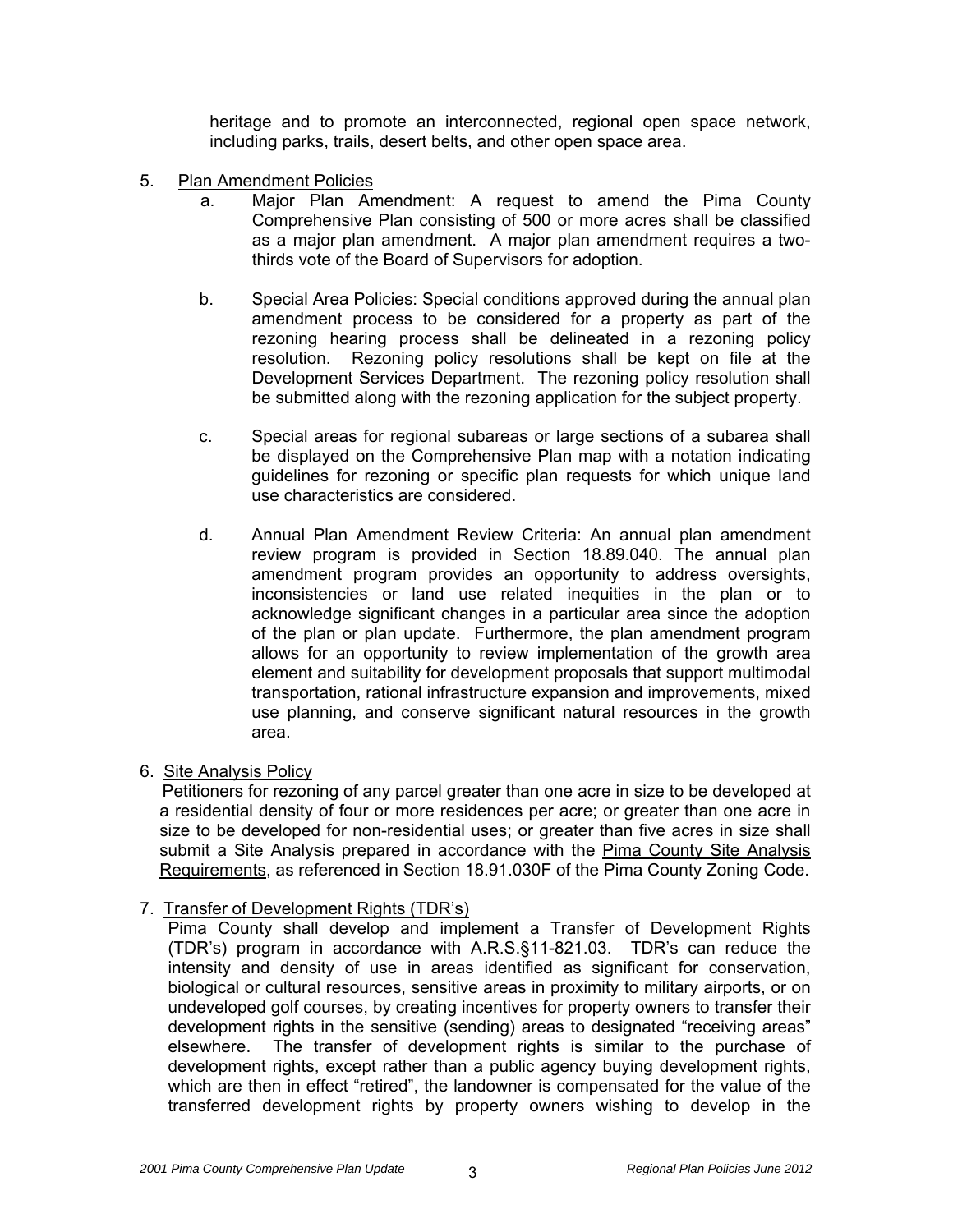receiving areas; developments using TDR's may then develop at densities or intensities greater than otherwise permitted under the existing zoning, though conditions on development may be imposed. Participation in TDR programs shall be voluntary on the part of the landowners(s).

 In addition to preserving sensitive lands within sending areas, a TDR program can also provide benefits in the receiving areas. In rural areas, the program can provide incentives for property owners to go through the subdivision process and to provide open space, while in more urban areas, the program can encourage more appropriate urban development.

## **B. Cultural Heritage**

*Cultural heritage is a broad concept that encompasses items created by people, aspects of the natural world, and different human cultures. In a nutshell, cultural heritage is about the relationship between places and people.* 

An important component of cultural heritage is cultural resources, which are things and places that have significance to people. Cultural resources include: archaeological sites. historic buildings, rock art, shrines, trails, human made items (such as pottery, metal objects, projectile points, and grinding stones), traditional cultural places, and traditional cultural landscapes. Traditional cultural places and traditional cultural landscapes are places and areas that have significant meaning to one or more cultural group, and often incorporate significant aspects of both the natural and human made worlds. For example, a traditional cultural landscape may include a mountain that contains archaeological sites, human burials, herb gathering places, and other important cultural resources. Human burials are a special type of cultural resource, which are usually, but certainly not always, found in archaeological sites or graveyards.

Cultural heritage also encompasses our cultures. Each individual belongs to at least one cultural group. Many people identify with more than one culture, but may regard one as their primary identity. Cultural groups may perceive the world in varied ways, and many of them have direct connections with various cultural resources in Pima County. Many cultural groups reside within Pima County, including the Tohono O'odham, Yaqui, Hispanic, Anglo, and Asian communities, and all have connections with cultural resources located here. Even cultural groups that reside outside Pima County, such as the Apache, Hopi, and Zuni, have ties to some cultural resources in Pima County. One cultural distinction that is often missed when discussing cultural heritage is the difference between the urban and rural cultures and lifestyles. The way people interact with the natural landscape delineates what is culturally important to them. In many ways, it is the connections that cultures have with cultural resources that help define who they are as a group. This sense of place is integral to cultural identity and cultural heritage.

Comprehensive planning in Pima County is a means of envisioning our future. Planning for growth and development is an iterative process. *Responsible growth and development includes stewardship of the unique cultural resources in Pima County, enhancing the quality of community life through the affirmation of cultural diversity and cultural heritage values, and promoting cost effective strategies that balance the needs of development with the needs of preservation and conservation of Pima County's cultural heritage.* In this regard, this plan for cultural heritage is intimately tied to the principles and policies of the Sonoran Desert Conservation Plan.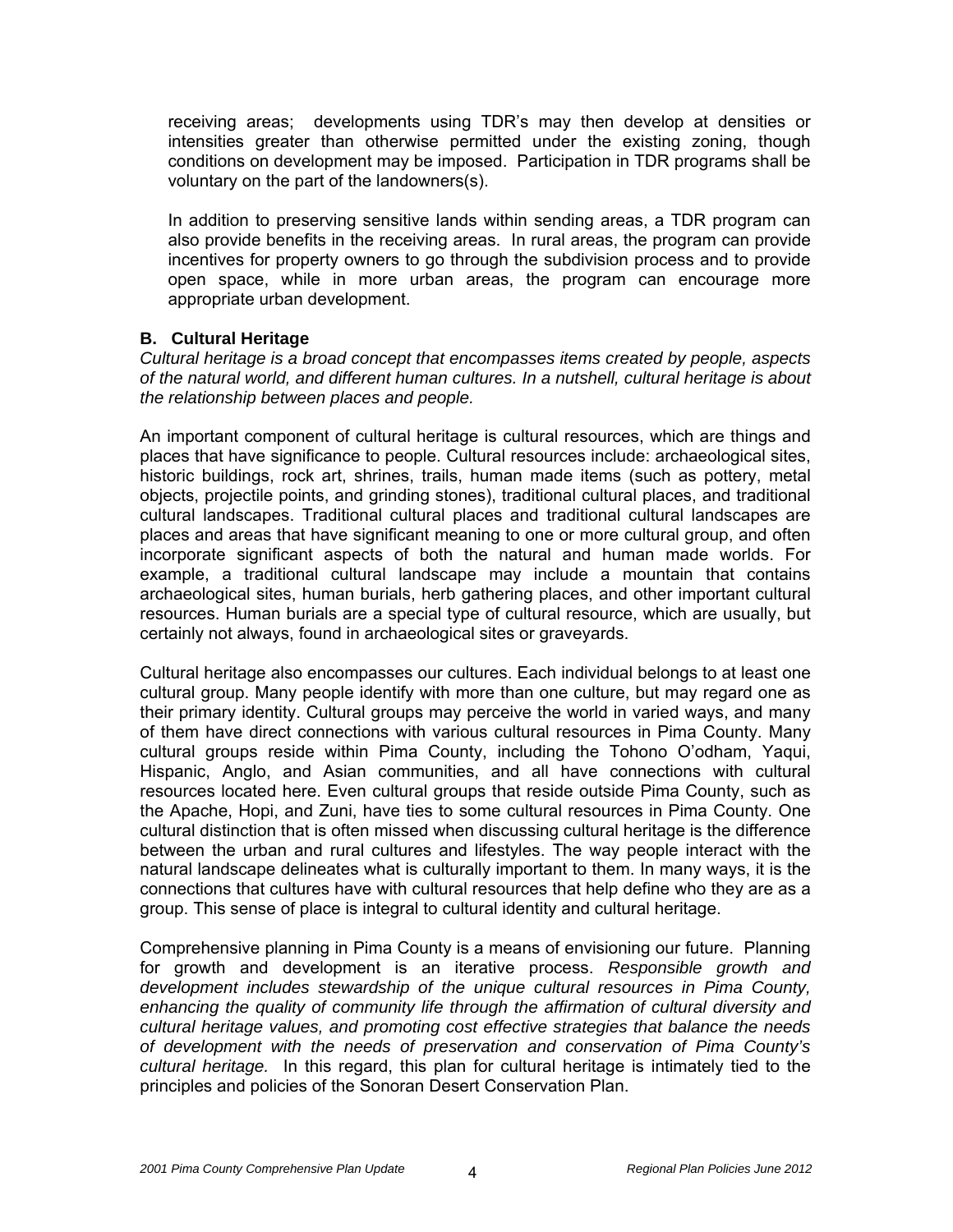Cultural heritage planning has four primary goals: conservation, protection, public education, and preservation of the historic fabric, each of which is elaborated below. These four goals and related policies promote and enhance the stewardship of Cultural Heritage within Pima County. These cultural resources policies pertain to the designation, conservation, and treatment of cultural resources including archaeological and historical sites and buildings, districts, and landmarks that are identified as places of exceptional importance to the Pima County community. With rapid growth and development, these important places and properties may be affected by County public improvement projects, as well as proposed private sector development involving rezonings, specific plans, Comprehensive Plan amendments, and grading and other land use permits, all of which require additional policies to address in-place conservation, or alternatively, mitigation of impacts through documentation and research.

#### 1. Conservation of Cultural Resources

 Because of the multiple benefits of cultural resources protection and the importance of cultural resources in heritage conservation, effective land use planning requires the identification of significant cultural resources and the development of incentives to encourage the conservation and in-place preservation and protection of these non-renewable and irreplaceable cultural resources.

a. Pima County Priority Cultural Resources: Adopt a list of Pima County Priority Cultural Resources that will serve to identify those cultural resources and historic properties as places of extraordinary importance to the county's culture and history, priorities that should be conserved and protected in-place for the benefit of future generations.

 Creating a List of Priority Cultural Resources enhances planning capabilities by enabling the county to identify those currently known places that are exceptionally important to the heritage of Pima County regardless of current jurisdiction. Designation as a priority cultural resource will help to ensure the consideration and protection of these places in land use planning decisions by Pima County and others. The List is thus a planning tool that can be used to guide both the county's own public works projects, as well as private development in order to enhance the protection of these priority cultural resources should they become threatened. Identification of properties for inclusion on this List was conducted under the oversight and direction of the Sonoran Desert Conservation Plan Cultural and Historical Resources Technical Advisory Team and 20 experts in historic preservation and archaeology. The results are two sets of places, one consisting of 91 archaeological sites and site complexes, and the other consisting of 138 historic sites and structures (See attachments). While other sites may qualify in the future for designation, these 229 known historic and archaeological sites are presented as Pima County's List of Priority Cultural Resources.

b. Pima County Register of Historic Places: The list of Priority Cultural Resources will provide the basis for the establishment of a Pima County Register of Historic Places for designation under the Historic Zone Overlay Ordinance Code Section 18.63 for unincorporated Pima County.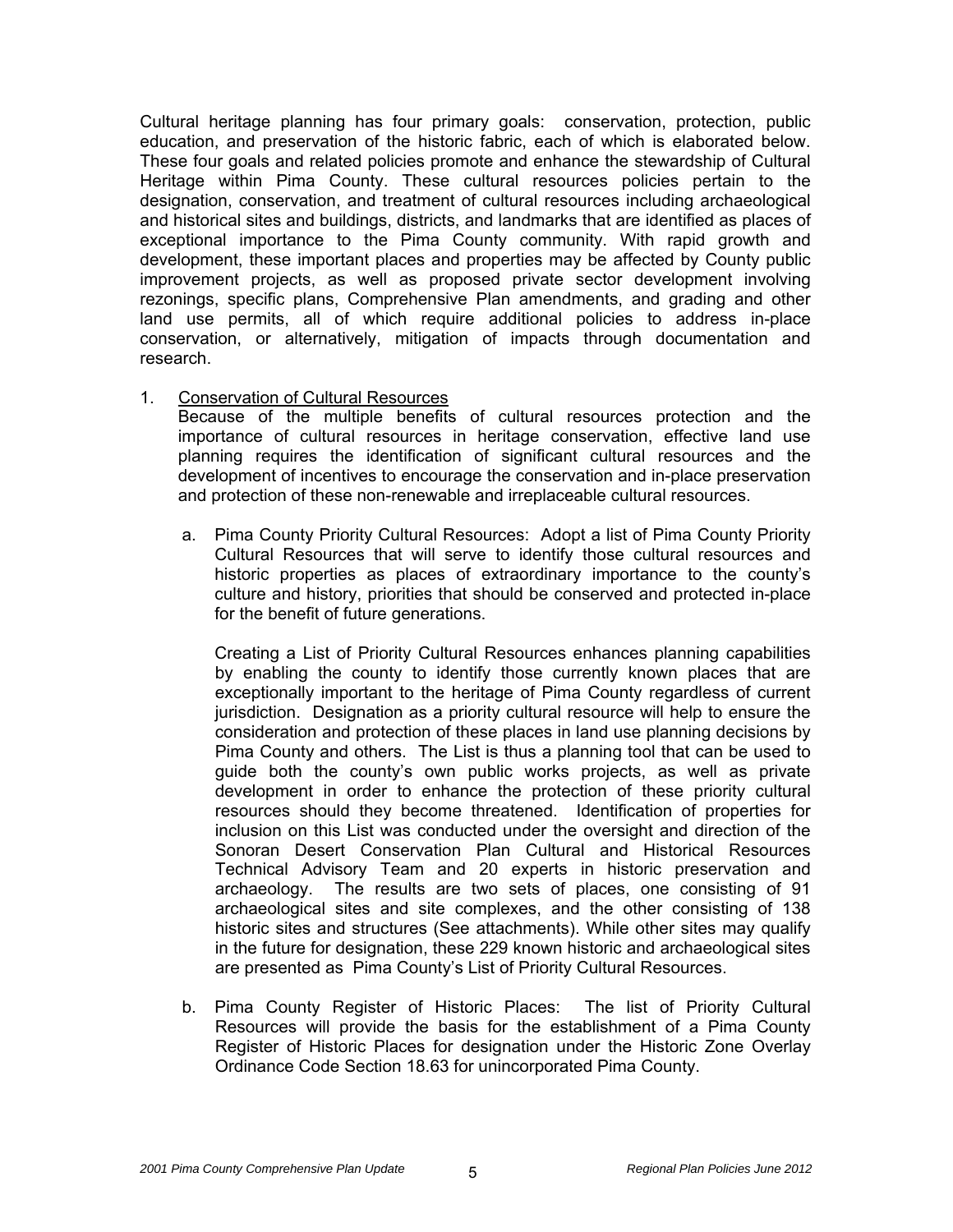The Pima County Register of Historic Places will be additionally useful in identifying those cultural resources that are most deserving of listing on local, state, and national registers of historic places and that honor places of importance to our common heritage. Most importantly, however, a Pima County Register of Historic Places will give formal acknowledgment to those places determined to be special to the history and culture of its citizens and will provide a level of local recognition that they do not currently receive. Registration acknowledges the exceptional importance of each of these historic properties and places and gives formal sanction through historic designation to their conservation and protection. Historic sites, buildings, objects, and districts subject shall be considered eligible for inclusion in the Pima County Register that:

- 1) Reflect significance in Pima County history, architecture, archaeology, engineering, or culture; and
- 2) Possess integrity of location, design, setting, materials, workmanship, feeling, and association; and
- 3) Are associated with events that have made a significant contribution to the broad patterns of our history; or
- 4) Are associated with the lives of persons significant in our past; or
- 5) Embody the distinctive characteristics of a type, period, or method of construction, or that represent the work of a master, or that possess high artistic values, or that represent a significant or distinguishable entity whose components may lack individual distinction; or
- 6) Have yielded or may be likely to yield information important in prehistory or history.
- c. Historic Zone Code Section 18.63: Pima County has had a long-term commitment to the protection of cultural resources; however, the current Historic Zone Ordinance passed in 1972 is in need of revision. To better address the diversity of cultural resources within the County, the following categories of cultural resources should be addressed by the broadened ordinance. The following sites, buildings, districts, objects, and features located in unincorporated Pima County are governed by this policy and form the basis for the Pima County Register of Historic Places:

Historic Site - the location of a significant event, a prehistoric or historic occupation or activity, or a building or structure, whether standing, ruined, or vanished, where the location itself possesses historic, cultural, or archaeological value regardless of the value of any existing structure.

Historic District - a geographically defined area, urban or rural, possessing a significant concentration, linkage, or continuity of sites, buildings, structures, or objects united by past events or aesthetically by plan or physical development.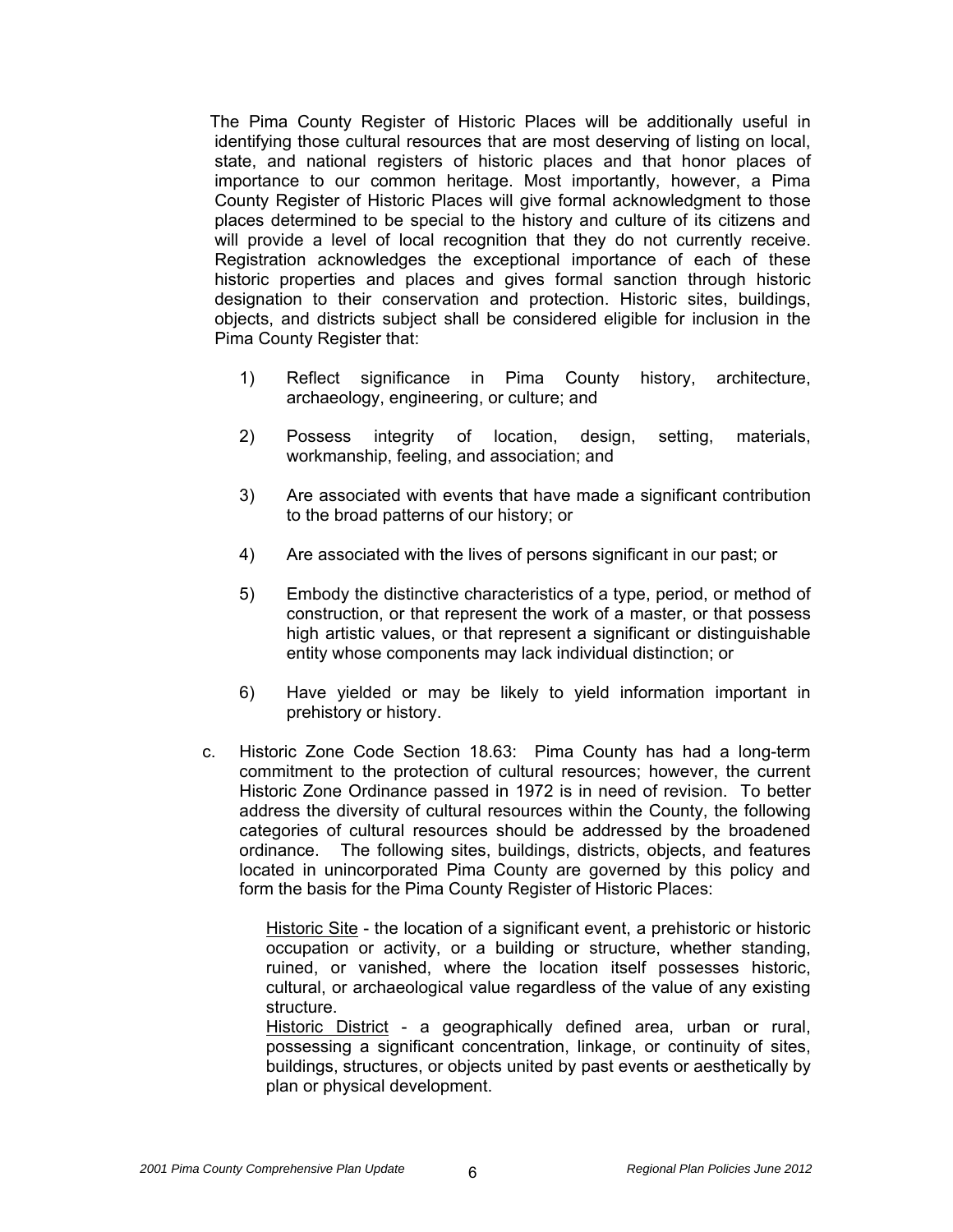Historic Landmark - a site, building, structure, object, or space of the highest historic, cultural, architectural, or archaeological importance to Pima County, which if demolished or significantly altered or disturbed would constitute an irreplaceable loss to the quality and character of Pima County.

Conservation District - a geographically definable area that possesses architectural character, visual patterns, archaeological potential, cultural significance, scenic, historic, land use or natural features which are representative of and contribute to Pima County's local or regional identity.

- d. Cultural Resources Inventory of Pima County preserves: As Pima County continues to increase its areas of preserves, it is imperative that cultural resources inventories of these areas be completed so that Pima County can better manage and protect its cultural resources and integrate these resources into public heritage education programs.
- e. Encourage Intergovernmental Cooperation in Cultural Resources Management: Cultural resources in Pima County often cross-cut jurisdictions and involve multiple property owners. As such, effective protection for, and management of, Pima County's cultural resources requires the cooperation of other governments and agencies. To coordinate management goals and strategies, an advisory board consisting of professional in the fields of archaeology, architecture, and historic preservation should be formed consisting of representatives of each government and agency with responsibilities for protecting cultural resources in Pima County. Such a precedent exists in the both Tucson Pima County Historical Commission and in the Cultural and Historic Resources Technical Advisory Team formed for the Sonoran Desert Conservation Plan. Pima County seeks to become a member of the Certified Local Government program administered through the National Park Service, and this too will enhance the county's capabilities to share information with other preservation organizations on the state and national level.

#### 2. Protections for Cultural Resources

 When impacts to important cultural resources cannot be avoided, historic preservation is about saving significant cultural resources for the future by means of legally prescribed mitigation strategies that require recovery of information before the resource is adversely impacted by private or public actions. What gets preserved is often not the resource itself but the historical and cultural information that is derived from the resource.

a. Cultural Resources Protection Ordinance: Adopt a comprehensive Cultural Resources Protection Ordinance that will consolidate the County's land use and development policies and regulations pertaining to cultural resources protections to clarify and strengthen existing cultural resources protections and to ensure that cultural resources goals are effectively achieved.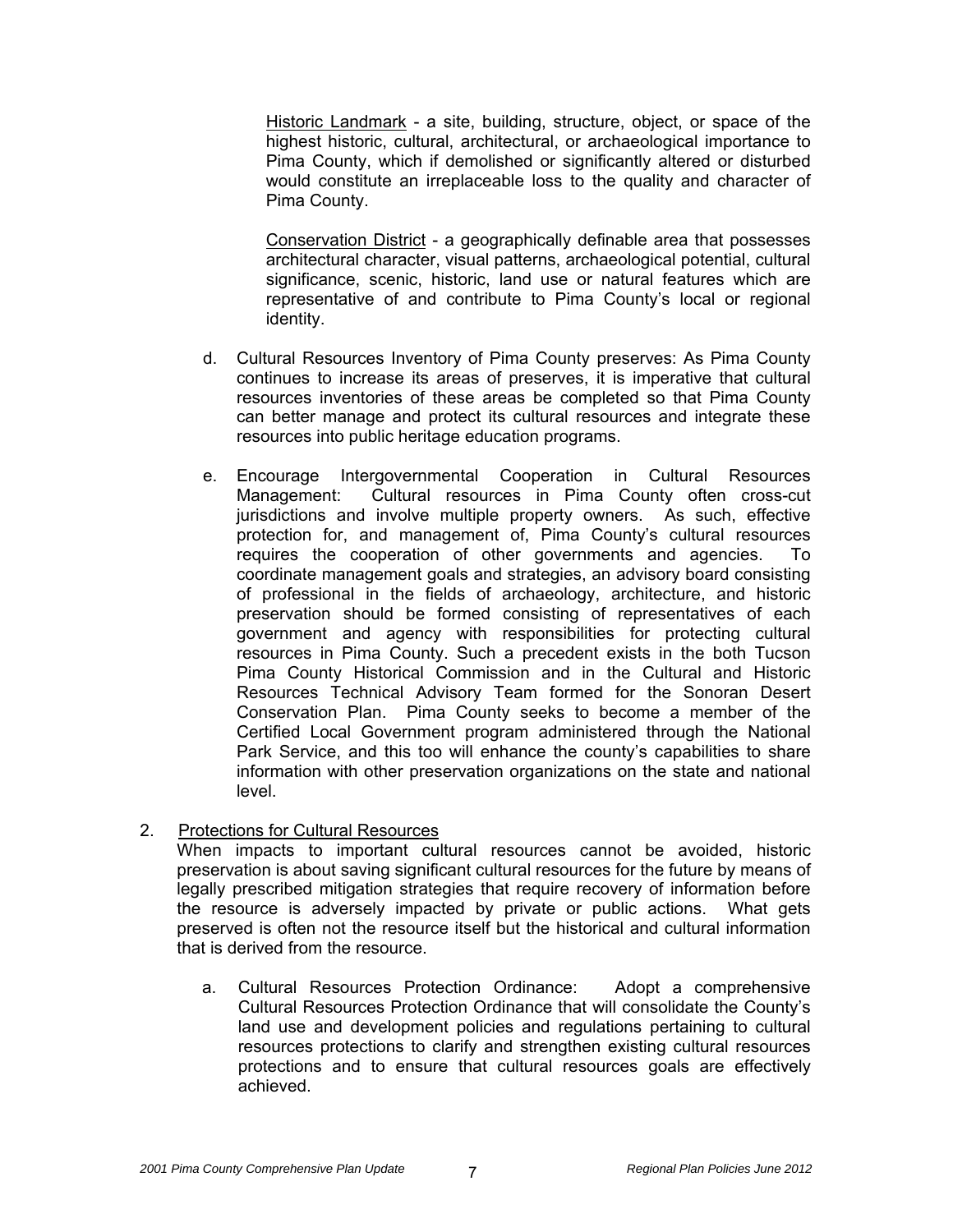Pima County has an established and long-term commitment to protect its cultural resources. In 1983 the Board of Supervisors passed a resolution providing protection for archaeological and historic sites on County projects. Various existing ordinances and policies also require the consideration and protection of cultural resources on most projects permitted by the County. Cultural resources tend to be managed within a legal and regulatory environment, largely due to the linkage between the cultural resources and property. At present, several different sections of various County ordinances delineate cultural resources management requirements for specific publicly permitted and funded developments. For example:

- Board Resolution 1983-104 requires County public works projects to comply with state law as it pertains to the identification, assessment, and mitigation of impacts to archaeological and historical sites.
- Actions under Chapter 18.81 (grading standards) require that all private development projects subject to a Development Plan or a Subdivision Plat must get a Type 2 grading permit. To receive a Type 2 grading permit, a private landowner or developer must comply with the County's cultural resources inventory and mitigation requirements as a condition of permitting.
- Actions under Chapter 18.91 (rezoning) are subject to the same cultural resources requirements whenever a Site Analysis is prepared. These requirements must be met before construction begins.
- In addition, Pima County attaches cultural resources requirements to Specific Plan review approvals, and has developed Standards and Special Requirements for Archaeological Sites and Historic Resources that apply as conditions to most rezoning and development actions.
- b. Maintain Current Cultural Resources Protections: Land use planning decisions currently require the consideration of potential impacts to cultural resources. For example, as part of the site analysis process, a records check of potential archaeological and historical sites is required as part of the rezoning process. Any sites found as a result of the records check or field survey are evaluated for their eligibility to the National Register of Historic Places by a professional archaeologist and/or architectural historian, as appropriate. To the extent possible, avoidance of impacts to these significant sites is the preferred treatment. An inventory summary and historic preservation plan are further required in the site analysis.

 The present process for cultural resources compliance consists of five review steps: 1) records check; 2) survey or inventory; 3) evaluation; 4) impact assessment; and 5) mitigation.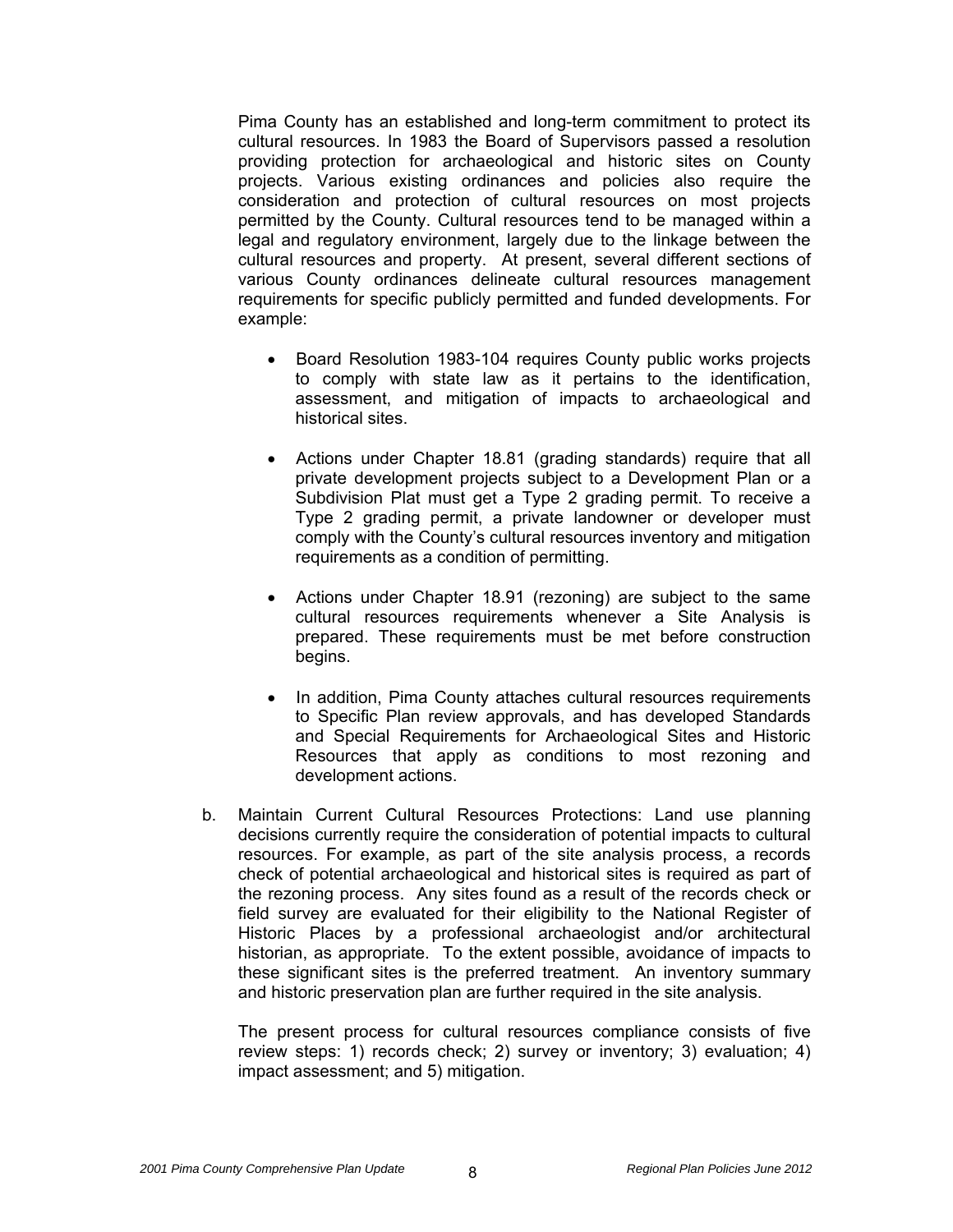- 1) Records Check This action determines whether a cultural resource survey has been previously conducted on the property and whether there are any known cultural resources. A records check provides an inventory of known archaeological and historical sites and a summary of records maintained at the Arizona State Museum.
- 2) Site Survey Parcels that have not been inventoried shall be field surveyed by a professional archaeologist, and any sites encountered shall be recorded in accordance with guidelines established by the Arizona State Museum and the State Historic Preservation Office. If no cultural resources are found, the process ends here. If cultural resources are found, they are recorded with the Arizona State Museum and the project goes to Step 3.
- 3) Evaluation Evaluation consists of determining the significance or eligibility of the recorded cultural resources for listing on the National Register of Historic Places. An opinion of the State Historic Preservation Officer (SHPO) is requested regarding this eligibility determination. If the cultural resources are determined not to be significant, the process usually ends at this point. If the resources are significant the project moves to Step 4.
- 4) Impact Assessment Following eligibility review by the State Historic Preservation Office, County staff working with the applicant determine the protective measures that must be taken. If the project can be designed with stipulations to protect the cultural resources in place, the process usually ends here. If cultural resources will be impacted, then a plan to mitigate this impact (Step 5) must be prepared and submitted for County staff and SHPO review and approval.
- 5) Mitigation Mitigation can include: covenant, deed, or easement restrictions to protect cultural resources; an archaeological excavation, analysis, report and artifact curation; or rehabilitation and adaptive use of historic buildings. Once mitigation is complete, the cultural resources requirements have been met and the process ends.

Very often, the kind of cultural resources found within development areas are archaeological sites. Typically, mitigation involves the preparation of a comprehensive research design and mitigation plan. The research design shall delineate productive areas of scientific investigation that may be pursued given the information the sites can yield and provide direction to the development of a mitigation plan. For those archaeological and historical sites that will be affected or destroyed by the proposed development, sufficient sub-surface test excavations shall be conducted to establish the research potential of the site and the nature and extent of the archaeological deposits. The goals of the testing will be to provide salient information for the development of a research design and to establish a cost effective and efficient data recovery plan. The mitigation plan shall detail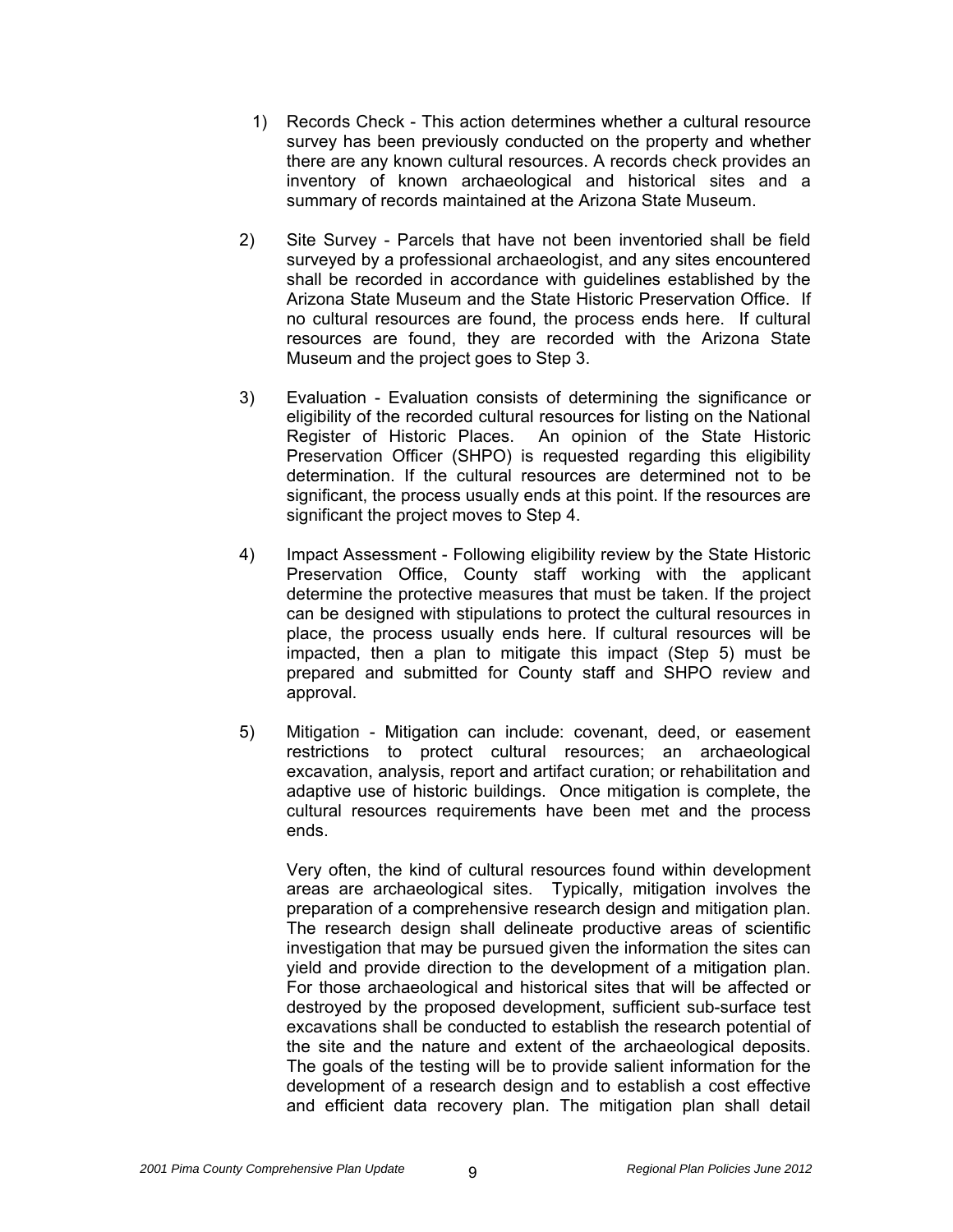strategies for the management of the subject cultural resources and include a plan of work for implementation that may include further testing, sampling strategies, in-place preservation and protection, interpretive exhibits, and data recovery (scientific excavation and documentation, followed by analyses, report preparation, and curation) for those sites to be impacted or destroyed by the proposed development.

- c. Encourage In-Place Protection of Cultural Resources. As a part of land use planning, in-place conservation and protection of cultural resources should be encouraged through the use of conservation easements; cluster zoning to avoid impacts to the resources; conveyance of title to a local government, land trust, or conservation group of that portion of the parcel that contains the cultural resource; or other creative measures that serve to protect the site for future generations.
	- d. Discovery of Unknown Cultural Resources. Unrecorded archaeological materials unearthed during construction activities by the builder, contractors, or individuals will be reported promptly to the Master Developer and Pima County Cultural Resources Office. Reasonable and cost efficient measures will be taken to document these archaeological features and materials by a professional archaeologist.
	- e. Restriction of Archaeological Site Information. Except as necessary for avoidance and protection of the cultural resources, the Master Developer shall restrict information on the location and nature of the cultural resources within the proposed development area. No site will be promoted for public or private access unless so stipulated in the mitigation plan.
	- f. Discovery of Human Remains. In the event that human remains, including human skeletal remains, cremations, and/or ceremonial objects and funerary objects are found during discovery, scientific excavation or construction, ground disturbing activities shall cease in the immediate vicinity of the discovery. State law (ARS §41-844 and ARS §44-865) requires that the Arizona State Museum be notified of the discovery of these remains so that, in consultation with Native American communities or other groups, appropriate arrangements can be made for their repatriation and reburial by cultural groups who claim cultural or religious affinity to them. The human remains shall be removed from the site pending the review and decision of the affected cultural groups and the Arizona State Museum.
	- g. Technical and Professional Standards & Guidelines. All aspects of the cultural resource inventory, evaluation, and mitigation efforts shall be conducted by a professional archaeologist or preservation architect using accepted professional standards and practices consistent with guidelines included in the Advisory Council on Historic Preservation 1980 Handbook; guidelines for Recovery of Scientific, Prehistoric, Historic, and Archaeological Data: Methods, Standards, and Reporting Requirements (36CFR66, dated January 28, 1977); the Standards of Research Performance of the Society of Professional Archaeologists; the Secretary of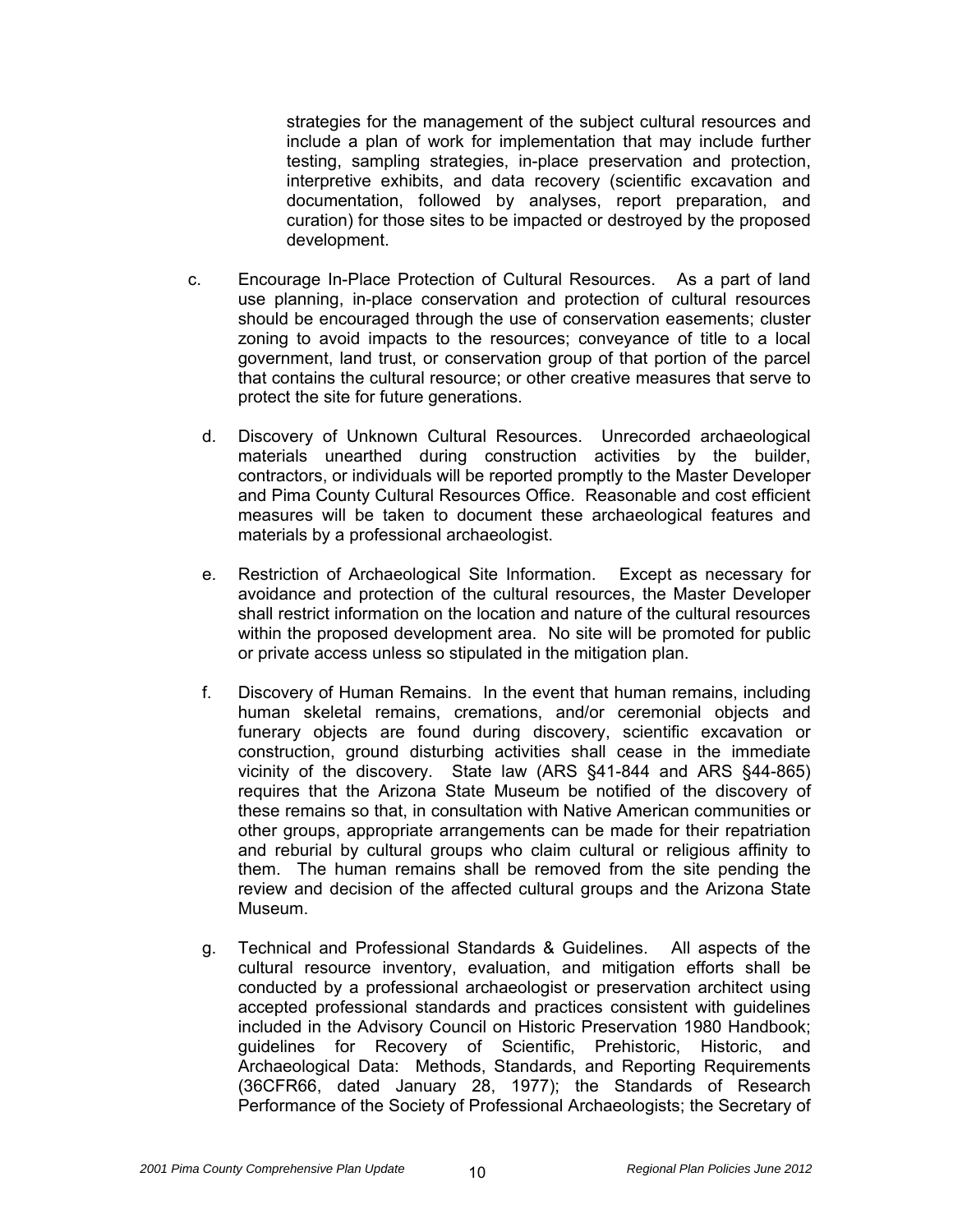the Interior's Standards and Guidelines for Archaeological Documentation (Federal Register, dated September 29, 1983), the Secretary of the Interior's Standards for Archaeology and Historic Preservation (Federal Register, dated September 29, 1983), and the Secretary of the Interior's Standards and Guidelines for Professional Qualifications (Federal Register, dated September 29, 1983). In addition, archaeologists will be required to hold a current Antiquities Permit issued by the Arizona State Museum, and professional architects will be registered with the State of Arizona.

#### 3. Cultural Resources Heritage Education and Outreach

 Studies in heritage preservation have shown that the *long-term protection* of cultural resources is accomplished by educating the public about the past and bringing it to life for them. By educating the citizens of Pima County about our rich and diverse cultural history, the past becomes meaningful and relevant to people's daily lives and provides context in the greater scheme of life. Once informed, people generally become excited and interested in preserving their heritage for their children and for future generations.

- a. Cultural Resources Education. Public education is the key to preservation. Cultural heritage education programs must be developed for all age groups and cultural backgrounds, and be made accessible to all by being provided in the dominant languages of the County. Visitors and residents alike benefit from knowing about the County's cultural resources and can be informed through active learning programs in classrooms and recreation centers, as well as from informal education methods. The County must continue to provide educational information through technical reports, brochures, a website, programs, activities, and support for the schools and colleges in the County.
- b. Cultural Resources Outreach. All significant cultural resources in Pima County that would not be endangered by public knowledge of their existence should be indicated on County maps and in brochures, and provided with on-site interpretation. Exhibits, informational signs, plaques, and interpreters provide outreach at heritage sites. Excellent public outreach is currently provided by both public and private organizations and the County can act as a partner in these important outreach efforts.
- c. Specific Cultural Resources Heritage Projects. Specific cultural heritage sites within the County should be identified and developed as public education and outreach projects. An example of such a project is the *Anza National Historic Trail*. This important heritage trail runs for 60 miles through Pima County and is part of the greater 1200-mile trail that was used in 1775 by Spanish explorers looking for a land route from Sonora to San Francisco. The trail has been deemed significant by Congress and is part of the National Park Service's trails network. Its existence in Pima County brings national attention to the County's rich and diverse cultural heritage, and provides economic benefits to local businesses in the form of heritage tourism, in addition to enriching local and national understanding of our colonial heritage.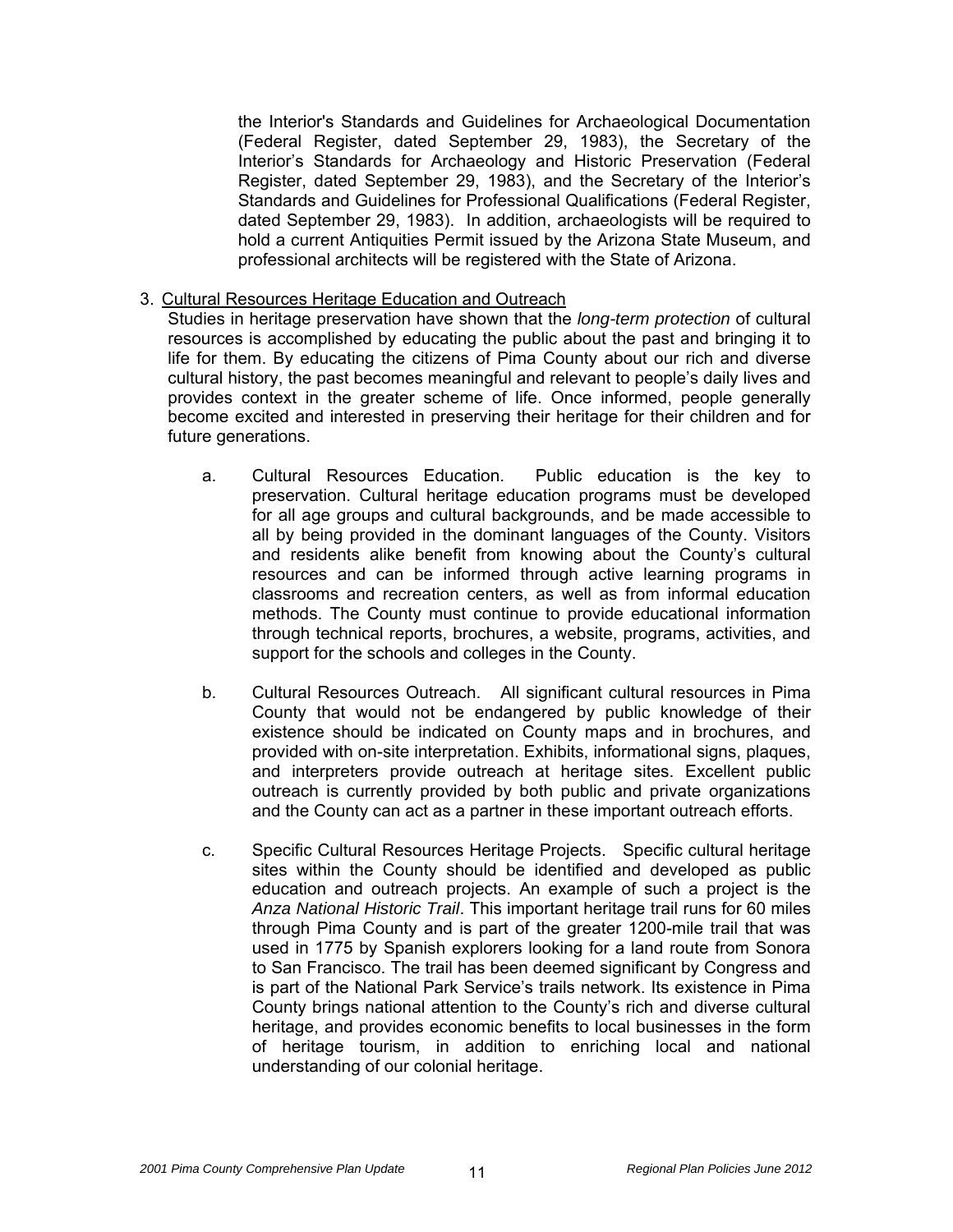- d. Cultural Resources Education and Outreach Partnerships. Adopt a policy toward fostering education and outreach partnerships with public agencies and private organizations whose goals and objectives promote preservation of the region's heritage resources. These include all levels of government, Native American Tribes, colleges and universities, non-profit groups, civic organizations, and special interest clubs. Presently, the County is developing a partnership with the Arizona State Parks Site Steward Program which consists of volunteers dedicated to monitoring cultural resources around the state. These volunteers provide countless hours of unpaid stewardship service, often in remote locations, which would be otherwise impossible to provide. Their dedication to monitoring and protecting our shared heritage is just one example of the beneficial partnerships that the County can participate in to protect the cultural heritage.
- e. Cultural Resources Recommendations for New Development Projects. The Pima County Development Code has specific requirements for new construction that are required at the time of application, as noted under Policy 2. The Code requires evaluation of impacts and mitigation, but stops short of requiring on-site preservation of cultural resources. The County must explore incentives to assist developers in preserving cultural resources whenever possible.

#### 4. Preserve and Maintain Historic Fabric of Communities

 The cultural heritage of Pima County consists of overlapping layers of history that have evolved over time into a rich and dramatic tapestry. Each layer contributes a link to the collective identity that we all share. For example, as tangible links to its past, a community's historic buildings reflect the unique character of its neighborhoods and public places and provide us with a sense of place and a sense of continuity and interaction with our past. Outside our urban areas, the historic fabric of ranch lands and rural communities define an historic working landscape, also worthy of acknowledgment as contributing to our sense of place. Effective longrange planning for the County's cultural heritage requires a) the identification of significant cultural resources in both urban and rural environments, and b) the development of incentives to encourage the conservation and in-place preservation and protection of the historic fabric of the County.

a. Encourage Nominations to the National Register of Historic Places. The National Register of Historic Places provides local historic properties and districts with national recognition for their heritage significance. The criteria for nomination to the National Register are similar to those listed under *Policy 1b. Pima County Register of Historic Places*. Currently, Pima County has over 100 properties currently listed on the National Register. They include a diversity of resources, including archaeological sites, historic sites, religious shrines and churches, military installations, evidence of early industry, entire historic neighborhoods, and historic structures representative the County's unique architectural heritage. Every effort will be made to ensure the preservation of those properties listed on the National Register and to nominate additional sites whenever possible.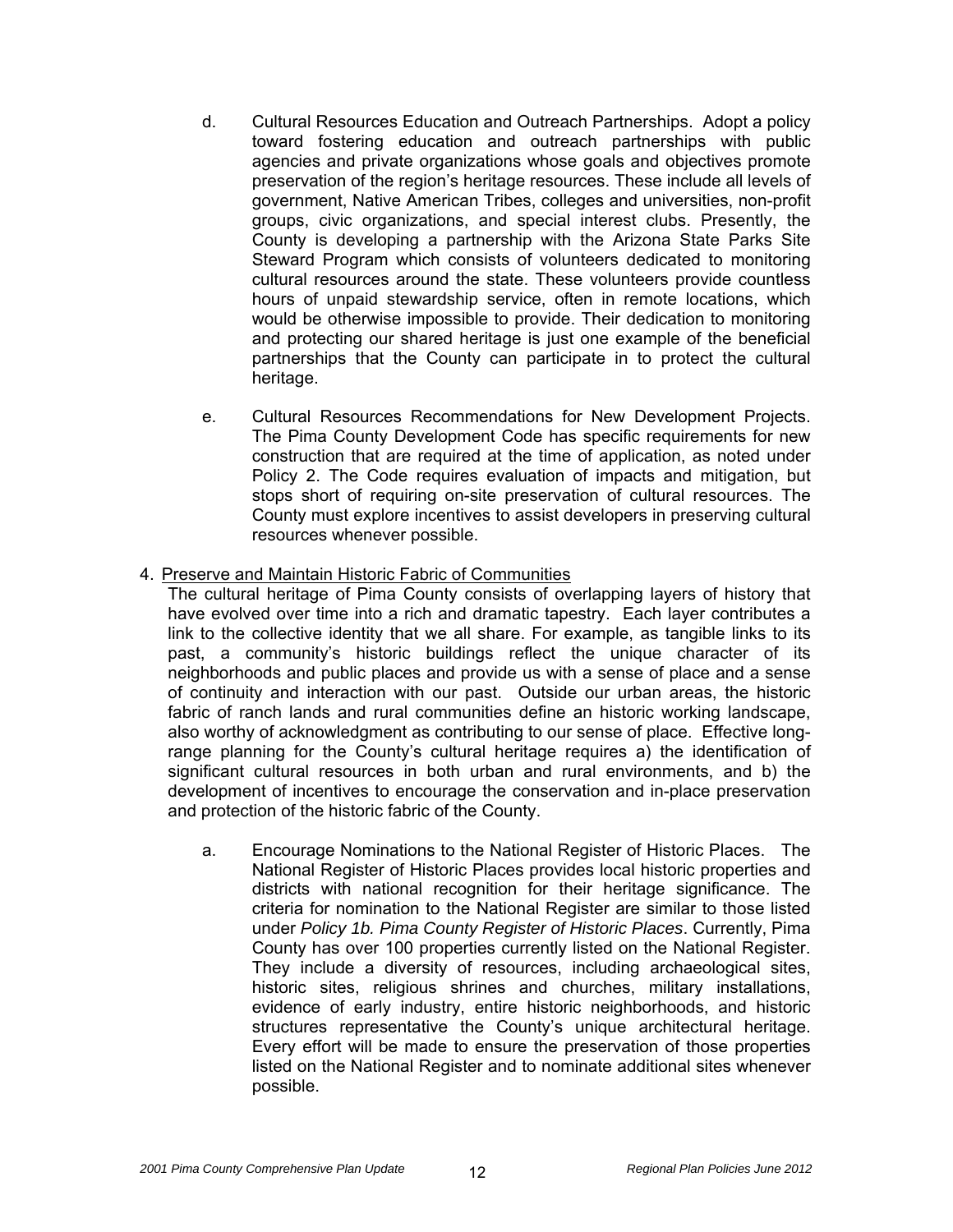- b. Preservation and Rehabilitation Incentives. Development of incentives to encourage the conservation and in-place preservation and protection of the County's cultural resources is an on-going priority. Cultural resources tax incentive programs are available at the state and federal levels and County staff should facilitate private participation; development of opportunities at the local level are an on-going priority. Public projects such as the Agua Caliente Ranch and the Colossal Cave rehabilitations are examples of Pima County voters supporting preservation with community funding. Critical architectural, engineering and technical expertise go into the preservation of these irreplaceable properties. Additional local incentives in the form of tax benefits or technical assistance to private property owners need to be explored.
- c. Cultural Resources Protection Ordinance. The County has made the adoption of a revised comprehensive Cultural Resources Historic Zone overlay a priority. This zone would offer a voluntary protection mechanism for properties not covered by other zoning designations. Special landscapes in the County such as rural working landscapes and expanses of open space may be protected without hindrance on property owners' abilities to manage and utilize their properties. Other examples of property for which this designation could be suitable include individual buildings, corridors or linkages between communities, traditional cultural properties and sacred sites, ranches, and rural communities.
- d. Adaptive Use of Cultural Resources. Whenever it is possible to preserve a structure and rehabilitate it for a compatible use, it is the County's policy that this is preferred over demolition or significant alteration of the structure. In keeping with this policy, Pima County will make every effort to rehabilitate and find an adaptive use for County-owned buildings.

#### Priority Cultural Resources in Pima County by property type

1. Archaeological Sites

49er's, Agua Caliente Ranch, Black Sheep Cave, Blackstone Ruin, Bojorquez-Aguirre Ranch Site, Bosque, CCC Camp Pima, Cienega Stage Stop, Cocoraque Butte, Cortaro Fan, Costello-King/Las Capas, Court Street cemetery, Dairy Site, Donaldson Site, Emkay, Esmond, Fort Lowell, Greaterville, Helvetia, Hodges/Furrey Ranch, Honeybee Village, Houghton Road, Julian Wash, Lime Kilns - Silverbell Road, Linda Vista Hill, Loma Alta, Los Morteros, Los Pozos, Marana Mound, Marsh Station Road site, National Cemetery at Stone and Alameda, Pantano Townsite, Picture Rocks, Pig Farm, Proto historic burials at  $17<sup>th</sup>$  Street and Main, Quitobaquito, Rabid Ruin, Redington Ruin/Bayless Ruin, Reeve Ruin/Davis Ruin, Roland, Romero Ruin, Rosemont Townsite, Sabino Canyon Ruin, Saguaro Springs, San Agustin/Clearwater, Santa Anna del Chiquiburitac, Santa Cruz Bend, Second Canyon Ruin, Steam Pump Ranch, Stone Pipe, Sutherland Wash Site, Tanque Verde Wash, The Tucson Presidio, Total Wreck, Tumamoc Hill, University Ruin, Valencia/Valencia Vieja, Warner's Mill, West Branch, Whiptail Ruin, Yuma Wash and Zanardelli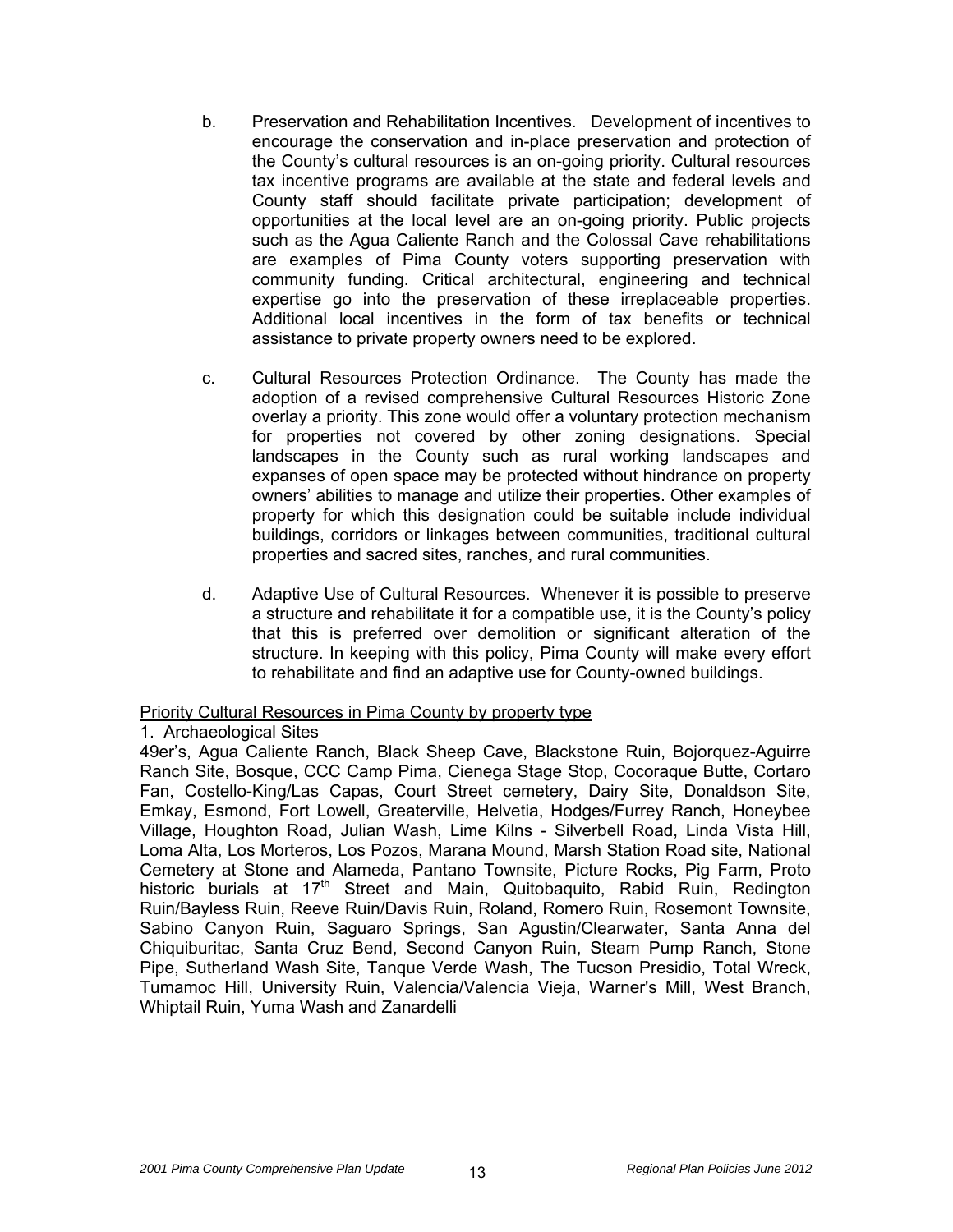#### 2. Archaeological Site Complexes

Brawley – Batamote, Canoa Ranch, Continental- Madera, Coyote Mountain, Dairy, Davidson Canyon, Downtown Tucson, Eastern Sierrita Mountains, Gunsight Mountain, Honeybee, Los Morteros, Los Robles, Marana Mound, Middle Santa Cruz, Redington, Rincon Creek, Rincon Mountain, River Confluence, Tanque Verde Creek, Tucson Mountain, Upper and Lower Cienega Creek, Upper Sutherland Wash, Valencia, West Branch, Wild Burro Canyon and Zanardelli

#### 3. Historic Sites

 $4<sup>th</sup>$  Avenue Streetscape,  $4<sup>th</sup>$  Avenue Trolley Line,  $4<sup>th</sup>$  Avenue Underpass, A-7 Ranch, Adkins Property, Agriculture (Forbes) Building - U of A, Agua Calliente Ranch, Ajo Plaza, Arizona Daily Star Building, Arizona Inn, Bayless House, Bear Down Gym, Benedictine Sanctuary, Binghampton Rural Landscape, Blenman House (Royal Elizabeth Bed and Breakfast), Boudreaux-Robinson House, Brady Court Bungalows (Arizona Theater Company), Broadway Village, Brown House / Old Adobe Patio, Campbell Avenue Farm, Canoa Ranch, Carnegie Free Library, Carrillo School, Catalina Foothills Estates, Chemistry Building - U of A, Chicago Store, Cienaga Bridge, Cochise Hall, Colossal Cave, Commissary and Quartermaster Offices (Fort Lowell), Communications Building B U of A, Convent Streetscape and Meyer, Corbett House, Cordova House, Coronado Hotel, Cushing Street Bar, Davis School, Desert Laboratory, Dodson-Esquival House, Douglass Building - U of A, Dunbar Spring School, El Charro, El Con Water Tower, El Paso and Southwestern Railroad Station (Garcias), El Tiradito, Empire Ranch (BLM), Engineering Building - U of A, Esmond Station, First United Methodist Church, Fish-Stevens House, Fox Theater, Gallery in the Sun, Garden of Gethsemane, Gas Station (Art Deco), Gila Hall - U of A, Goodrich House, Grace Lutheran Church, Growler Mine, Healy House, Hereford House, Herring Hall - U of A, Hinchcliffe Court, Hinchcliffe House, Historic Warehouse District, Holy Family Church, Hotel Congress, Julian-Drew Building / Lewis Hotel, Kentucky Camp, Kitt House, Kruttschnitt House/ El Presidio Bed and Breakfast, Lee-Cutler House, Lincoln House, Mac Arthur Building, Manning Cabin, Mansfeld Middle School, Maricopa Hall - U of A, Marist College (West end, St. Augustine Cathedral), Mexican Baptist Church (Templo de Bethel), Missile Site 8, Nugent Building, Odd Fellows Hall, Olcott House (State Land Department), Old Main, Old Pueblo Club, Old U of A Library (currently ASM), Pima County Courthouse, Pioneer Hotel, Producer Cotton Gin Building, Rancho Las Lomas, Reiley Funeral Home, Rialto Theater and Apartments, Rincon Market, Robles Ranch, Rockwell House, Romero House, Ronstadt House, Ronstadt-Sims Adobe Warehouse, Roskruge House, Roskruge School, Safford Middle School, Sam Hughes School, Samaniego House, San Pedro Chapel, San Xavier del Bac, Santa Catalina Apartments, Santa Cruz Church, Scottish Rite Temple Building, Second Owl's Club, Southern Pacific Rail Road Depot and Assoc. Buildings, St. Augustine Cathedral, St. Joseph's / Immaculate Heart Academy, St. Michael's and All Angels, St. Phillips in the Hills Episcopal Church, Steinfeld House / First Owl's Club, Steward Observatory - U of A, Stillwell-Twiggs House, Stone Ashley, Stone Avenue Temple (Temple Emmanu-El), Telles Block, Temple of Music and Art, Third Street Streetscape, Tohono Chul Park, Tucson High/Gymnasium/Vocational Education Building, Tucson Mountain Park (buildings), U.S. Courthouse, Valley National Bank (Bank One), Velasco House, Verdugo House, Veteran's Hospital, Victoria Mine, Wells Fargo (First Interstate) Bank Building, Wright-Zellweger House and WWII Hangars / Triple Hangar.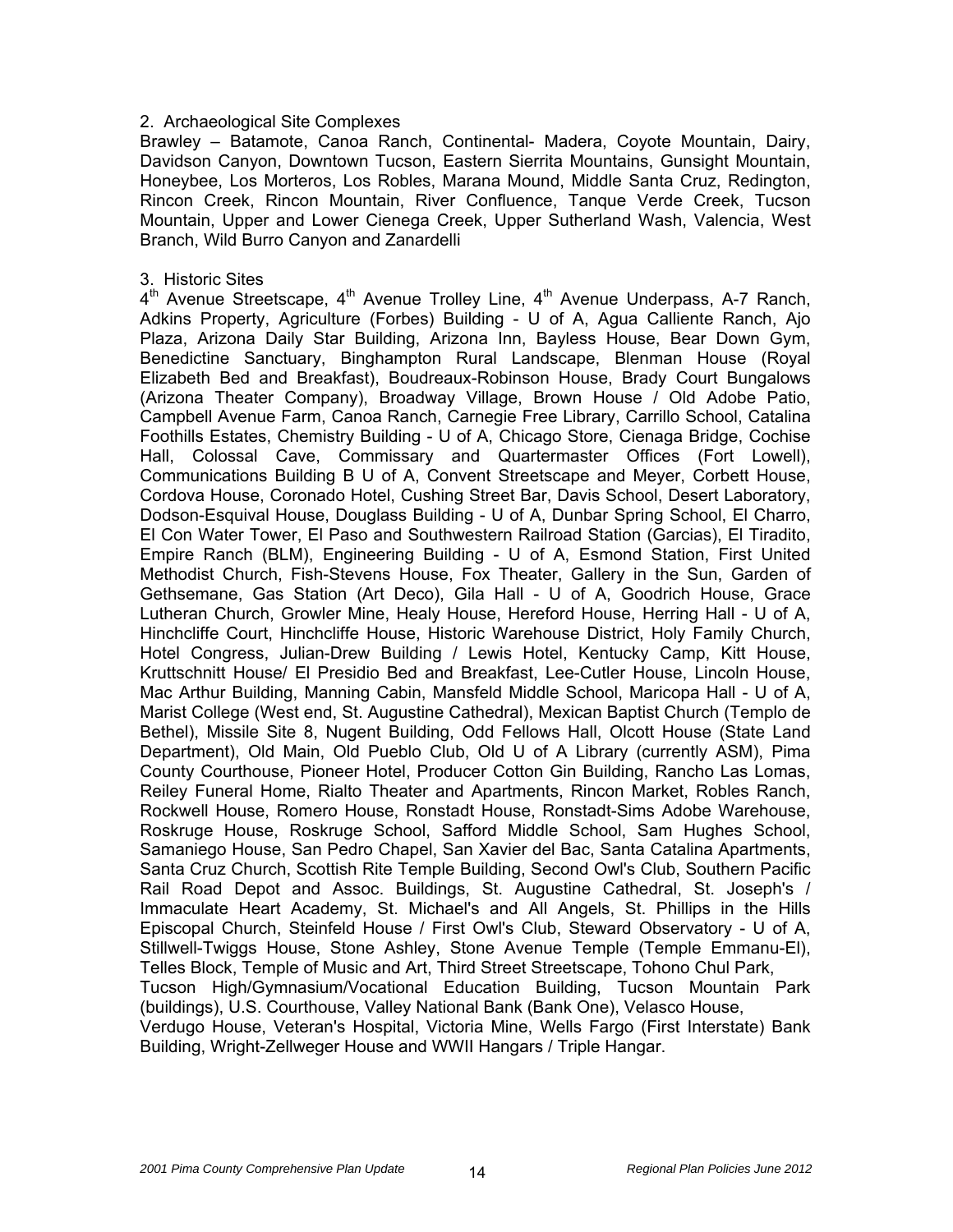# **C. Site Design and Housing**

# 1. Site Planning

- a. Bufferyards. Promote adequate buffering in rezonings with greater Intensity uses. The bufferyards shall be used to protect the privacy and character of an adjoining neighborhood. Bufferyards shall be designed to ensure efficient site design and mitigate adverse impacts of noise, odors, views, and traffic as applicable. The bufferyards may contain landscaping, opaque screening, and natural areas.
- b. Existing neighborhoods. Ensure that new or redeveloped mixed use or infill rezonings assess the privacy and character concerns of existing neighborhoods in reviewing the location, density, and character of the project.
- c. Scale of development. Ensure, where possible, new development shall be designed at a human-scale, i.e. development with multimodal opportunities and mixed uses, rather than solely a car-oriented land use pattern.
- d. Sense of place. Encourage development where there are natural resources to create opportunities for natural area linkage or create in more urbanized areas a sense of place in the Sonoran Desert.
- 2. Compact Development

 Rezoning activity shall be promoted which increases housing density and compatible residential infill or refill in a range of prices and housing products to accommodate changing family arrangements, market conditions, and demographics adjacent to multifunctional corridors, neighborhood, community, and regional activity centers; and provides for mixed use and higher density residential development along or at the intersections of major streets or adjacent to commercial or employment sites; and provides for transit-oriented development along major streets and in or adjacent to activity centers and other similar functional or high density areas.

#### 3. Affordable Housing

 New rezonings and specific plans which have a residential component shall be subject to the Affordable Housing Policy and Strategies as adopted by the Board of Supervisors.

#### 4. Low Density Residential Areas

 Low density development (one acre or greater in size) shall integrate natural areas and a residential setting within environmentally sensitive lands. Adjacent to public preserves and sensitive natural resource areas, only very low density development (lots of three acres or greater in size) shall occur. The conservation subdivision process is the most appropriate development option for subdivision development in low density areas.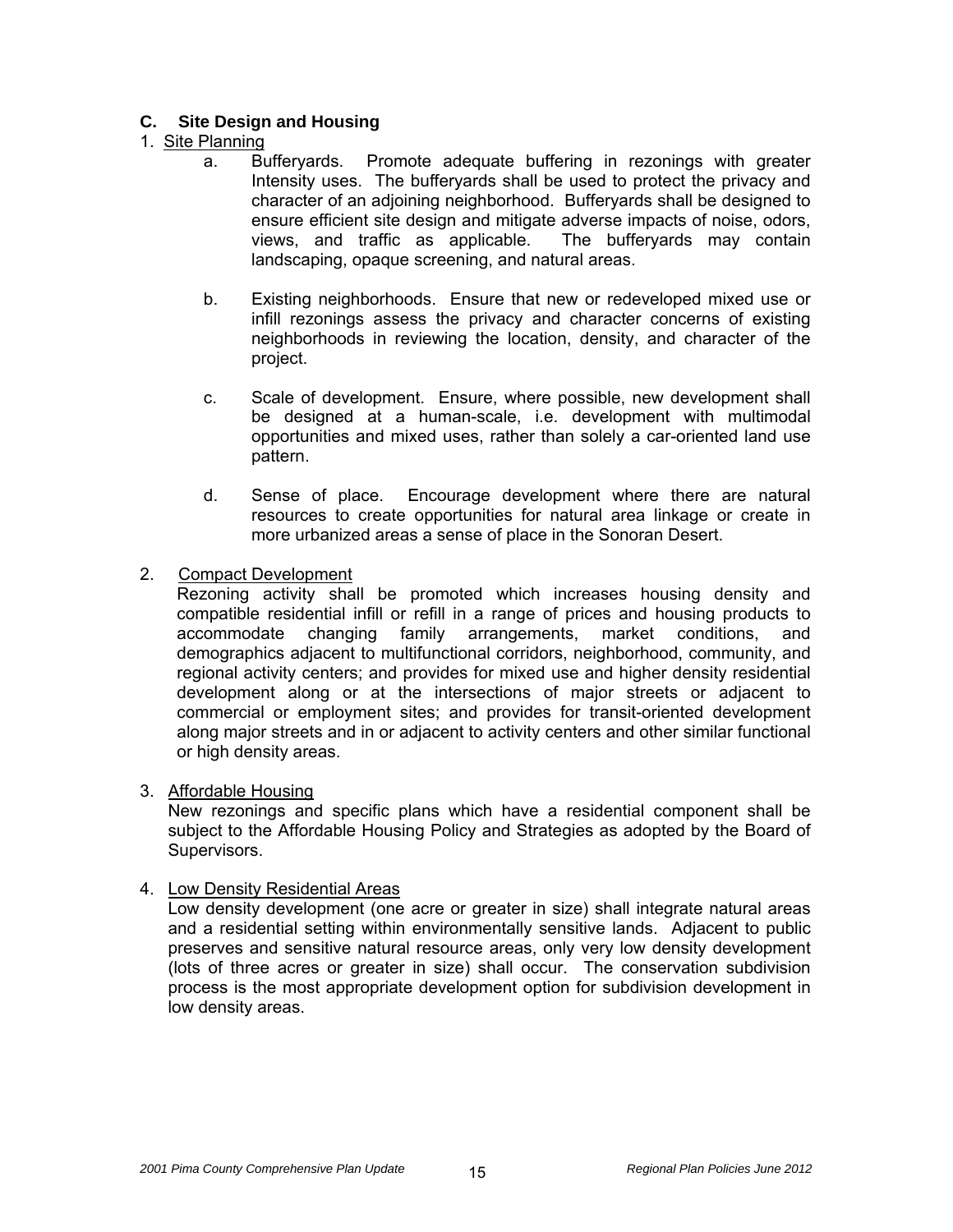# **D. Public Services and Facilities**

#### 1. Wastewater Policies

- a. Sewer Line Infrastructure:
	- 1) All nonresidential development and residential development at densities of 1.0 residences per acre or greater shall be connected to the public sanitary sewer system in a manner acceptable to Pima County Wastewater Management Department (PCWMD).
	- 2) The PCWMD reserves the right to determine the ownership classification of all new interior/on-site sewage collection systems.
	- 3) Sanitary sewers that will become part of the public system shall be located to the maximum extent feasible within the paved area of public rights-of-way in order to achieve adequate visibility and vehicular maintenance accessibility in accordance with Arizona Administrative Code R18-9-E301.D.3.h. Sewer line easements and rights-of-way may be located within areas designated as natural open space provided that alternative routes are not feasible from an engineering/economic standpoint. These new sewer alignments shall require the approval of both PCWMD and PCDOTFCD. The area contained within these sewer line easements or rights-of-way may not be included in the computation of natural open space but may be credited toward fulfillment of functional open space requirements of the density range on an acre-by-acre basis.
	- 4) Sewer construction plans shall require the contractor to revegetate disturbed areas. A plan for the re-vegetation of these disturbed open space areas shall be established during the review of the associated tentative plat or development plan. The re-vegetation plan shall provide for unrestricted maintenance vehicle access to all public sanitary sewer manholes and other access structures and shall not include plant types that have a history of aggressive root growth that can invade the sanitary sewer system. The re-vegetation plan must be approved by the PCWMD Field Operations Division.
	- 5) All extensions of the public sanitary sewer system required to provide service to the development and all sanitary sewer lines and other wastewater transporting facilities within the development shall be paid for with private funds.
	- 6) Installation of all utilities and infrastructure shall be phased to coincide with development of individual communities and shall be sized generally to accommodate future needs based on a sewer basin study prepared at the developer's expense, and reviewed and approved by PCWMD.
	- 7) Concurrency of sewer line conveyance capacity shall be reviewed by staff for rezonings and specific plan-related requests, as per Regional Plan Policies, 7. Cost of Development Element Regional Plan Policies, C.1.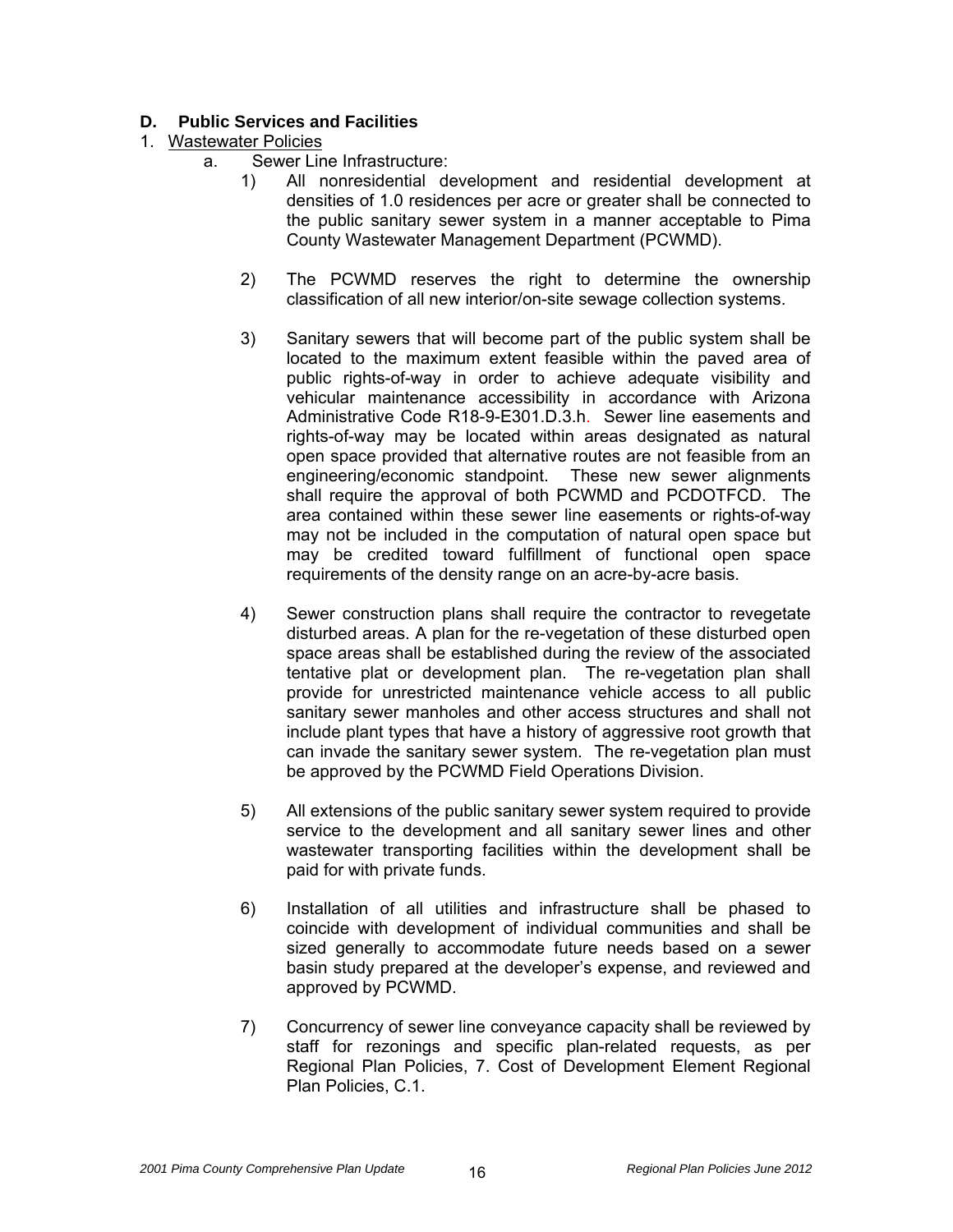- b. Sewage Treatment Facilities
	- 1) All new wastewater treatment/reclamation facilities shall be public.
	- 2) All new wastewater treatment facilities shall be financed by all parties, persons and/or landholders who either benefit from the improvements or who have created the need for their installation.
	- 3) Concurrency of wastewater treatment / reclamation facility capacity shall be reviewed by staff for rezoning and specific plan-related requests, as per Regional Plan Policies, 7. Cost of Development Element Regional Plan Policies, C.1.
- c. Solid Waste
	- 1) The creation of additional solid waste facilities and sites shall be subject to the review and approval of Pima County. All solid waste facilities shall be publicly owned and operated.
	- 2) Pima County reserves the right to designate and require the dedication of any site suitable for a solid waste transfer station and/or landfills.
	- 3) The siting of new landfills shall be subject to approval by Pima County and shall be based on the analysis of constraint areas as outlined in the "Alternative Locations for a Regional Waste Disposal and Management Center" report (July, 1991).
- 2. Flood Control Policies
	- a. Washes with a base flood peak discharge equal to or greater than 100 cfs shall be evaluated in the rezoning site analysis and during the development process for maintenance of natural conditions and preservation of existing riparian habitat. Opportunities for transferring densities to other areas of the property in order to preserve habitat shall also be described during the development process.
	- b. Flood control planning and design shall be administered on an area-wide basis, and shall be compatible with the Regional Master Drainage Plan. Drainage improvements shall be consistent with the overall character of the area, and shall not create nor worsen existing drainage problems.
	- c. Road crossings of washes identified for preservation shall be designed to cross the floodplain with only minor encroachment. Reducing the floodplain width may be acceptable based on site specific characteristics, including but not limited to achieving on-site detention requirements, or facilitating wildlife or pedestrian access.
	- d. When modifications of watercourses are proposed which will result in significant reduction of over-bank storage, the Chief Engineer may require a study to demonstrate that the proposed encroachment will not significantly increase downstream peak flood discharges, or create an adverse impact within the watershed. Regional effects shall be analyzed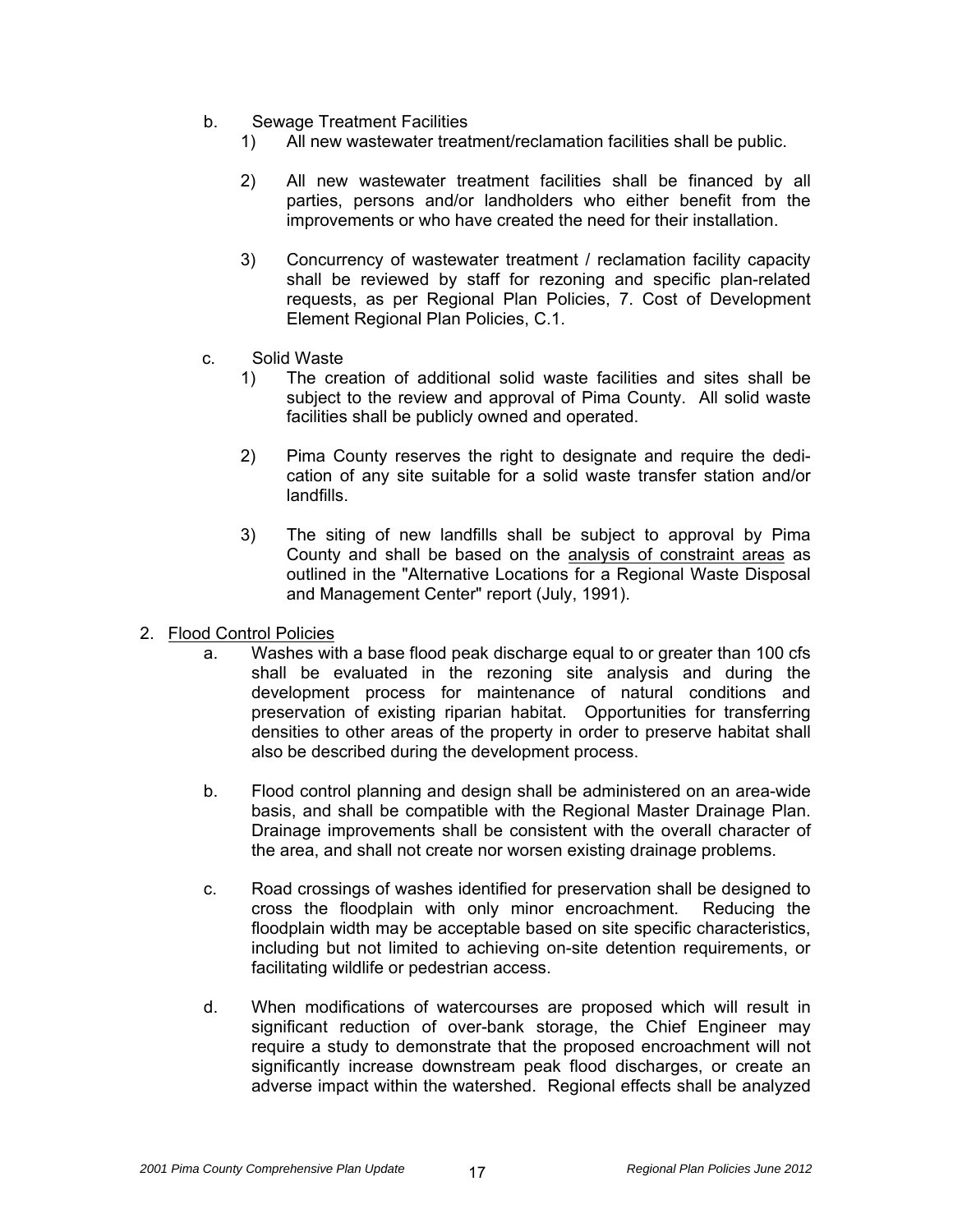as necessary, and the study limits may be determined by the Chief Engineer.

- e. Where mitigation or restoration is required, projects shall not be considered complete until the vegetation is established and accepted by PCDOTFCD. If the project is considered otherwise complete, a separate and enforceable agreement to ensure completion of said requirements shall be entered into by PCDOTFCD and the developer.
- f. Alternatives to locating a utilities corridor parallel to and within the floodplain of watercourses identified for preservation shall be investigated to lessen the impact on riparian habitat, and to avoid the costs of structural flood control works. Should the riparian habitat be affected, appropriate mitigation in an approved location shall be required.
- g. Plans for development located in flood hazard areas which propose uses or densities consistent with urban land use intensity categories shall be regarded as inconsistent with County policy, unless provisions of the development plan are designed to remove the area from flooding hazards.
- h. When public or private development is planned for a parcel or parcels equal to or greater than 80 acres, a sub-basin management study may be required, at the discretion of the Chief Engineer. The scope of work shall be determined by the Chief Engineer, and shall include, at a minimum, an evaluation of the existing and with-development watershed conditions.
- i. Concurrency of flood control infrastructure and drainage capacity shall be reviewed by staff for rezonings and specific plans, as per Regional Plan Policies, 7. Cost of Development Element Regional Plan Policies, C.1.

#### 3. Fire Service Policy

 A rezoning application for an urban land use intensity category located within a rural or volunteer fire district shall include a letter from the local fire district acknowledging that district's ability to provide adequate fire protection.

- 4. School Policies
	- a. Rezoning requests to TR for a child care center shall be permitted in all Comprehensive Plan designations.
	- b. In addition to rezoning site analysis requirements for school impact analysis, as part of concurrency of infrastructure and service delivery capability review, staff shall request comments from school districts regarding adequacy of schools to absorb impacts of applicable rezoning and specific plan-related requests, as per Regional Plan Policies, 7. Cost of Development Element Regional Plan Policies, C.1.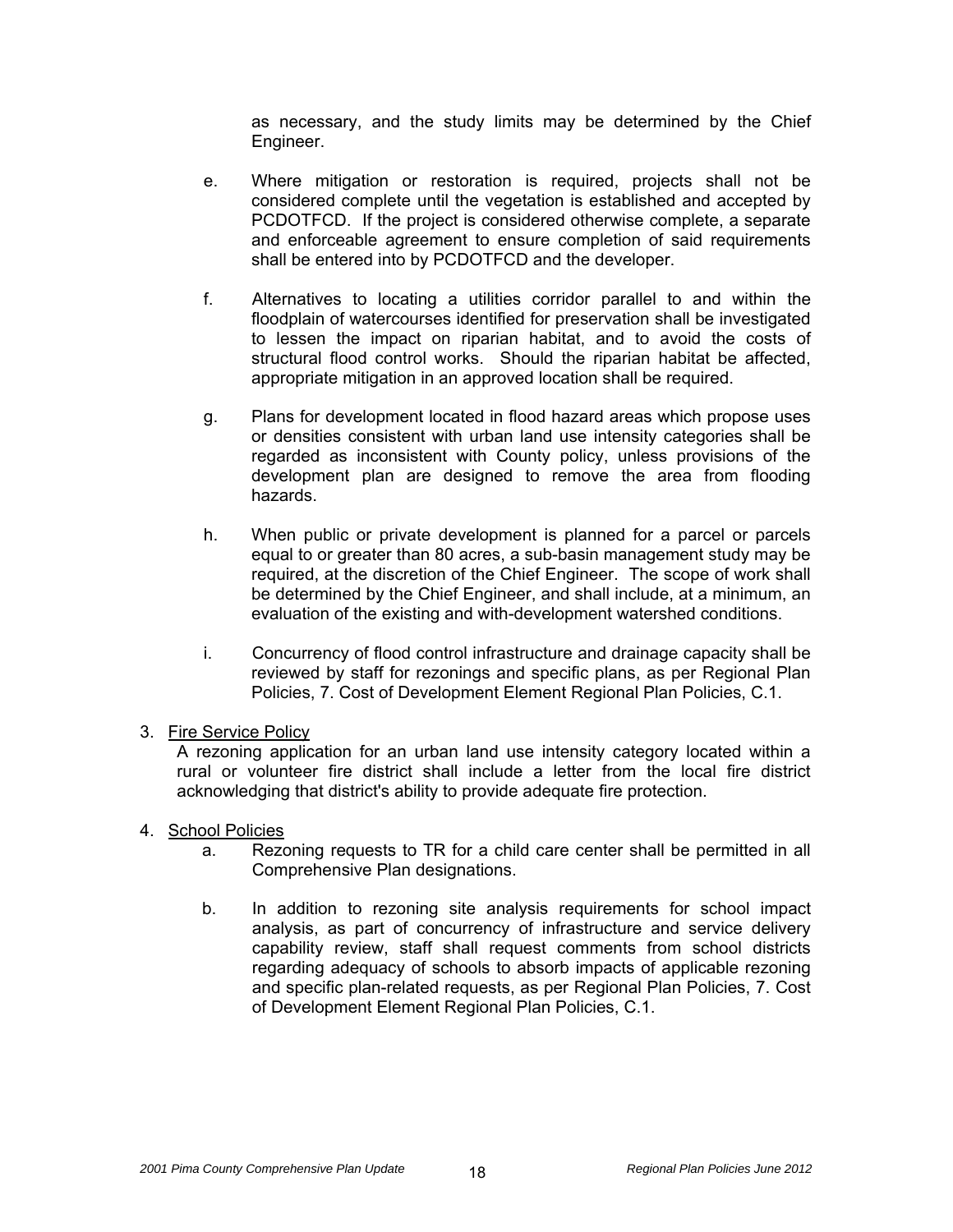#### E. Solar Energy Systems Policy

Structure and Site Design

 Development on individual parcels can employ active and passive solar energy systems. Active solar energy systems include photovoltaic (PV) panels and water heaters, solar arrays which must be oriented within thirty degrees (30º) of true south to maximize collection of solar radiation. These systems work best with a flat roof or a south-facing gabled roof (for the latter, east-west building orientation is optimal); an unobstructed south-facing aspect; at least two hundred (200) square feet of roof space or an equivalent for ground-mounted structures; and utilities for connecting these systems (stub-in conduit for PV systems, stub-outs for solar water heaters).

There are some strictly-defined passive solar energy devices (e.g. greenhouse rooms, Trombe walls), but the most effective passive solar energy systems use basic building design and construction techniques – building orientation is the simplest, most effective method to optimize access to solar energy. The same optimal east-west building orientation for active solar energy systems also maximizes passive heating. As the sun arcs low in the southern sky in the winter, the long south-facing side of the building becomes a solar collector to store and release heat into the building; south-facing windows also allow radiant energy to enter and heat the interior.

In the summer, the sun's arc is almost directly overhead. In a building oriented east-west, the smaller sides of the building are exposed to direct sun, reducing heat loading (the roof receives the most direct sun, and should have a reflective surface to deflect sun and be well-insulated). Other passive climate-control techniques include planting shade-producing landscaping and installing awnings and shades designed to block out summer sun.

The following active and passive solar+ energy techniques are encouraged for structures and sites:

- a. Design developments, parking areas and individual lots for east-west orientation of buildings, and areas designated or planned for solar energy systems should not be shaded by topography, landscaping or other buildings.
- b. Orient the long axis of buildings within  $\pm$  twenty degrees (20 $^{\circ}$ ) of true east-west to maximize beneficial solar exposure and minimize summer exposure.
- c. Install shade-producing, drought-tolerant native landscaping on the east, north and west sides of buildings, and provide clear, unobstructed southfacing solar access.
- d. Install solar PV systems on buildings and unoccupied structures (e.g. offices, warehouses and storage, parking garages, accessory structures).
- e. Provide adequate roof space and connections for future installation of solar energy systems, if not installed at construction.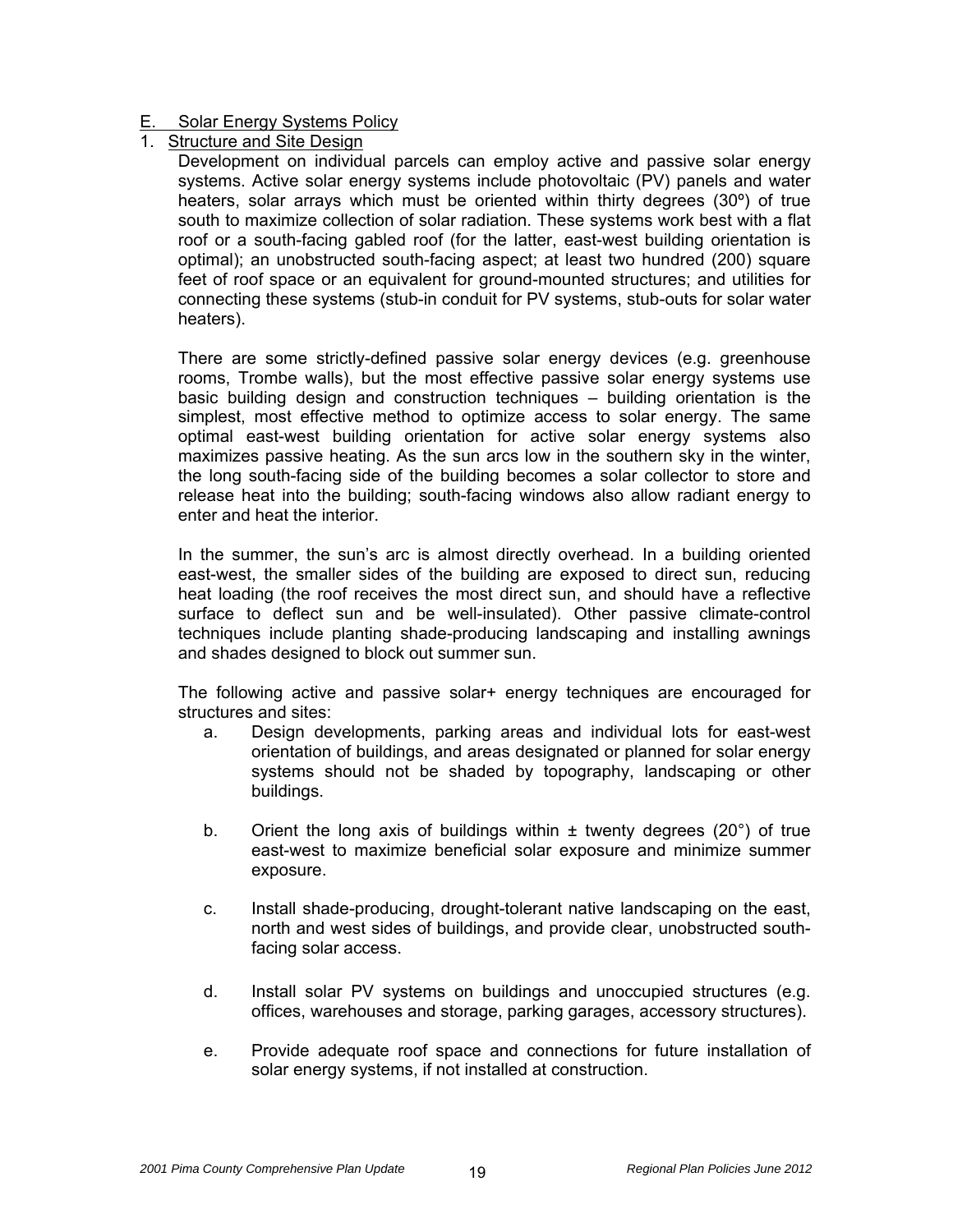- f. Design and install features that help maximize use of solar energy systems (e.g. appropriately sized windows, overhangs and shading devices, adequate insulation, fixtures and reflective surfaces to maximize solar day-lighting potential).
- 2. Subdivision / Development Design

The design of residential and non-residential development should maximize the use of solar energy systems on individual sites, as well as throughout the development. In addition, passive methods should be used to reduce overall energy demand.

For instance, urban heat islands are created when buildings and paved surfaces trap and hold heat, and the lack of vegetation decreases shade and evapotranspiration. Trapped heat keeps nighttime temperatures high, increasing summertime energy demands and water use. Urban heat island effect may be mitigated by reducing paved areas and increasing shade.

The following active and passive solar energy techniques are encouraged for developments:

- a. Design developments, streets, parking area and individual lots to allow east-west orientation of buildings, and south-facing aspects of buildings are not blocked by topography, landscaping or other buildings.
- b. Design to reduce area of paved surfaces that trap heat (e.g. build narrower streets and smaller parking areas, share driveways, share parking between establishments with alternating schedules [day and evening, weekday and weekend]).
- c. Use light-colored, porous paving materials with a high reflective value to reduce heat gain.
- d. Provide parks and greenspace, and preserve natural open space areas to reduce heat-trapping paved surfaces.
- e. Design landscapes to shade streets, parking areas, sidewalks and structures (east, west and north sides).
- f. Emphasize Arizona Revised Statutes prohibition of any private covenant or condition relating to the transfer, sale or interest in real property, that restricts the installation and use of solar energy devices (ARS §33-439).

#### 3. Energy and Water Conservation

There is a direct connection between the consumption of water and energy: power plants require fresh water for cooling, some of which is lost in the process, and energy is required to pump, move and treat water. Conserving energy through the use of solar energy systems conserves water that would have been lost during power generation, and conserving water helps reduce energy demands from pumping, moving and treating water.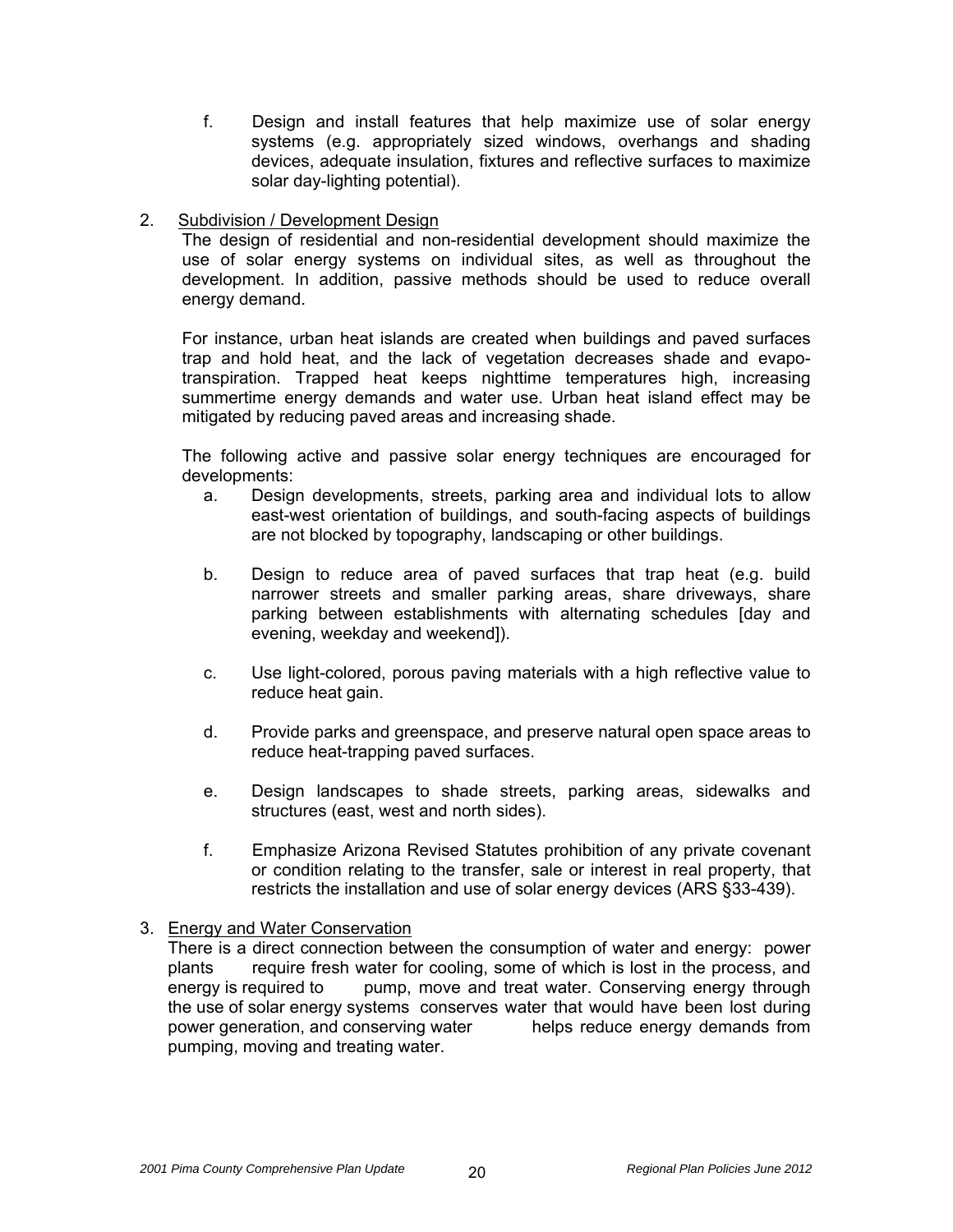More specifically, the use of passive solar energy systems with water conservation methods (e.g. planting shade-producing landscape that is irrigated with harvested rain water) creates more sustainable development.

The following element is encouraged for new policies on water and energy conservation:

a. Strategies to conserve energy through the use of solar energy systems should be coordinated with water conservation strategies, and *vice versa*.

#### 4. Solar Energy Strategies

Pima County Development Services Department, in conjunction with other entities as appropriate, may pursue a number of strategies to promote and increase the utilization of solar energy systems in private development in the county.

The following strategies are encouraged:

- a. Implement a voluntary, incentive-based Green Building Program for unincorporated Pima County, which would include components for active and passive solar energy systems.
- b. Determine the implementation of the solar energy policies (above) within the county planning and development review processes; modify those processes where necessary, or create new procedures or programs to promote solar energy systems.
- c. Provide current information on all existing incentives for installing solar energy systems – these should include economic (individual tax credits and rebates, reduced utility bills), environmental (air and water quality), and social (human health, clean air) incentives.
- d. Investigate the creation of additional Pima County incentives for employing solar energy systems.
- e. Provide design information on maximizing the use of solar energy systems in new residential and commercial construction, and remodels/retrofits.
- f. Coordinate with local power utilities to ensure energy infrastructure is adequate for accepting energy from increased use of solar photo voltaic systems.
- g. Identify appropriate sites within Pima County for large-scale solar energy generating facilities, such as solar troughs, large-scale photovoltaic arrays, and solar thermal technologies.
- h. Promote solar energy-powered systems to replace traditional fossil fuelfired equipment such as emergency generators and peak power-sharing generators.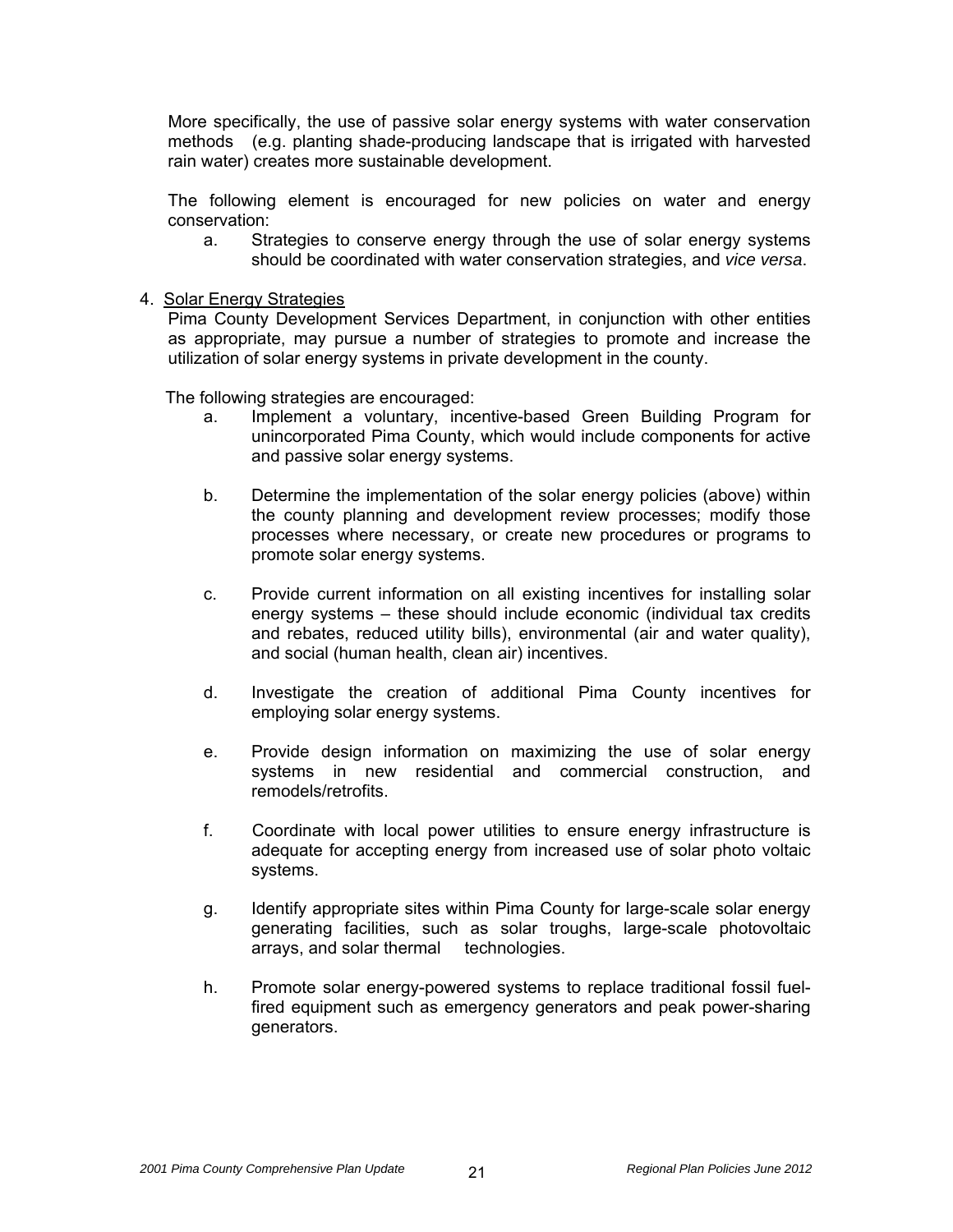# **2. CIRCULATION ELEMENT REGIONAL PLAN POLICIES**

- A. Timing/Concurrency -- Off-site transportation infrastructure shall be developed concurrently with land use development to the greatest extent possible, recognizing that much infrastructure development is needed to meet existing traffic demand.
- B. Environment -- Roadway and transportation infrastructure shall be designed in an environmentally- or context-sensitive manner to the greatest extent feasible.
- C. Neighborhoods -- Existing residential areas shall be mitigated from vehicular traffic impacts to the greatest extent feasible when roadway improvements occur.
- D. Alternative Modes -- Multi-modal transportation infrastructure shall balance the needs of all users and provide viable alternatives to driving where appropriate and to the greatest extent feasible.
- E. Funding -- Alternative and equitable funding sources for transportation infrastructure shall be developed, in addition to current funding sources.
- F. Density and Use -- Promote high density, mixed use development/redevelopment along the major transit corridors, and formulate a set of incentives to encourage such development within Growth Areas and along transit corridors.
- G. All new public or private bridges, arterial, collector and local streets shall conform to Pima County Roads and Streets Standards. Any proposed rezoning or specific plan requiring a site analysis shall include a transportation impact study with the site analysis. Parameters and the extent of the transportation impact studies shall be established on a case-by-case basis by the Pima County Department of Transportation and Flood Control District.
- H. Pima County standards for roadway design may be modified by the Board of Supervisors if the design provides substantial environmental protection and meets minimum safety standards.
- I. With the exception of private streets, all streets and routes shall require a dedicated right-of-way. The right-of-way shall match street capacity needs or, where identified on the adopted Major Streets and Routes Plan of Pima County, the specified right-of-way shall be dedicated. All arterial, collector and local streets required for development will be designed for the ultimate capacity of the planned land uses, except where a phased construction plan is approved by the County Engineer.
- J. Concurrency of transportation infrastructure and service delivery capability shall be reviewed by staff for rezonings and specific plan-related requests, as per Regional Plan Policies, 7. Cost of Development Element Regional Plan Policies, C.1.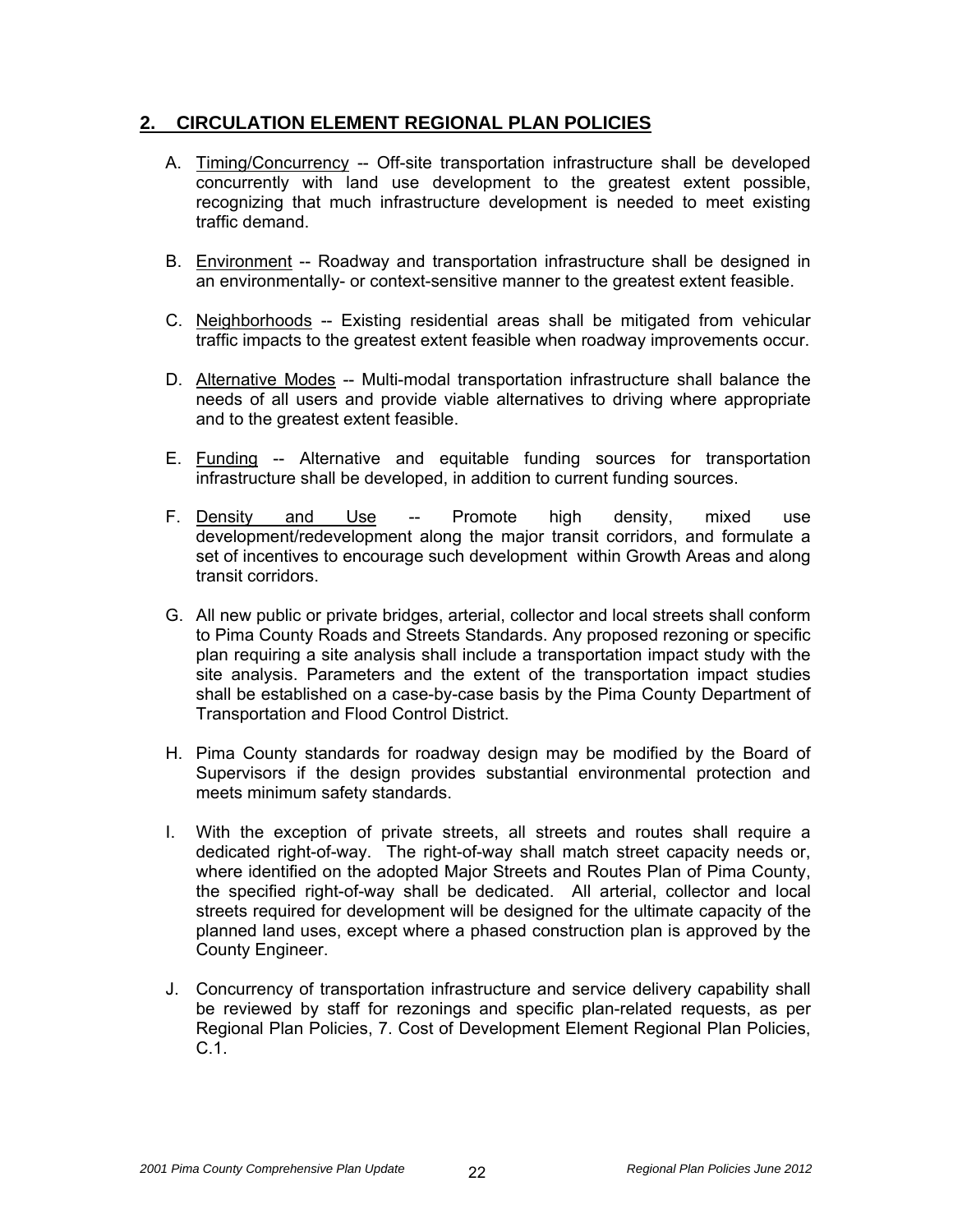#### K. Bikeways

- 1. All arterial and collector streets which are a part of the Regional Bikeway Plan shall be constructed according to the classification shown on the plan. All other major streets should have sufficient pavement width to accommodate bicycle travel.
- 2. Developers shall provide bikeway facilities in conjunction with all types of development when determined appropriate by the Pima County Department of Transportation.
- 3. Where appropriate, bike systems within developments shall connect to the Regional Bikeway System. In addition to or in place of connecting to the Regional Bikeway System, a bicycle connection may be provided to adjacent developments. This is encouraged particularly when the adjacent development is adjacent to the Regional Bikeway System.
- L. The development shall provide pedestrian facilities necessary for linkages to the regional trail system and for safe access to community facilities, employment centers, schools, and adjacent commercial nodes.
- M. Sidewalks shall be provided on both sides of public and private streets for double-loaded streets in all developments greater than ten acres and net densities greater than 2.5 residences per acre. Developments of less than ten acres may be required to provide sidewalks that adjoin existing developments. Paths may be used as an alternative to sidewalks in accordance with Pima County subdivision street standards.
- N. Circulation patterns shall discourage transitory automobile traffic flows through existing neighborhoods.
- O. Higher density residential, commercial, and office uses shall include appropriately designed internal circulation in order to prevent individually accessed and signed strip commercial development. The functional orientation of these developments shall consider and provide for pedestrians as well as passing automobile traffic.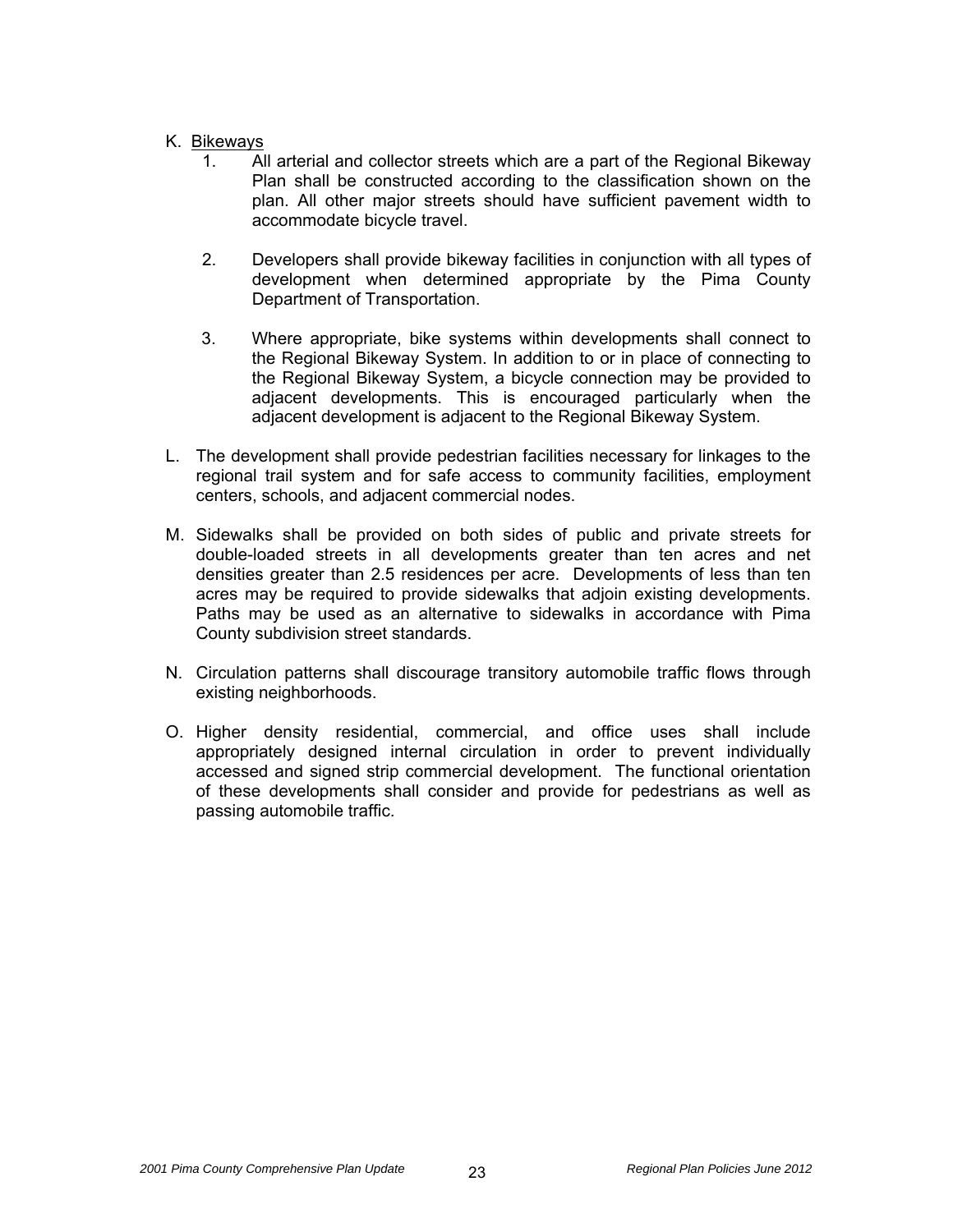# **3. WATER RESOURCES ELEMENT REGIONAL PLAN POLICIES**

#### **A. Policy Intent**

The intent of the Water Resources Element Regional Plan policies is:

- To provide pertinent information in a timely fashion to land-use decisionmakers about the impacts and sustainability of water resources development;
- To promote the efficient utilization of existing infrastructure and the prudent construction of additional infrastructure needed for a safe, reliable and renewable water supply;
- To increase reliance upon renewable water supplies;
- To minimize impacts of water supply development upon existing and future residents of Pima County, and
- To protect the groundwater-dependent ecosystems of Pima County, including springs, perennial and intermittent streams and shallow groundwater areas.

#### **B. Regional Policies**

- 1. County staff shall conduct a Water Supply Impact Review on proposed Comprehensive Plan amendments that are larger than four acres and make recommendations. The review and recommendation will evaluate five critical issues on existing water infrastructure and potential environmental constraints of the site:
	- a. Water service and renewable water supply options
	- b. Current and projected depth to groundwater and groundwater trend data
	- c. Proximity to areas of known or potential ground subsidence
	- d. Proximity to known groundwater-dependent ecosystems
	- e. Location within a hydrogeologic basin, including depth to bedrock

Staff conducting the Water Supply Impact Review may recommend plan amendments that are expected to have no adverse impacts. The review and recommendation will be included in the staff report for Comprehensive Plan amendments.

2. PCRFCD staff shall conduct a Water Resource Impacts Assessment on any rezoning that requires a Site Analysis. The Assessment shall include a review of the five critical issues described above, plus the information provided by the applicant in the Preliminary Integrated Water Management Plan.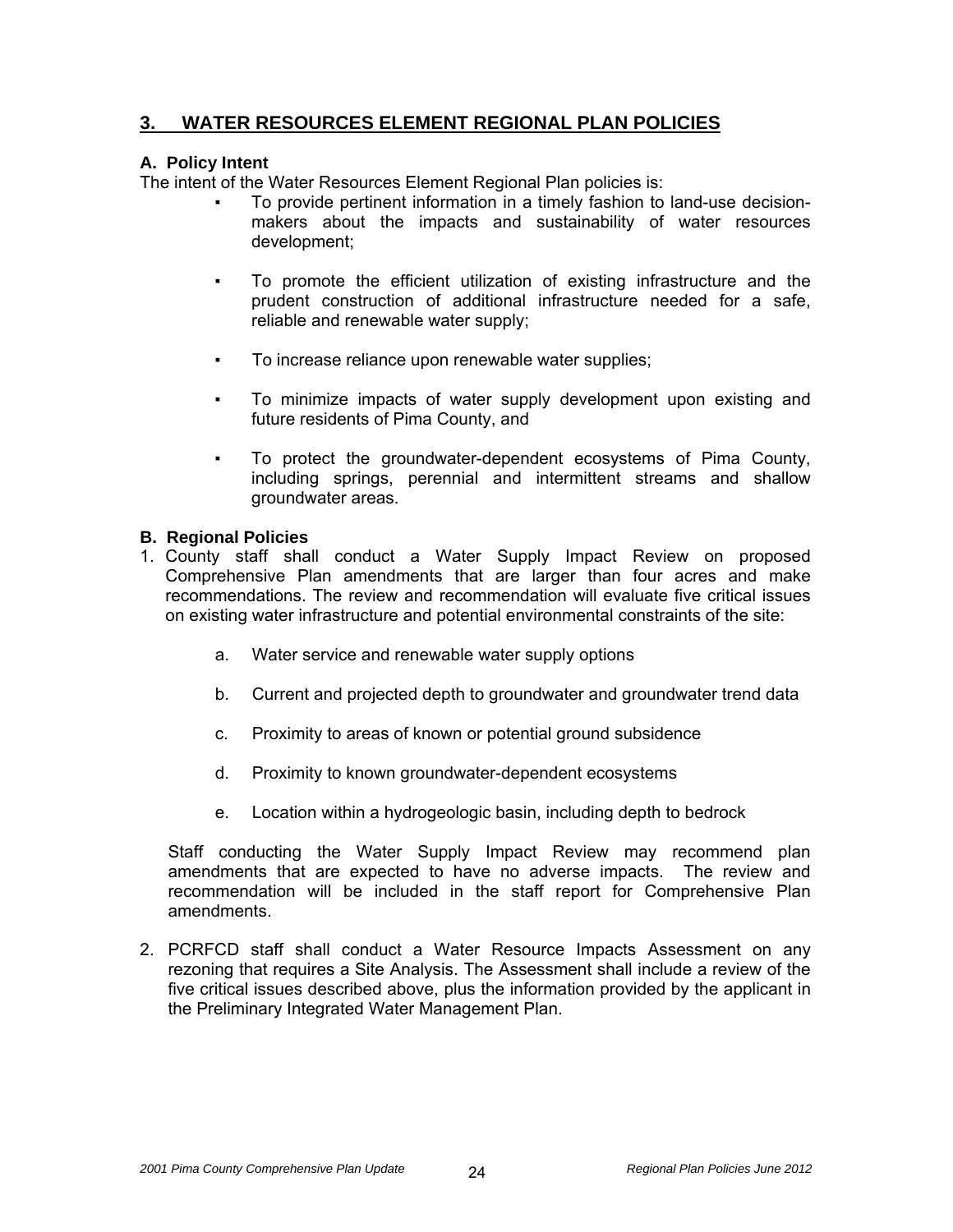- 3. A Preliminary Integrated Water Management Plan (PIWMP) shall be required for any rezoning that requires a Site Analysis. The PIWMP shall include the following:
	- a. A description of the water supply options;
	- b. A description of where the proposed rezoning will occur geographically based upon its proximity to existing and planned renewable supply and potable water supply infrastructure and defined water service area boundaries; and
	- c. Water demand projections for the development, based upon the *existing and proposed* zoning. Water demand projections for the *proposed* zoning shall be generated, using:

[http://www.azwater.gov/WaterManagement\\_2005/Content/OAAWS/Generi](http://www.azwater.gov/WaterManagement_2005/Content/OAAWS/Generic%20Demand_Calculator10.xls) [c Demand\\_Calculator10.xls](http://www.azwater.gov/WaterManagement_2005/Content/OAAWS/Generic%20Demand_Calculator10.xls)

- d. For rezoning proposals whose water demand projections at full build-out are more than five (5) acre-feet and less than 20 acre-feet per year, the PIWMP shall include:
	- 1) An analysis of water level trends in the area from which groundwater shall be withdrawn for the service to the development and depth to groundwater at the nearest existing well location ([http://www.sahra.arizona.edu/wells/\)](http://www.sahra.arizona.edu/wells/);
	- 2) The location of the development relative to all groundwaterdependent ecosystems including: springs, perennial streams, intermittent streams and shallow groundwater areas as mapped on the Sonoran Desert Conservation Plan GIS database (<http://www.dot.pima.gov/cmo/sdcpmaps/>);
	- 3) A plan for the location of all wells, existing and proposed, that may be used to supply water to the development, including ADWR well registry numbers for existing wells;
- e. For rezoning proposals whose water demand projection at full build-out is 20 acre-feet or more and less than 50 acre-feet per year, the PIWMP shall include:
	- 1) All of the information required for developments with a water demand projection at full build out of less than 20 acre-feet (Section B.3.d, above); and,
	- 2) Existing site-specific geologic and hydrogeologic studies available for the area from which groundwater will be withdrawn to serve the project;
	- 3) Any existing aquifer test, pump test or production well data available for the area;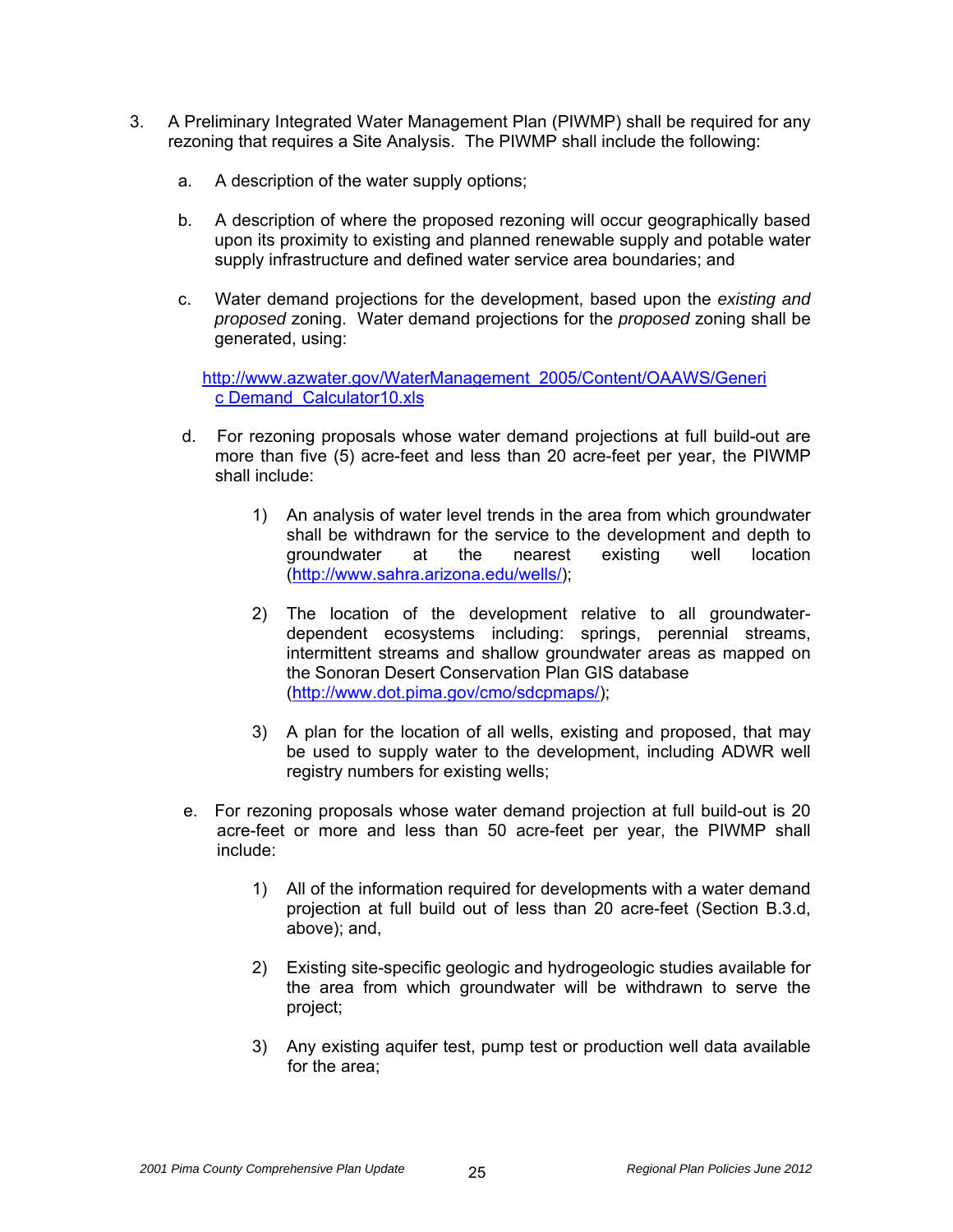- f. For rezoning proposals whose water demand projection at full build-out is 50 acre-feet per year or more, the PIWMP shall include:
	- 1) All of the information required for developments with a water demand projection at full build out of less than 50 acre-feet per year (Section B.3.e, above); and
	- 2) A draw-down analysis for impact of water demand of the development's proposed wells within the 10-foot draw down contour after five years of pumping at full build-out; and
	- 3) A feasibility study examining the cost and means to deliver renewable and potable water to the development after full build out, OR the applicant may provide a statement declaring no feasibility study has been conducted. Statement will not bar rezoning approval, but will be weighed in the staff's recommendation.

## **C. Rezoning Policies**

- 1. Comprehensive Plan rezoning policies are proposed for potential future rezoning conditions. Rezoning policies are needed to address the demand for water that will result from future growth projected in the county plan, added to existing uses. One or more of the following rezoning policies shall be implemented:
	- a. Applicants whose proposed rezoning site will be served by an existing water provider with physical access to a renewable and potable water supply shall provide written proof to that effect as a condition of rezoning.
	- b. Applicants whose proposed rezoning site will connect to a water provider with physical access to a renewable and potable water supply in the future shall provide written documentation showing intent to connect as a condition of rezoning.
	- c. Rezoning proposals without physical access to renewable and potable water supply shall not be recommended for approval by staff until such a time as renewable and potable water supply is available in the area, unless it can be shown that the increased water demand projections will not have significant water resource impacts based on staff analysis of the five critical issues that are described in Section B.1, above.
	- d. All rezoning proposals shall include implementation of water conservation measures. These may include measures as provided in Section D, Water Conservation Measures and Management Tools, below. The water conservation measures listed in the rezoning proposal shall become conditions of rezoning. Water conservation measures will be evaluated based on the severity of the water supply constraints of the entire rezoning proposal.
	- e. Water demand projections showing water demand below the average estimates for similar land use types shall be required to list water conservation measures or methods that are proposed to achieve the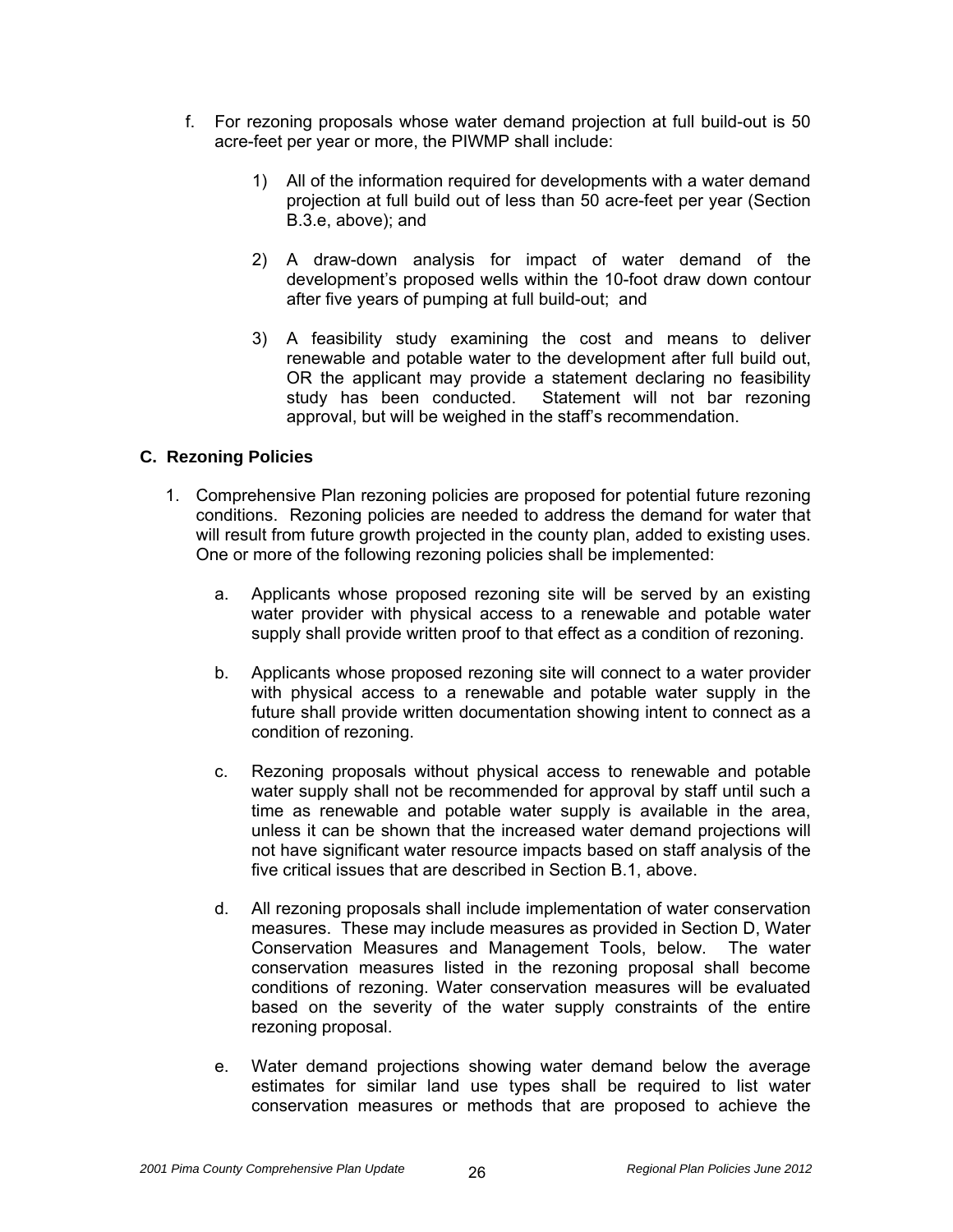lower water demand. Implementation of water conservation measures listed in the rezoning proposal shall become conditions of rezoning.

- f. Staff may not recommend approval of rezoning proposals if they increase the water demand projections in areas that are less than five miles from a groundwater dependent ecosystem and if the development will have an adverse impact on the groundwater dependent ecosystem.
- g. Rezoning requests proposing to employ water conservation measures for individual properties such as landscaping restrictions or private pool regulations shall be required to include the restriction in the Covenants, Codes, and Restrictions (CC&Rs).
- h. Rezoning proposals that increase the water demand above existing zoning shall be fully offset in areas of shallow groundwater (less than 50 feet below the land surface). Increases in water demand shall be offset by recharge, legal and verifiable water rights, or retirement or purchase of water rights from within the same or up-gradient shallow groundwater area.
- i. Rezoning proposals shall not increase the water demand above existing zoning in areas of Isolated Basins. Any increases in water demand shall be fully offset from within the same hydrogeologic basin by recharge, legal and verifiable water rights, or retirement or purchase of water rights.
- j. Rezoning proposals that rely on use of groundwater withdrawn from a five-mile radius of mapped groundwater-dependent ecosystems shall include a hydrologic impact analysis to show how groundwater withdrawn for the development may impact ecological assets. Rezoning proposals that may adversely impact groundwater-dependent ecosystems shall employ pump tests and monitoring, and use avoidance strategies, including well site selection and screening of wells.
- k. Rezoning proposals that are located in areas that will not be served by a water provider with physical access to a renewable and potable water supply and are located in subsidence areas shall employ mitigation measures to minimize subsidence in the area. Mitigation measures that may be used to minimize subsidence in groundwater-dependent areas and areas located in high subsidence potential areas include:
	- 1) Enhance net recharge of storm water runoff in the affected area.
	- 2) Fund construction of recharge facilities in the affected area.
	- 3) Fund construction of infrastructure to connect with a regional water supply infrastructure having access to renewable supplies.
- l. A Final Integrated Water Management Plan (FIWMP) shall be submitted at the tentative plat or development plan stage of a proposed project for which a rezoning has been approved. The FIWMP should include proposed uses of all legally available water resources and pertinent details of reuse,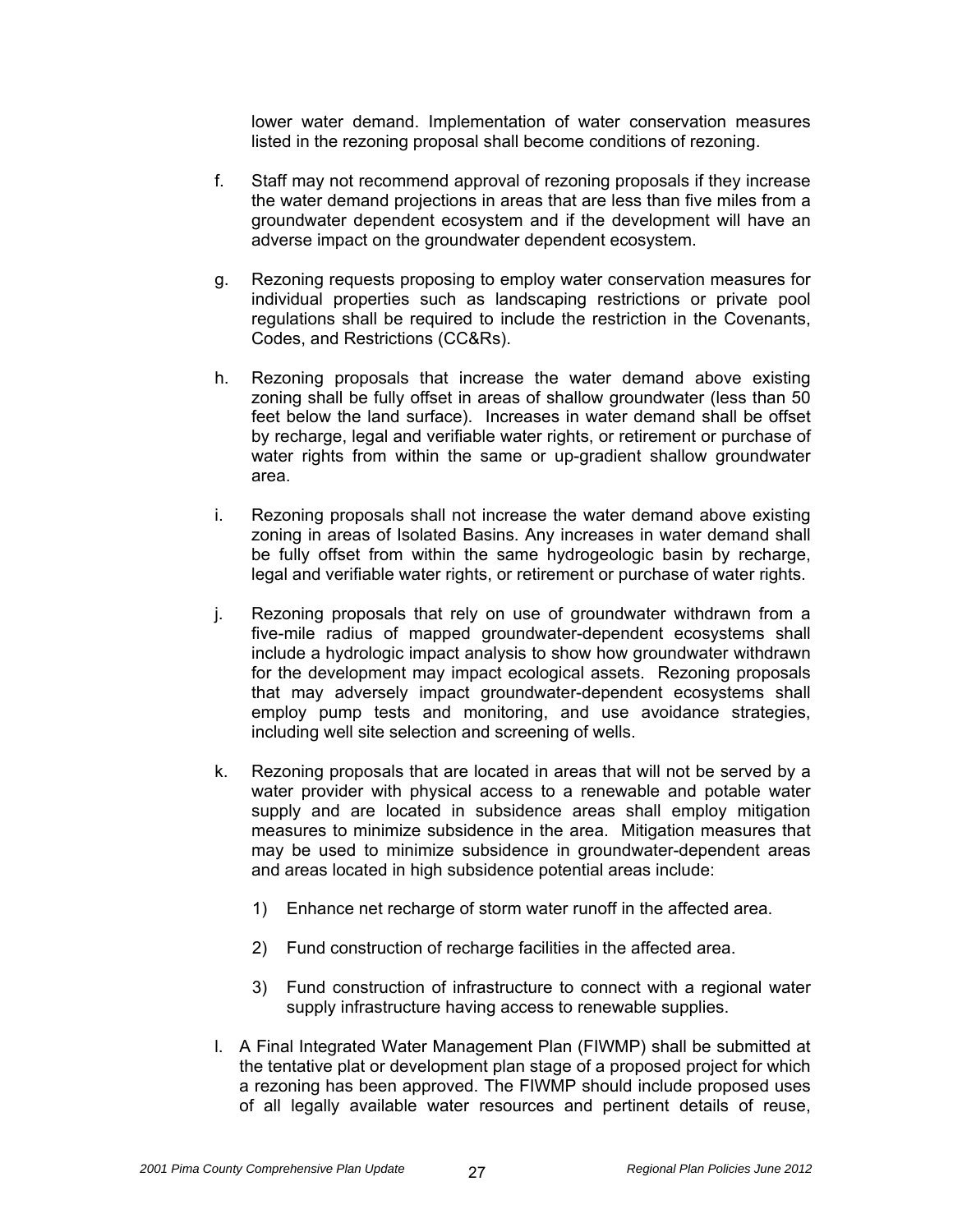replenishment, conservation and use of renewable supplies of water, all designed to minimize impacts to the aquifer.

#### **D. Water Conservation Measures and Management Tools**

- 1. The following Water Conservation Measures may be used by all new development in order to promote the efficient use of all water supplies and should be considered in context of mitigation of increased water demand projected between existing zoning and proposed rezonings.
	- a. Site Planning
		- 1) Implement rainwater/storm water harvesting and reuse strategies.
		- 2) Implement swimming pool and spa water conservation measures.
		- 3) Implement effluent reuse strategies within the development.
		- 4) Install reclaimed effluent irrigation (where available) for individual properties and common areas.
		- 5) Install drought-tolerant native vegetation and drip irrigation systems with rain sensors.
		- 6) Co-locate parks in development detention basins.
		- 7) Minimize impervious surfaces to maximize storm water infiltration.
		- b. Residential/Commercial and Buildings, including the above strategies at the residence/building scale and:
			- 1) Install gray water reuse plumbing systems.
			- 2) Install water efficient appliances and fixtures and automatic faucets, water-free urinals and/or dual flush toilets in common use buildings.
			- 3) Install plumbing systems that drain pools into the sewer.
			- 4) Limit private pool and spa construction.
			- 5) Install sub-metering for each tenant for multi-family and multi-occupancy commercial buildings.
			- 6) Provide "water-wise" or similar water conservation information as part of sales contracts to home buyers.
- 2. The following Management Tools may be used by Pima County in moving towards a more sustainable water future include:
	- a. Consider the water use requirements of current and future residents of the area, as well as other needs, including the natural environment.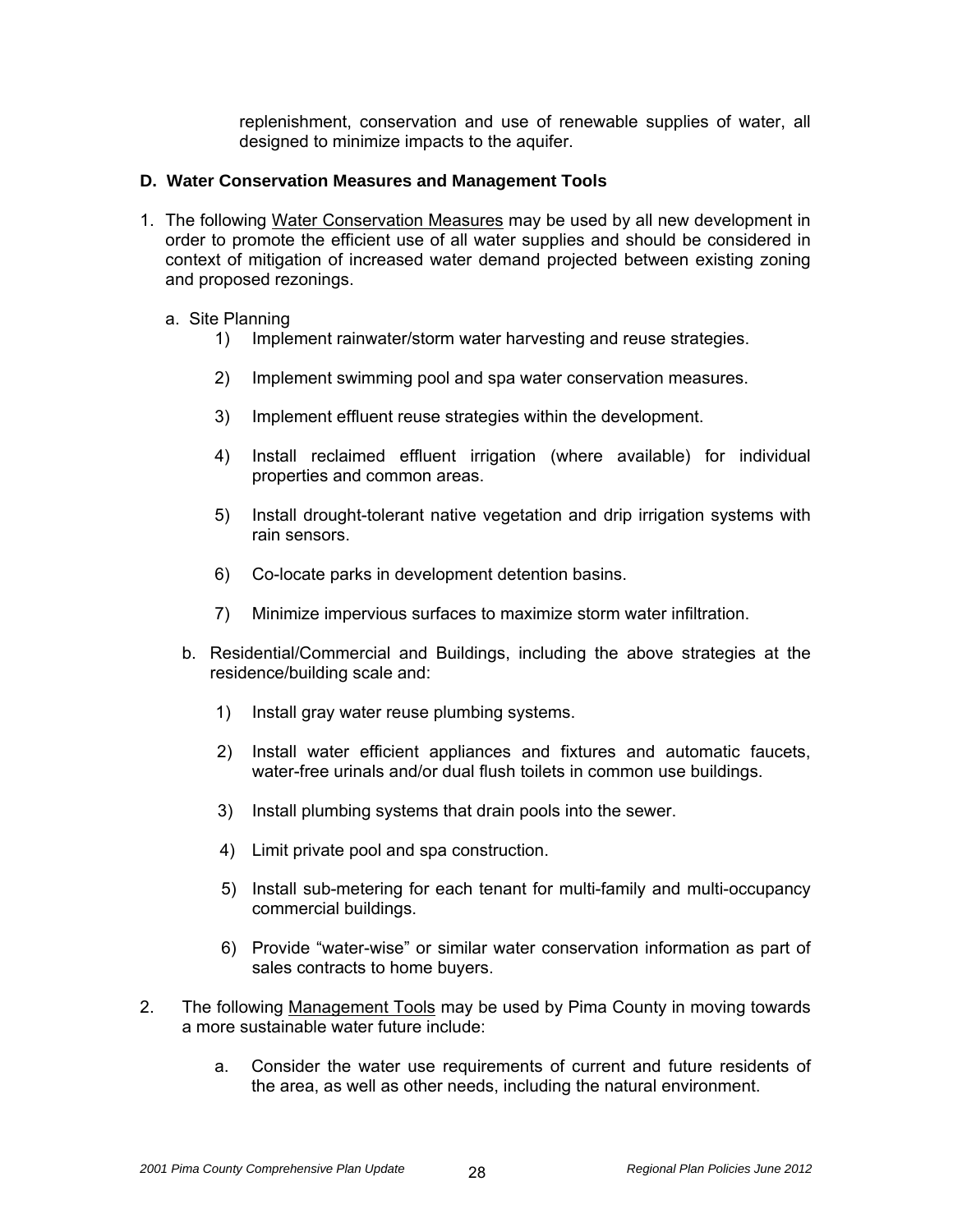- b. Work with neighboring counties to evaluate and provide input on waterresource impacts of development in adjacent jurisdictions, in accordance with State Statutes
- c. Maintain an inventory of County water resource assets including groundwater rights, surface rights and production and use of effluent to sustain and protect the County's natural environment.
- d. Maximize acquisition of County water resource assets including groundwater rights, surface rights and production and use of effluent to sustain and protect the County's natural environment.
- e. Amend land use regulations to require that all new houses discharging to septic systems also be provided with a gray water reuse system.
- f. Revise design and construction standards to capture and mitigate storm water generated on-site for water harvesting and the incorporation of light-colored permeable materials into the pavement of parking lots and roads, to reduce heat-island effects, water runoff and dust emissions.
- g. Limit pumping near shallow groundwater areas of regional importance Methods for implementing this strategy include land use controls and the purchase of development and water rights.
- h. Maximize use of CAP, rainfall, runoff and reclaimed water Implementation methods might include County-sponsored, multi-purpose recharge and reuse projects, limitations on rezonings outside the service area and incentives to landowners.
- i. Limit human groundwater use in certain areas Implementation methods might include limitations on rezonings outside the service area and incentives to landowners.
- j. Protect and promote natural recharge functions of watercourses Implementation methods include floodplain management, land acquisition and land use decisions to minimize floodplain encroachments and maintain natural hydraulics and hydrology.
- k. Utilize effluent and surface water for riparian restoration Preservation of current discharges to the environment, storm water harvesting, repair of altered flow paths and allocation of the water resources to riparian preservation and restoration are favored implementation methods. County effluent uses shall sustain and protect the County's natural environment.
- l. Reduce per capita consumption Implementation methods might include landscape requirements and requirements for conservation features in new housing.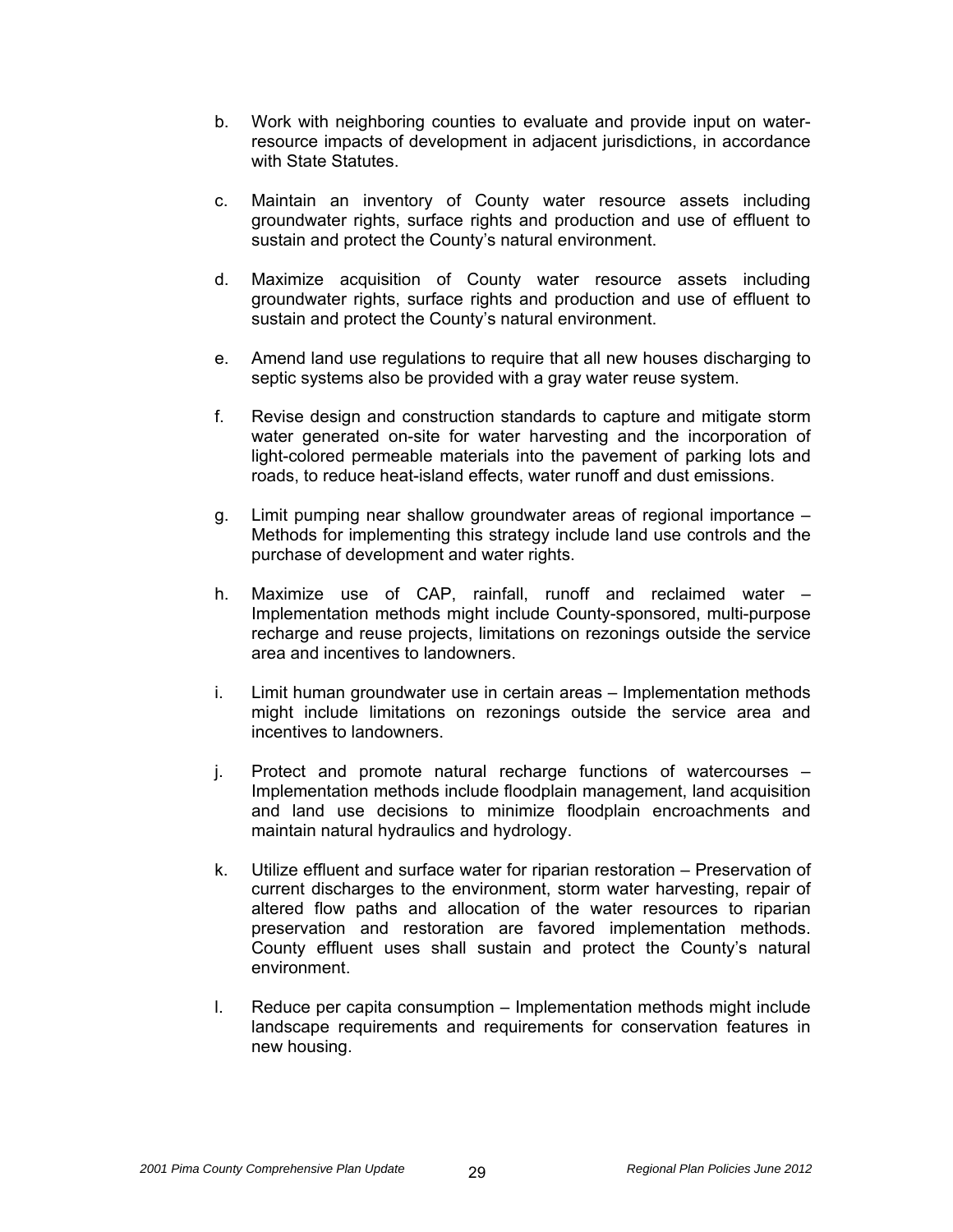- m. Limit turf water use Limit the establishment of golf course uses and requirements that new courses use non-groundwater sources and limitations on the use of turf:
	- 1) Grass is only to be used for functional purposes.
	- 2) No lawns for decorative uses.
	- 3) Plant only low water using turf.
	- 4) Rely on rainfall as primary irrigator.
	- 5) Set irrigation system timers or clock to manual only.
	- 6) Landscape with drought tolerant, native plants the following link includes a list of plants which are native to Pima County: <http://www.pima.gov/cmo/sdcp/species/plants.html>
- n. Prevent subsidence Implementation strategies include substitution of renewable supplies for groundwater and recharge in subsidence-prone areas.
- o. Restore and preserve natural areas Implementation of this strategy could include floodplain acquisition, improvements to the floodplain management ordinance, purchase of development and water rights and limitations on rezonings.
- p. Rehabilitate or create wetlands and riparian areas Use of reclaimed water, surface runoff and CAP is suggested. Multi-purpose recharge or water quality improvement projects are also suggested as an implementation method to realize this strategy.
- q. Balance the water budget of Isolated Basins Pursue options such as purchase of development or water rights and limitations on rezonings consistent with sustainable vield.
- r. Implement a Water Supply Impact Review on rezoning proposals on property where the water system(s) that serve less than 15 homes, where such proposals will demonstrate to Pima County Department of Environmental Quality that it could serve an increased water demand before being approved. Potable water supply requirements for systems involving fewer than 15 homes will be developed as a condition of rezoning.
- s. Domestic Water Improvement Districts (DWID) Develop a board policy requiring consideration of the renewable supplies, available infrastructure, groundwater trends, subsidence, groundwater-dependent ecosystems and isolated basins in the development and approval of any new DWID.
- t. Research and determine if a Zoning Code Text Amendment should be proposed for enacting Water Conservation Measures.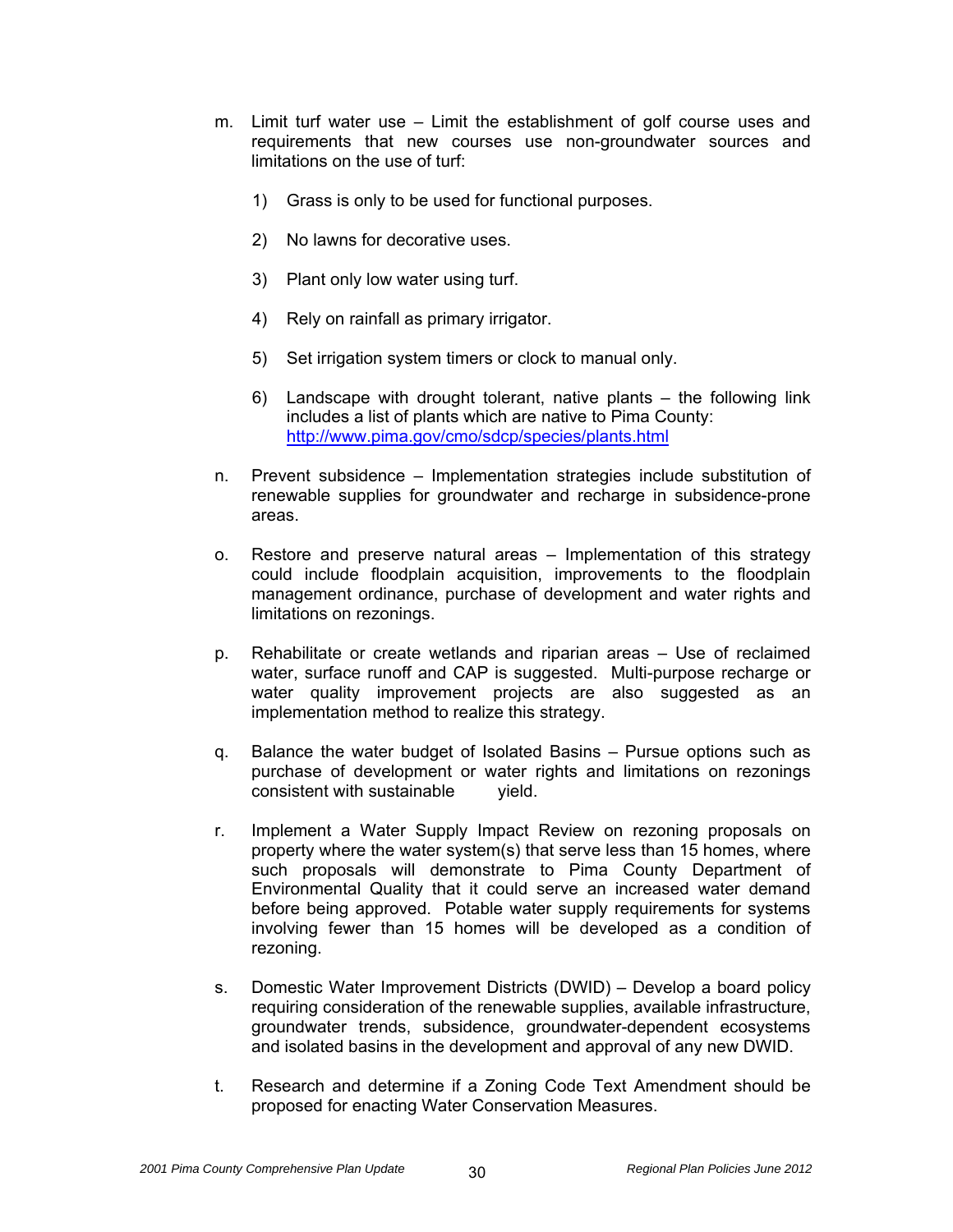#### **E. Definitions**

*Adverse Impact* means the lowering of a piezometric surface in the area occupied by a groundwater-dependent ecosystem, or diversion of regional groundwater flows or sources of recharge away from a groundwater-dependent ecosystem.

*Final Integrated Water Management Plan* means a plan detailing proposed water resources, reuse, replenishment, conservation and use of renewable water supplies for the tentative plat or development plan stage of a proposed project.

*Groundwater-dependent ecosystem* means shallow groundwater areas, springs and intermittent and perennial streams that are not effluent-dominated, as mapped by Pima County.

*Isolated Basins* means all hydrologic basins in Pima County except the Tucson and Avra basins.

*Preliminary Integrated Water Management Plan* means a plan identifying all sources and uses of water intended for, and water demand projections based upon, a proposed rezoning.

*Renewable and Potable Water* means a quality of water suitable for essential human uses such as drinking, cooking or cleaning, which is derived from a renewable source. In the manner used in this policy, treated surface water, including treated Central Arizona Project water, is considered renewable and potable, but effluent and groundwater are not.

*Subsidence Area* means a lowering of the land surface more than 3 inches as mapped by U.S. Geological Survey.

*Water Resource Impacts Assessment* means the review County staff performs on proposed rezoning applications.

*Water Supply Impact Review* means the review County staff performs on a proposed Comprehensive Plan amendment.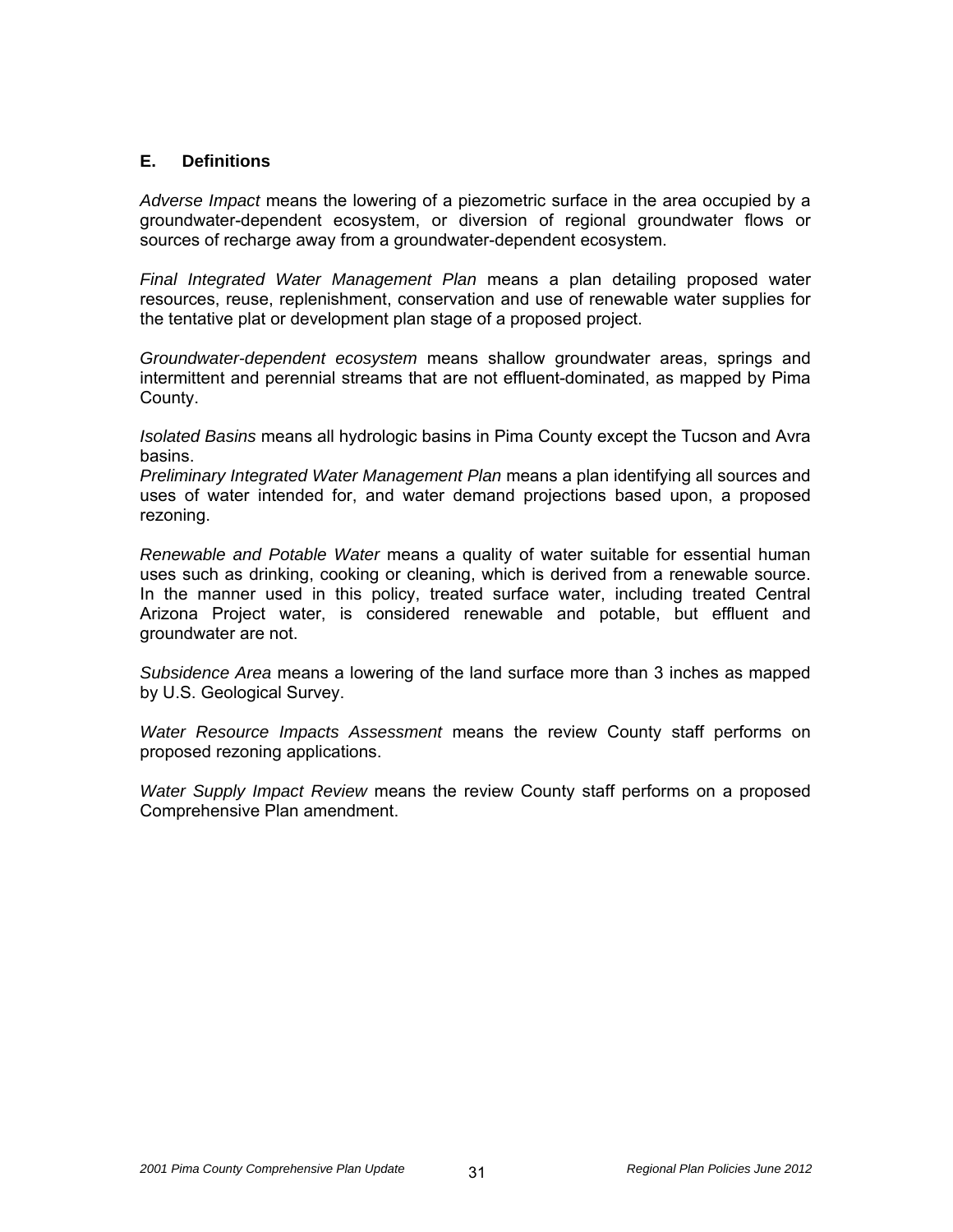# **4. OPEN SPACE ELEMENT REGIONAL PLAN POLICIES**

State law requires planning for open space as part of the comprehensive plan. At the same time, it states in Section 11-824 (F) that "In applying an open space element or a growth area element of a comprehensive plan a county shall not designate private or state land as open space, recreation, conservation or agriculture unless the county receives the written consent of the landowner or provides an alternative, economically viable designation in the general plan or zoning ordinance, allowing at least one residential dwelling per acre. If the landowner is the prevailing party in any action brought to enforce this subsection, a court shall award fees and other expenses to the landowner." This provision limits the open space element of the comprehensive plan to a description of the existing resource base.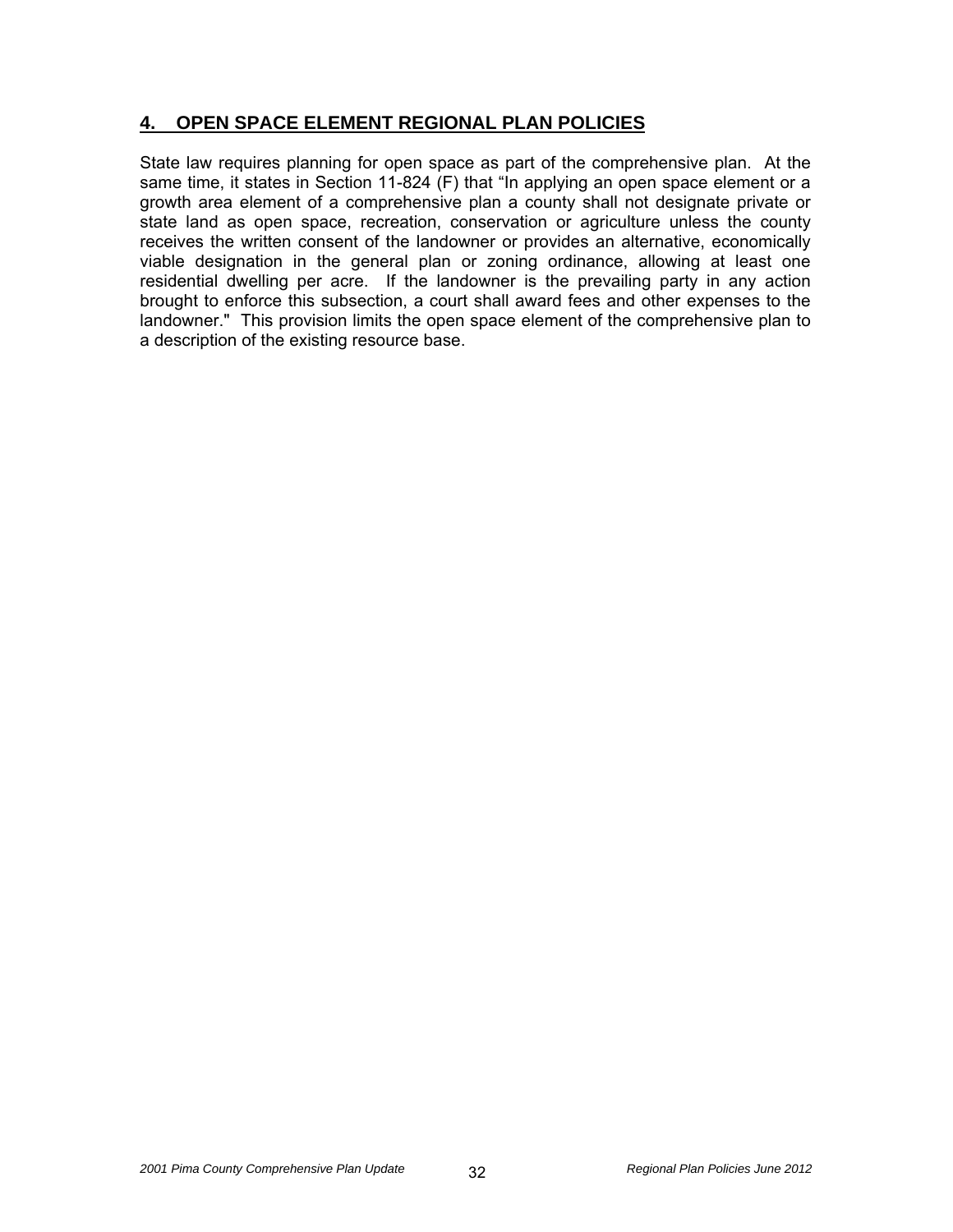# **5. GROWTH AREA ELEMENT REGIONAL PLAN POLICIES**

- A. Mixed use planning shall be encouraged in designated growth areas and areas with community-wide commercial activity that have opportunities for multimodal transportation.
- B. The current growth area profile shall be reviewed during the review of a development proposal. Infill and redevelopment proposals within a growth area shall attempt to create a mix of uses most beneficial to encourage multimodal transportation opportunities and be coordinated with any current or planned transit stop locations.
- C. Development proposals shall be evaluated for their potential to increase the mix of uses within the growth area and create a demand for residential density and a commercial base that supports a multimodal transportation option.
- D. Development proposals shall be reviewed for potential pedestrian and bicycle access opportunities among surrounding land uses.
- E. Development proposals shall be designed to add architectural attractiveness to the area and to protect the character and privacy of adjoining existing residential areas.
- F. A residential proposal shall attempt to increase densities to not less than eight residences per acre within an evolving mixed use area and provide a variety of housing types, costs, and ownership concepts.
- G. A commercial proposal's design may support a local and community customer base and shall create multimodal transportation options within the growth area.
- H. The City of Tucson shall be designated as a growth area of Pima County.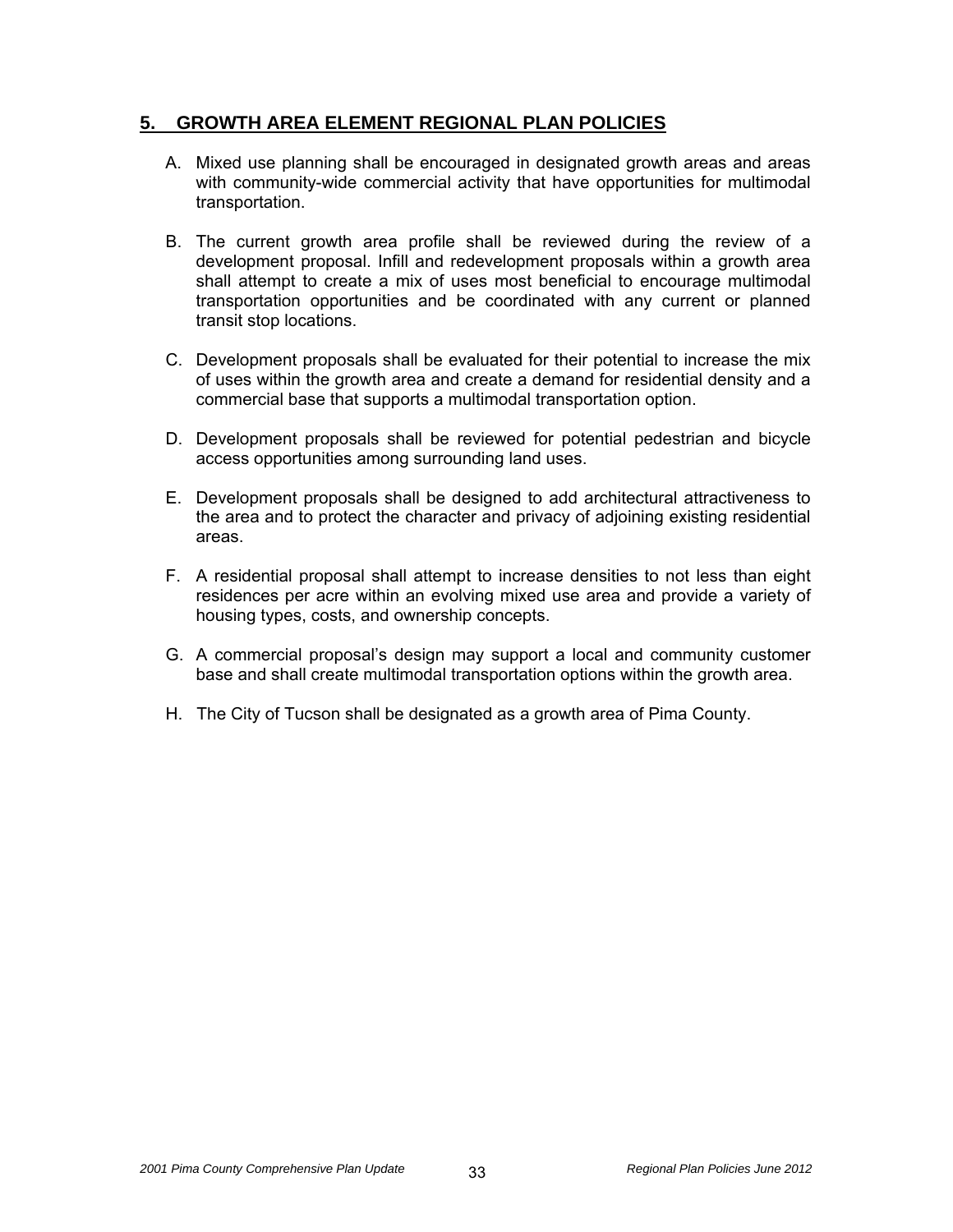# **6. ENVIRONMENTAL ELEMENT REGIONAL PLAN POLICIES**

#### **A. Water Quality**

- 1. Groundwater Quality Policies
	- a. Encourage the protection of groundwater quality within the framework of federal, state, and local laws, regulations, and guidelines that govern water quality.
	- b. Continue to assess soil and groundwater quality in the vicinity of all County-owned sites of concern, including landfills.
	- c. Monitor soil and groundwater, develop and implement cleanup strategies.
	- d. Continue to operate existing remediation systems and continue existing monitoring programs, or implement new programs to protect groundwater quality at County facilities that have the potential to impact groundwater.
	- e. Continue to ensure septic systems are installed and maintained in accordance with applicable federal, state and local requirements.
	- f. Encourage coordination among County departments that use or generate hazardous materials and waste to institute pollution prevention policies and practices.
	- g. Implement practices that reduce the generation of wastes that could impact groundwater quality and implement spill management plans.

#### 2. Natural Waterbody Quality Policies

- a. Evaluate planned activities within the County relative to their cumulative impacts and compliance with state water quality standards. Strive to minimize human impact to aquatic and riparian ecosystems from development, roads, and trails.
- b. Encourage land use decisions that maintain the function and quality of watercourses and areas designated in the Sonoran Desert Conservation Plan as riparian and aquatic habitat. Land use proposals should be evaluated as to their potential to cause water quality degradation.
- c. Further protect surface water from degradation through land use planning to limit the potential for unforeseen discharges and review emergency response plans for existing transportation corridors.
- d. Work with the appropriate entities to ensure suitable stream flows that maintain channel morphology and function, support hydrological connected wetlands and promote biological diversity in these systems.
- e. Evaluate land use proposals including transportation as to their potential impact on water quality. County and utility roads should be graded and maintained in such a way as to reduce side-casting of material into streams or watercourses.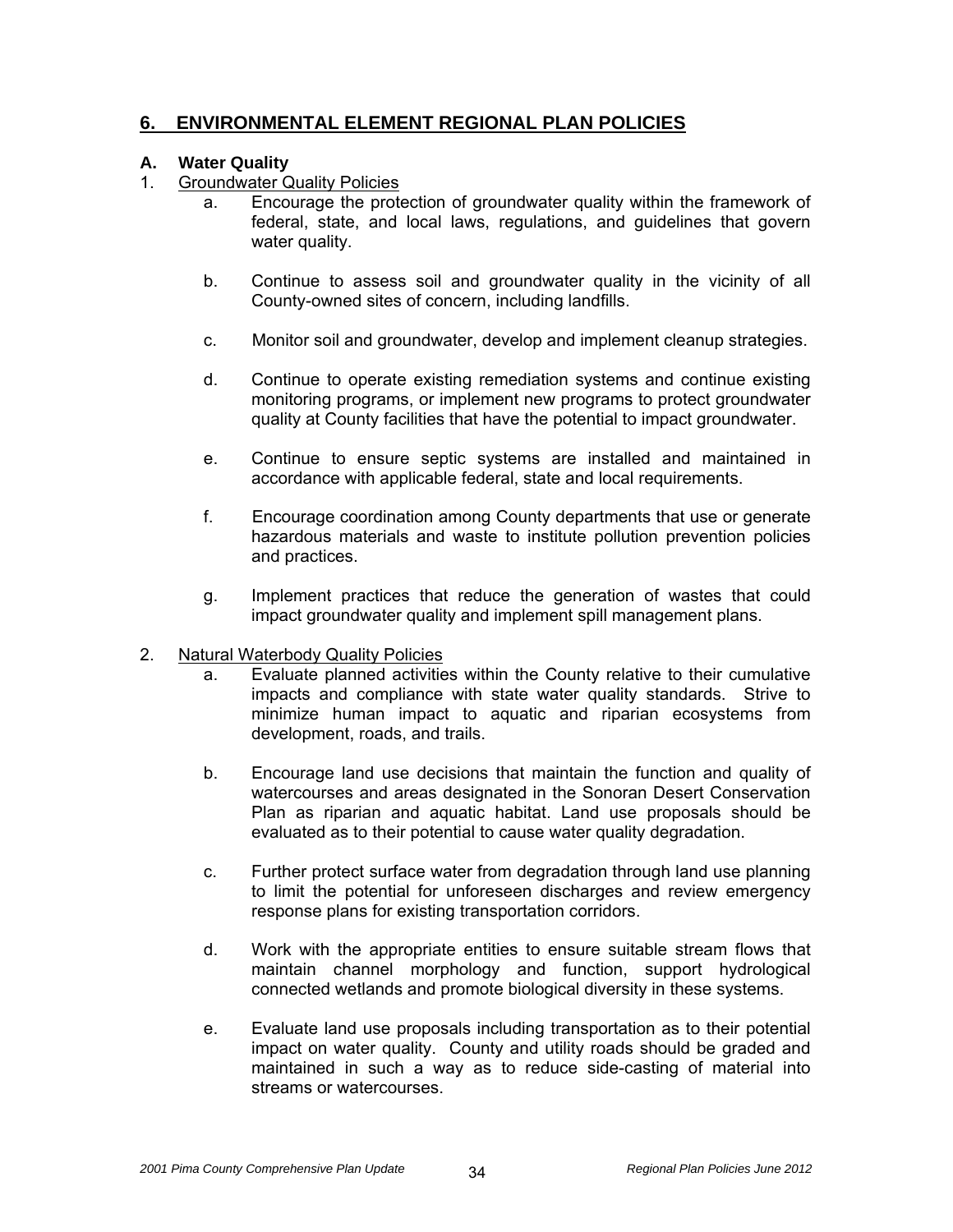#### 3. Stormwater Quality Policies

- a. Promote land use policies and best management practices that protect the quality of stormwater runoff where a receiving waterbody is a perennial or intermittent stream with habitat for native aquatic species.
- b. Continue to comply with Clean Water Act stormwater permit requirements.
- c. Continue to operate and manage County-owned facilities and properties in a manner that does not degrade stormwater quality.
- d. Continue to implement the Floodplain and Erosion Hazard Management Ordinance to manage and purchase lands in the regulatory floodplain areas to enhance overall watershed management.
- e. Continue to implement the Watercourse and Riparian Habitat Protection and Mitigation Requirements Ordinance to protect endangered natural riparian areas.
- f. Continue to comply with requirements for pollutant control at landfills.

#### **B. Natural Resources**

1. Conservation Lands System (CLS)

 The Environmental Planning Element calls for analysis, policies and strategies to address anticipated effects of implementation of plan elements on natural resources. Policies and strategies under this plan element are designed to have countywide applicability. Conservation actions are to be encouraged, and protection of biological resources is considered an essential component of landuse planning.

 The Conservation Lands System (CLS) is designed to protect biodiversity and provide land use guidelines consistent with the conservation goal of the Sonoran Desert Conservation Plan (SDCP). The overarching purpose of the SDCP is to:

 Ensure the long-term survival of the full spectrum of plants and animals that are indigenous to Pima County through maintaining or improving the habitat conditions and ecosystem functions necessary for their survival.

 The CLS was constructed according to the most current tenets of conservation biology and biological reserve design. The CLS:

- perpetuates the comprehensive conservation of vulnerable species;
- retains those areas that contain large populations of focal vulnerable species;
- provides for the adjacency and proximity of habitat blocks;
- preserves the contiguity of habitat at the landscape level; and
- retains the connectivity of reserves with functional corridors.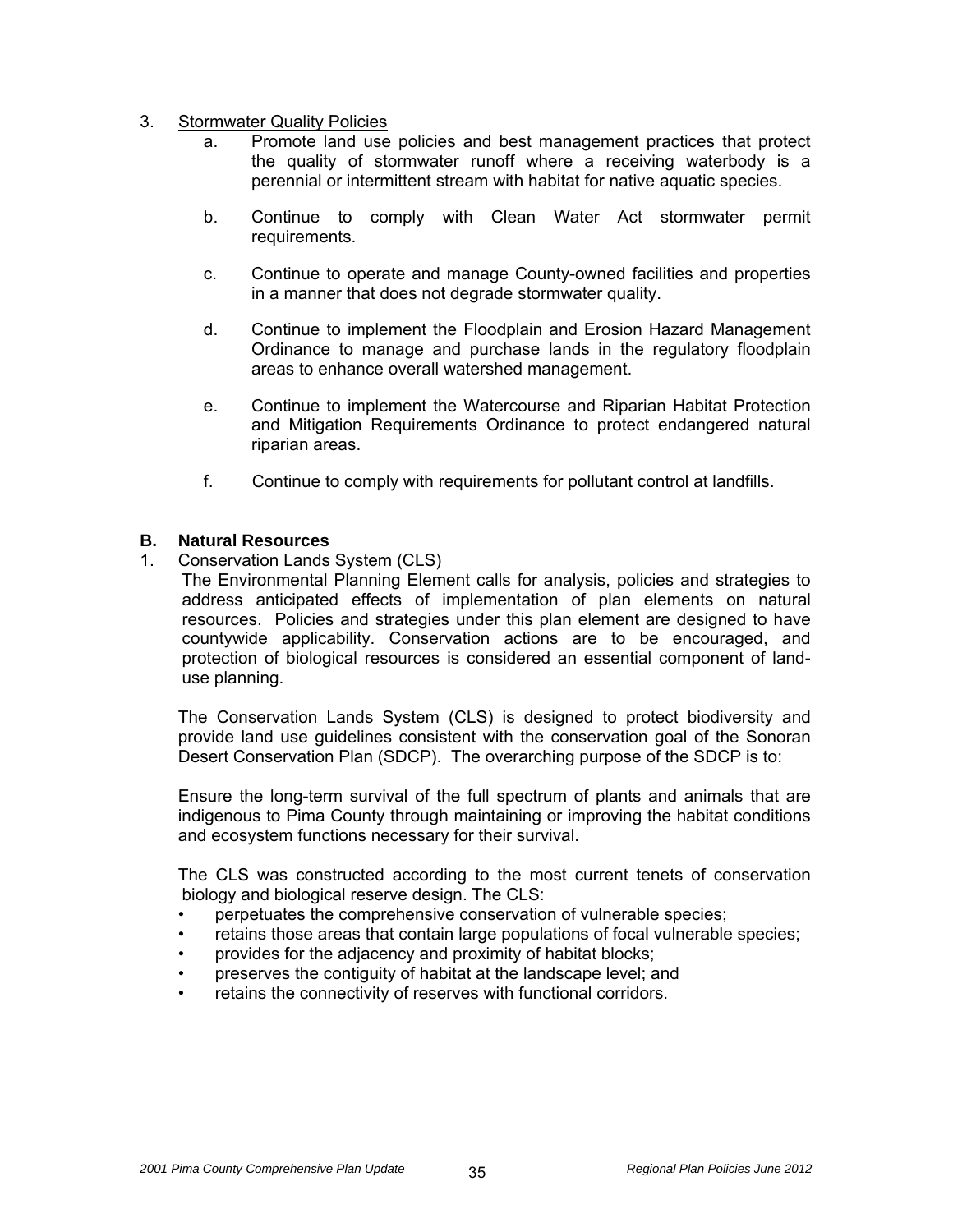The collective application of these individual tenets produces a CLS that retains the diverse representation of physical and environmental conditions, preserves an intact functional ecosystem, minimizes the expansion of exotic or invasive species, maximizes the extent of roadless areas, and minimizes fragmentation. Implementation of the CLS not only conserves those biological resources that exist today but, because of its landscape focus, preserves the future ebb and flow of resources essential to a healthy functioning ecosystem. The seven CLS conservation land categories reflect relative values of biodiversity for various lands across the landscape.

 Based on the science of the SDCP with participation and oversight by the SDCP Science Technical Advisory Team (STAT), seven CLS conservation land categories (CLS categories) were created, defined, and mapped. Each category has an associated conservation guideline policy.

a. General Application of CLS

 CLS category designations and Conservation Guidelines policies apply to land uses and activities under the jurisdiction of Pima County and Pima County Flood Control District. Application of these designations or guidelines shall not alter, modify, decrease or limit existing and legal land uses, zoning, permitted activities, or management of lands. These policies apply to new rezoning and specific plan requests, time extension requests for rezonings, requests for modifications or waivers of rezoning or specific plan conditions, including substantial changes, requests for Comprehensive Plan amendments, Type II and Type III conditional use permit requests, and requests for waivers of the subdivision plat requirement of a zoning plan. Implementation of these policies shall achieve the level of conservation necessary to protect a site's conservation values, preserve landscape integrity, and provide for the movement of native fauna and pollination of native flora across and through the landscape. New applications subject to this policy will be evaluated against the following conservation guidelines for the CLS categories, where applicable, to determine their appropriateness:

b. Important Riparian Areas

1) These areas are characterized by hydro-riparian, meso-riparian and xeroriparian biological communities. Hydro-riparian communities generally exist in areas where vegetation is supported by perennial watercourses or springs. Meso-riparian communities generally exist in areas where vegetation is supported by perennial or intermittent watercourses or shallow groundwater. Xero-riparian communities generally exist in areas where vegetation is supported by an ephemeral watercourse.

Important riparian areas are valued for their higher water availability, vegetation density, and biological productivity. In addition to the high inherent biological value of these water-related communities, important riparian areas including their associated upland areas provide a framework for linkages and landscape connections. Important riparian areas are essential elements in the CLS.

Imp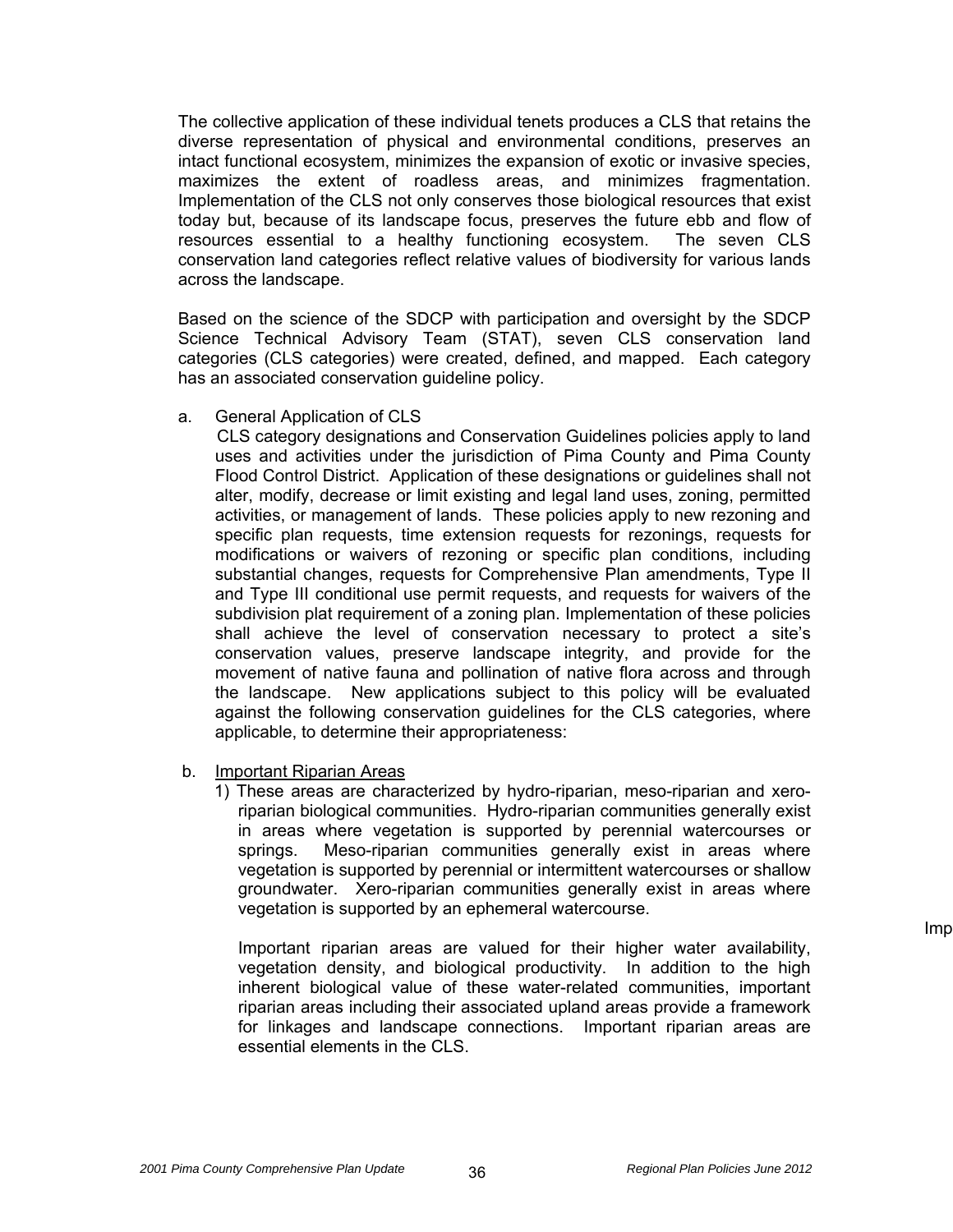- 2) Conservation Guidelines: At least 95 percent of the total acreage of lands within this designation shall be conserved in a natural or undisturbed condition. Every effort should be made to protect, restore and enhance the structure and functions of Important Riparian Areas, including their hydrological, geomorphological and biological functions. Areas within an Important Riparian Area that have been previously degraded or otherwise compromised may be restored and/or enhanced. Such restored and/or enhanced areas may contribute to achieving the 95 percent conservation guideline for Important Riparian Areas.
- c. Biological Core Management Areas
	- 1) This category identifies lands that fulfill the five tenets used to construct the CLS and which provide greater biological diversity than Multiple Use Management Areas. These areas are primarily distinguished from other lands within the CLS by their potential to support high value habitat for five or more priority vulnerable species as identified by the SDCP.
	- 2) Conservation Guidelines: At least 80 percent of the total acreage of lands within this designation shall be conserved as undisturbed natural open space. As such, land-use changes will result in 4:1 land conservation (i.e., four acres conserved for every one acre developed) and may occur through a combination of on- and/or off-site conservation inside the Biological Core Management Area or Habitat Protection Priority Areas. For purposes of this policy, Habitat Protection Priority Areas are those areas referenced and mapped as part of the 2004 Conservation Bond Program. The 4:1 mitigation ratio will be calculated according to the extent of impacts to the total surface area of that portion of any parcel designated as Biological Core Management Areas. Development shall be configured in the least sensitive portion(s) of the property. Area(s) of undisturbed natural open space will be configured to include on-site conservation values and preserve the movement of native fauna and pollination of native flora across and through the landscape. Land use and management within these areas shall focus on the preservation, restoration, and enhancement of native biological communities. Land uses appropriate for these areas must retain and improve conditions for on-site conservation values, preserve the movement of native fauna and pollination of native flora across and through the landscape, and preserve landscape integrity. A transfer of development rights may be used in order to secure mitigation lands.
- d. Scientific Research Areas
	- 1) This designation identifies lands currently managed for scientific research: the Santa Rita Experimental Range and the University of Arizona Desert Laboratory (at Tumamoc Hill). Land uses and management within these areas focus on balancing conservation, restoration, and enhancement of natural communities in support of scientific research on the environment and natural resources (e.g., monitoring ecological change, measuring effects of experimental grazing methods).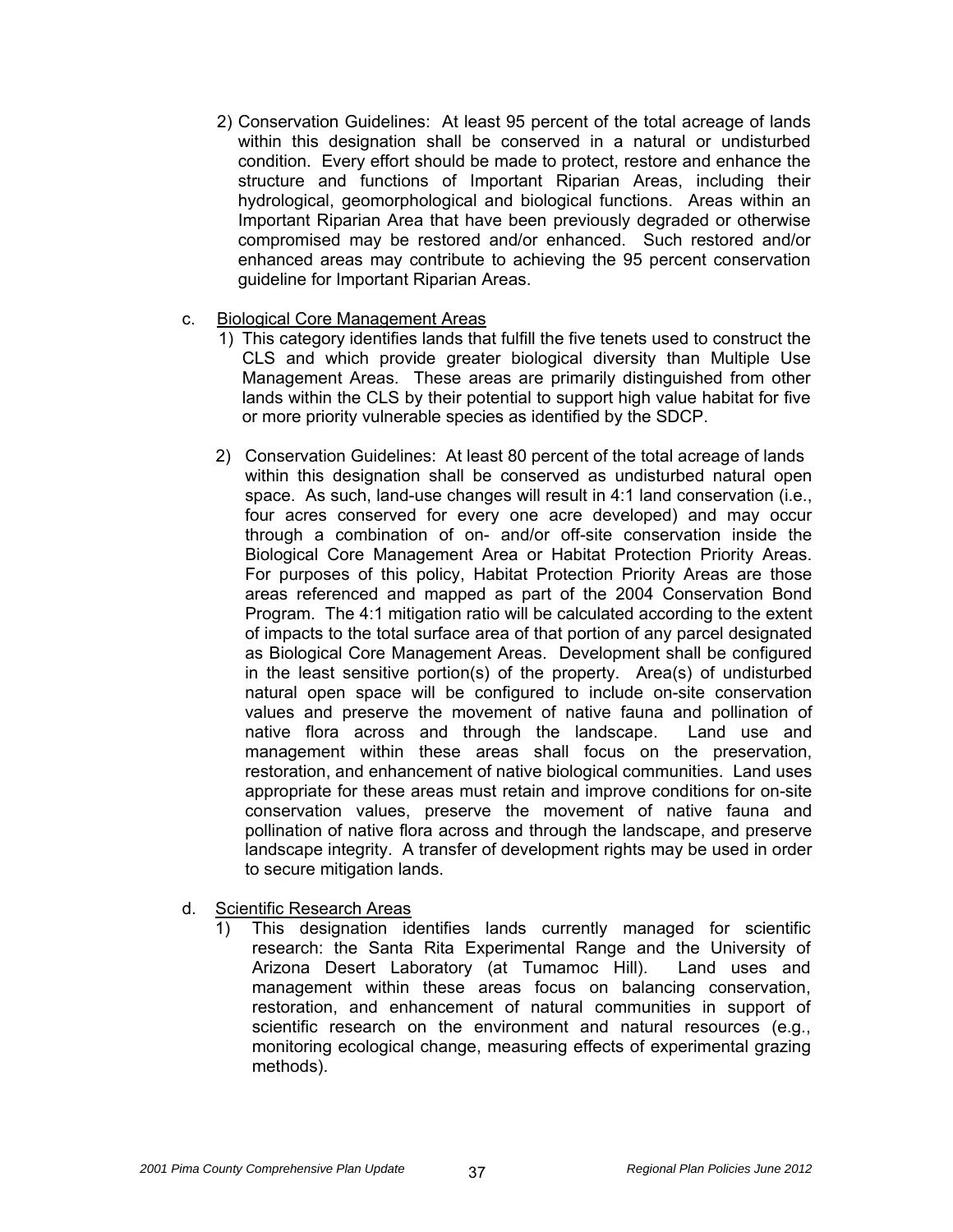- 2) Conservation Guidelines: Scientific Research Areas should continue to be managed for the purpose of scientific research on the environment and natural resources. Scientific research activities should minimize any long-lasting impacts that may affect adjacent or nearby CLS lands. Any land-use changes subject to Pima County jurisdiction should achieve the conservation goals of the underlying CLS category.
- e. Multiple Use Management Areas
	- 1) This category identifies those lands that fulfill the five tenets used to construct the CLS, but which are not as biologically rich as those lands designated as Biological Core Management Areas. These areas are primarily distinguished from other lands within the CLS by their potential to support high value habitat for three or more priority vulnerable species as identified by the SDCP.
	- 2) Conservation Guidelines: At least 66 ⅔ percent of the total acreage of lands within this designation shall be conserved as undisturbed natural open space. As such, land-use changes will result in a 2:1 land conservation (i.e., two acres conserved for every one acre developed) and may occur through a combination of on- and off-site conservation inside the Multiple Use Management Area or any more protective category of the CLS, including Habitat Protection Priority Areas. For purposes of this policy, Habitat Protection Priority Areas are those areas referenced and mapped as part of the 2004 Conservation Bond Program. The 2:1 mitigation ratio will be calculated according to the extent of impacts to the total surface area of that portion of any parcel designated as Multiple Use Management Areas. Development shall be configured in the least sensitive portion(s) of the property. Area(s) of undisturbed natural open space will include on-site conservation values and facilitate the movement of native fauna and pollination of native flora across and through the landscape. Land use and management goals within these areas shall focus on balancing land uses with conservation, restoration, and enhancement of native biological communities. Land uses appropriate for these areas must facilitate the movement of native fauna and pollination of native flora across and through the landscape, maximize retention of on-site conservation values, and promote landscape integrity. Additional conservation exceeding 66⅔ percent will be encouraged through the use of development-related incentives and may utilize undisturbed natural open space on individual lots. A transfer of development rights may be used in order to secure lands utilized for mitigation, restoration, and/or enhancement purposes.

# f. Agriculture In-Holdings within the Conservation Lands System

1) This designation denotes those lands utilized for agricultural purposes and lands where agricultural uses have been abandoned. Agricultural land uses, in general, are more conducive to the movement of native fauna and functional pollination processes than other lands supporting higher intensity uses. Intensifying the land use of these areas could compromise landscape integrity, promote the spread of exotic species, and otherwise compromise the biodiversity of adjacent or nearby CLS lands.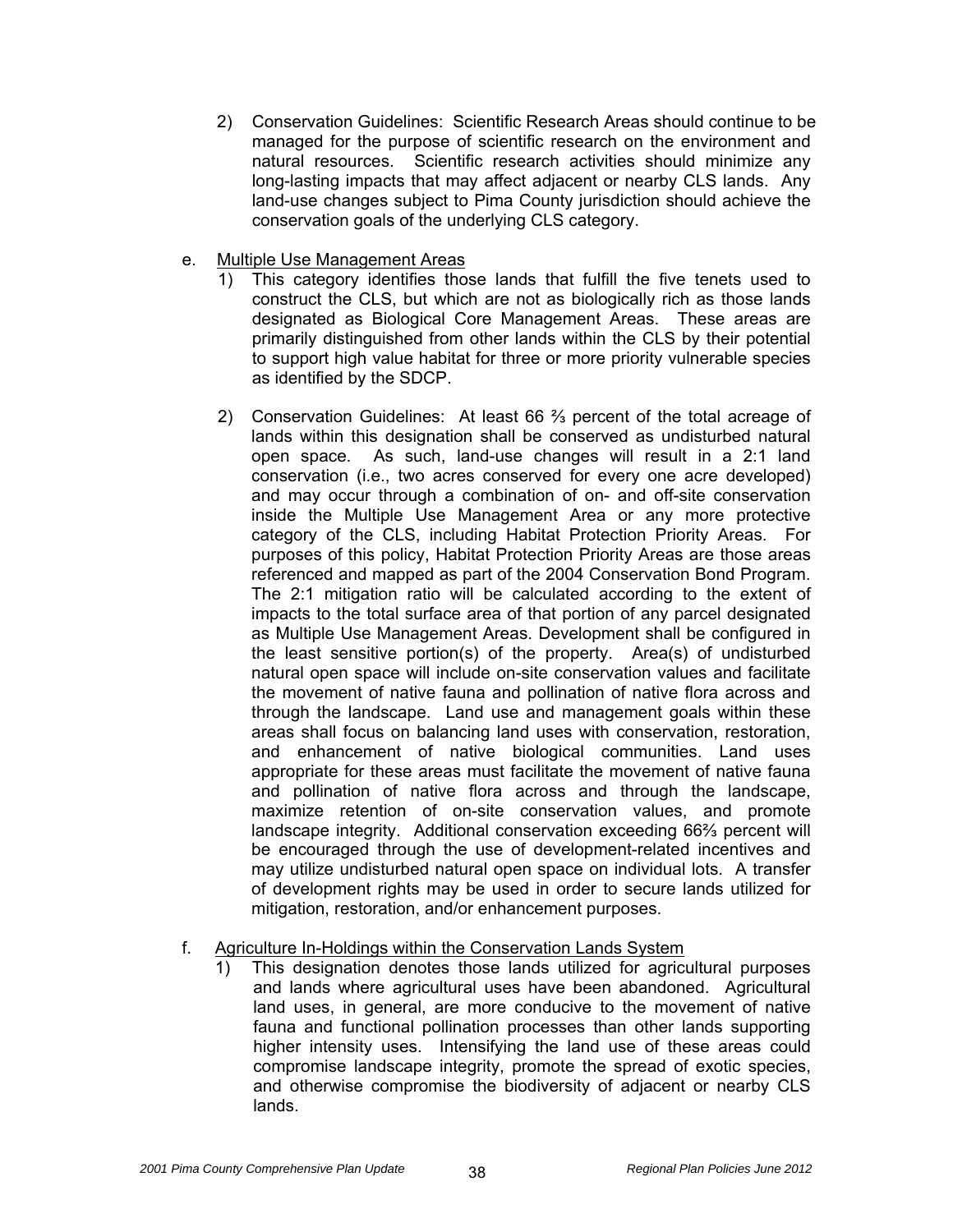- 2) Conservation Guidelines: Intensifying land uses of these areas will emphasize the use of native flora, facilitate the movement of native fauna and pollination of native flora across and through the landscape, and conserve on-site conservation values when they are present. Development within these areas will be configured in a manner that does not compromise the conservation values of adjacent and nearby CLS lands.
- g. Special Species Management Areas
	- 1) These are areas defined as crucial for the conservation of specific native floral and faunal species of special concern to Pima County. Currently, three species are designated as Special Species: cactus ferruginous pygmy-owl, Mexican spotted owl, and southwest willow flycatcher. Special Species and associated Conservation Guidelines may be added or deleted in the future based on the best available regional scientific information as developed by the Science Technical Advisory Team and added to or deleted from the Special Species Management Areas as shown on the CLS map. Such additions and/or deletions will be processed as a comprehensive plan amendment. Land use and management within these areas will focus on conservation, restoration, and enhancement of habitat for these species.
	- 2) Conservation Guidelines: At least 80 percent of the total acreage of lands within this designation shall be conserved as undisturbed natural open space and will provide for the conservation, restoration, or enhancement of habitat for the affected Special Species. As such, land use changes will result in 4:1 land conservation (i.e., four acres conserved for every one acre developed) and may occur through a combination of on- and off-site conservation inside the Special Species Management Area. The 4:1 mitigation ratio will be calculated according to the extent of impacts to the total surface area of that portion of any parcel designated as Special Species Management Area. Development shall be configured in the least sensitive portion(s) of the property. Area(s) of undisturbed natural open space will be configured to facilitate the movement of the relevant Special Species through the landscape and will include those on-site conservation values essential to survival of the relevant Special Species. A transfer of development rights may be used in order to secure mitigation lands.
- h. Critical Landscape Connections
	- 1) These are broadly defined areas that provide connectivity for movement of native biological resources but which also contain potential or existing barriers that tend to isolate major conservation areas. Specifically, these regional-scale areas are located:
		- (1) Across the I-10 / Santa Cruz River corridors in the northwest;
		- (2) Between the Catalina and Tortolita Mountains;
		- (3) Across the I-10 corridor along Cienega Creek in the east;
		- (4) Across the I-19 and Santa Cruz River corridors in souther Pima County;
		- (5) Across the Garcia strip extension of the Tohono O'odham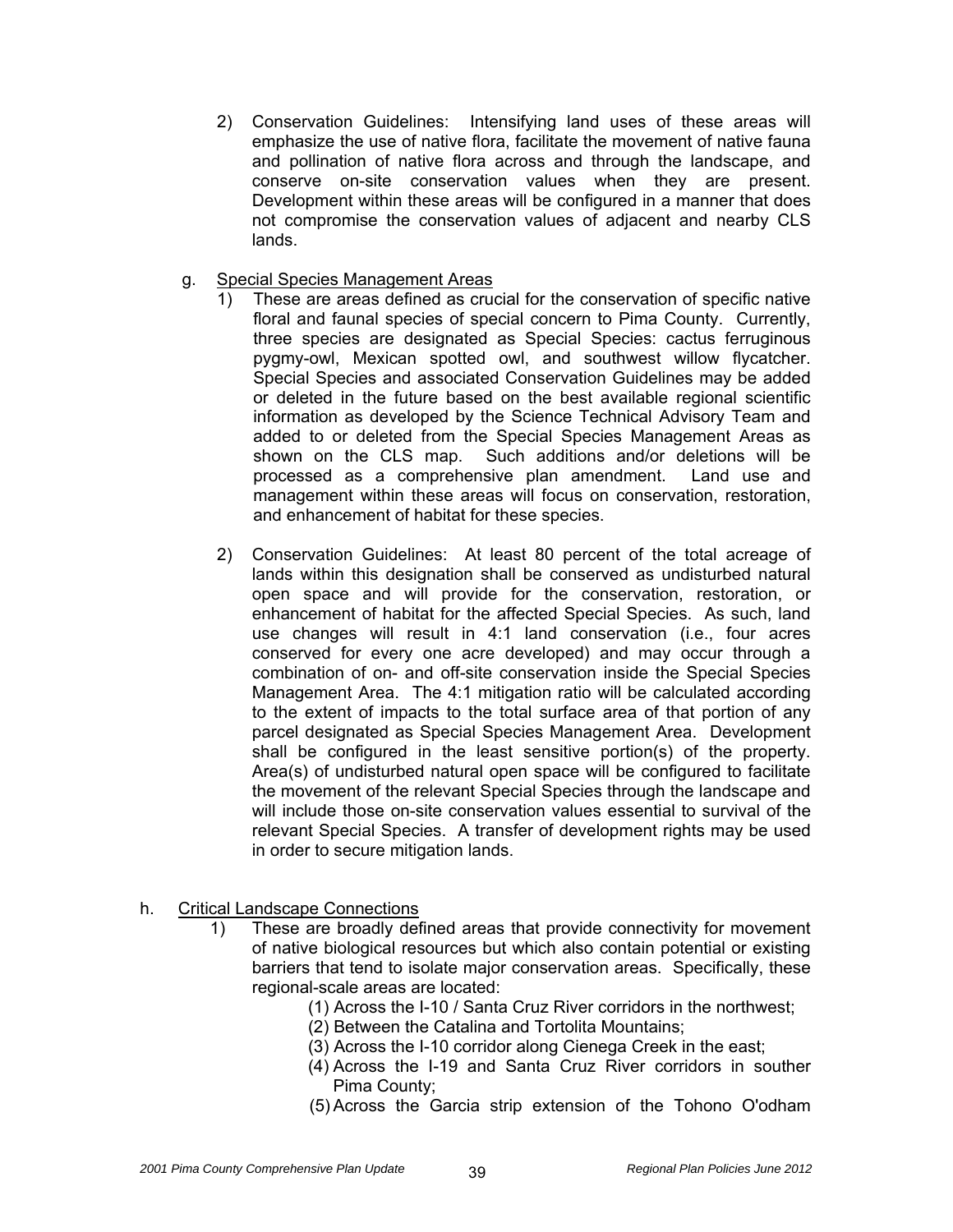Nation; and

(6) Across the Central Arizona Project canal in Avra Valley.

 Roads, other infrastructure services, and residential and commercial land uses within these areas, depending on configuration, can result in habitat loss and fragmentation that inhibits the movement of native fauna and interrupts the pollination processes of native flora.

- 2) Conservation Guidelines: Land-use changes in these broadly defined areas should protect existing biological linkages. Where they occur, barriers to the movement of native fauna and pollination of native flora across and through the landscape should be removed and fragmented corridors of native biological communities should be restored. Opportunities to remove barriers and restore corridor connectivity may arise as part of other, non-land use related activities (e.g., new construction for or upgrade of infrastructure services). Such opportunities should be pursued. High priority shall be given to identifying, preserving, and re-establishing the connection between native biological communities especially where natural connectivity is most constrained.
- i. Adherence to CLS Conservation Guidelines
	- Adherence to Conservation Lands System Guidelines will protect against the loss of conservation values and landscape integrity through in-place preservation and restoration or enhancement of degraded or otherwise compromised natural resources. Urban development will occur in a manner that retains conservation values at both the micro and macro landscape scale by minimizing impacts to site-specific sensitive conservation values, maximizing landscape continuity, facilitating the movement of native fauna and pollination of native flora across and through the landscape, promoting the long-term diversity of native flora and fauna, and preserving the viability of the CLS.
- j. Project Inventory and Analysis

 Application and review of requests for the establishment of land use policy (comprehensive plan amendments) and the implementation of land use policy (rezonings) that require approval by the Board of Supervisors (Board) shall include an inventory and assessment of the site's conservation values and context within an area-wide landscape as well as an analysis of the biological impact of the requested land use change.

- 1) Comprehensive Plan Amendments
	- a) Applications for comprehensive plan amendments will, at a minimum, be reviewed for the following parameters:
		- The site's landscape context as it relates to the biological and built environments; and
		- The proposed amendment's consistency with the existing infrastructure service area or land use planning and infrastructure studies that address the logical expansion of infrastructure services.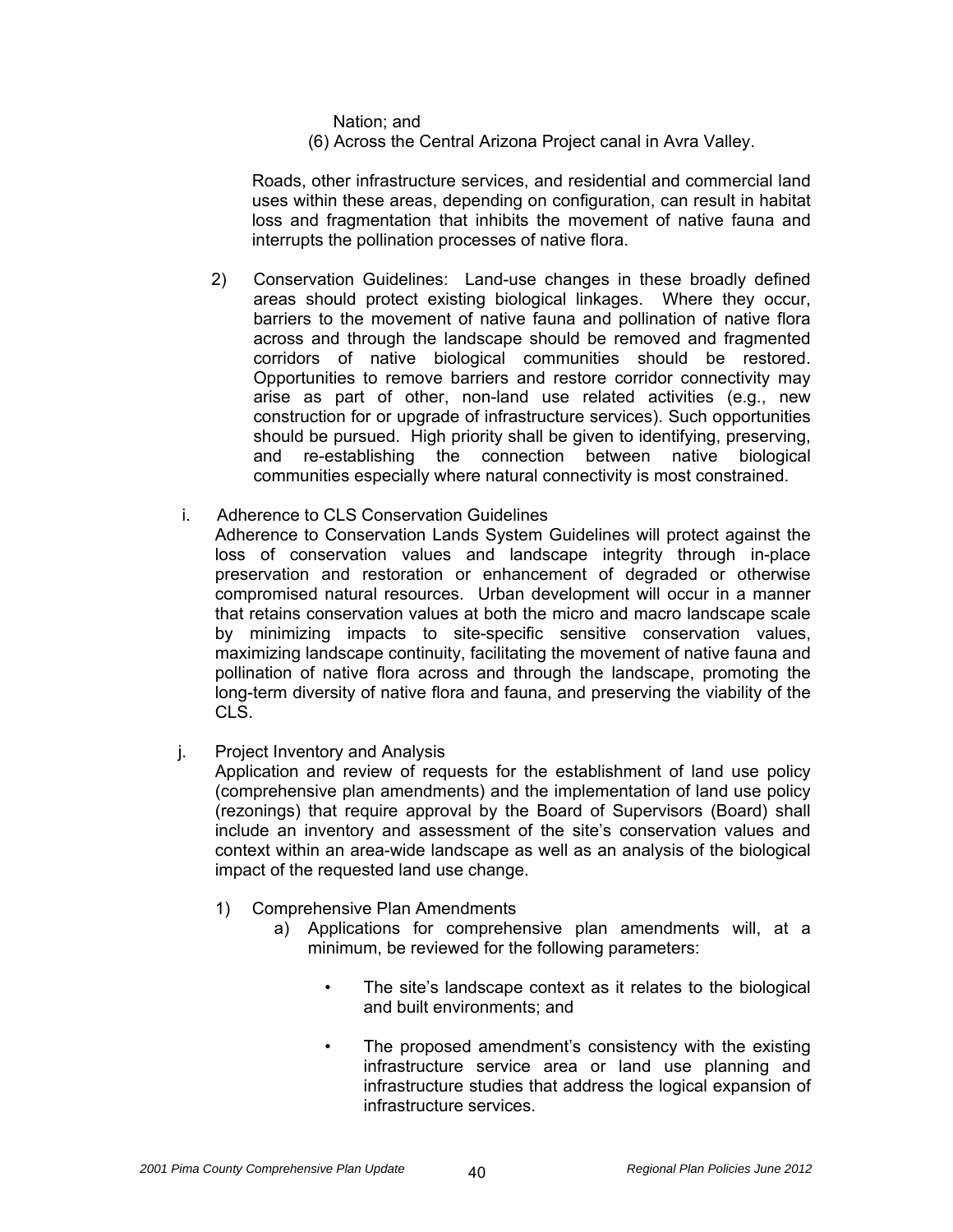- b) Requests for comprehensive plan amendments that seek to increase the intensity of allowable land uses within the CLS may be approved provided there is adequate demonstration that intensifying the land use designation will:
	- Preserve the integrity of the CLS; and
	- Promote development that is consistent with the existing infrastructure service area or land use planning and infrastructure studies that address the logical expansion of infrastructure services.
- c) Special area policies may be applied to govern or otherwise direct subsequent rezoning to specifically address conservation of certain landscape attributes.
- 2) Rezoning Activities
	- a) Applications for rezoning will, at a minimum, be reviewed for the following parameters:
		- The site's landscape context as it relates to the biological and built environments;
		- The on-site presence of or potential to support highly valued native floral and faunal species; and
		- The occurrence of physical characteristics that contribute to biodiversity.
	- b) Requests for rezoning that would result in new high-intensity residential uses, commercial and industrial uses, or other high intensity land uses within the CLS may be permitted provided there has been adequate demonstration that the new land use will:
		- Preserve the integrity of the CLS;
		- Actively contribute to the conservation of highly valued native floral and faunal species; and
		- Provide for development that achieves at least as much conservation as development under the existing zoning.
- k. Application of Conservation Guidelines
	- 1) The Conservation Guideline for the associated CLS designation shall apply to the total acreage of the site that lies within the boundaries of that designation. If a CLS designation applies to a portion of a site, Conservation Guidelines for that designation will apply only to that portion of the site affected by that category. For purposes of this policy, site is defined as a single lot or combination of contiguous lots. If more than one CLS category applies to all or a portion of a site, the more protective Conservation Guideline will apply to the affected portion.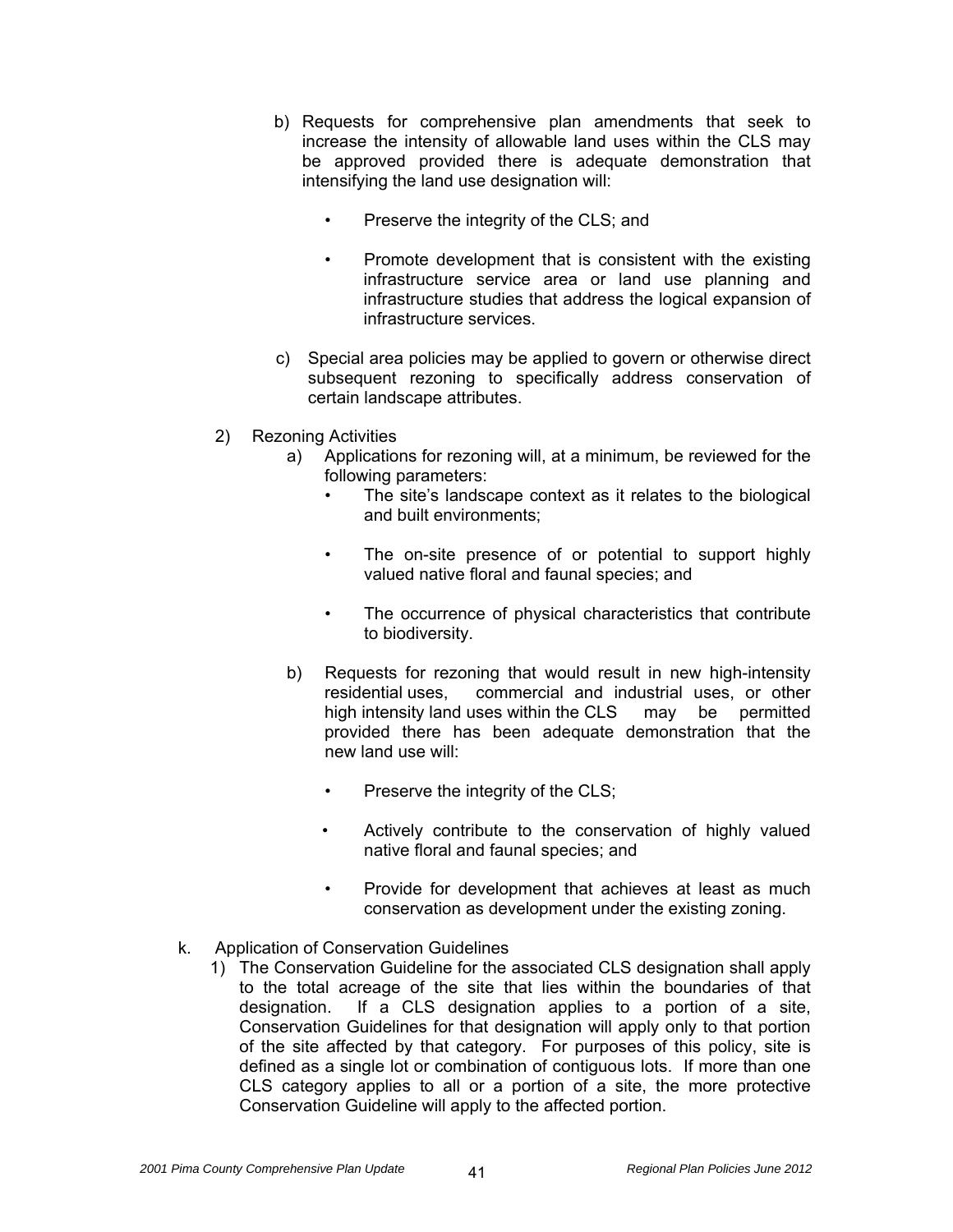- 2) Those conservation lands that are to be reserved from development, or which are provided as mitigation, shall be conserved and managed, in perpetuity, for the benefit of the natural resources. Various means may be utilized to protect conservation or mitigation lands including, but not limited to, the transfer of deeded property to Pima County, pending approval by the Board of Supervisors, or other conservation entities and the granting of conservation easements. Land conserved through application of the CLS shall be established as separate, natural open space parcel(s) from the development area. Residents, or associations of residents, of a development may not serve as the sole administrator or enforcement entity for the management and protection of those conservation or mitigation lands.
- 3) The authority to increase, reduce, exempt, or otherwise modify the full application of the Conservation Guidelines for proposed land use changes that require the setting of land use policy (comprehensive plan amendments) or its implementation (rezoning) lies solely with the Board of Supervisors. Requests to modify or exempt the full application of the Conservation Guidelines will be deliberated on a case-by-case basis. Staff may review and make recommendations on proposals that seek to modify the full application of the Conservation Guidelines. The full application of the Conservation Guidelines may be modified as part of a decision that establishes land use policy (comprehensive plan amendment). The full application of the Conservation Guidelines may also be modified as part of a decision that implements land use policy (rezoning requests). Applicants seeking to modify the full application of the Conservation Guidelines must demonstrate that the proposed land use change is consistent with the goals of the SDCP, does not adversely impact the landscape integrity of the CLS, retains the ability of native fauna and pollination of native flora to move through and across the landscape, and will protect and enhance or restore conservation values.
	- a) Should the Board, as part of a land use policy decision, reduce or otherwise adjust a comprehensive plan amendment from complying with a Conservation Guideline(s), then the adjustment will be applied to any subsequent implementation of that policy through rezoning. Applicants seeking to reduce or otherwise adjust the full application of a Conservation Guideline(s) as part of a proposed comprehensive plan amendment or rezoning must demonstrate that the proposed land use change is consistent with the goals of the SDCP, does not adversely impact the landscape integrity of the CLS, retains the ability of native fauna and pollination of native flora to move through and across the landscape, and will protect and enhance or restore on-site conservation values.
	- b) Should the Board, as part of a land use policy decision, exempt a comprehensive plan amendment from complying with a Conservation Guideline(s), then the exemption will be applied to any subsequent implementation of that policy through rezoning.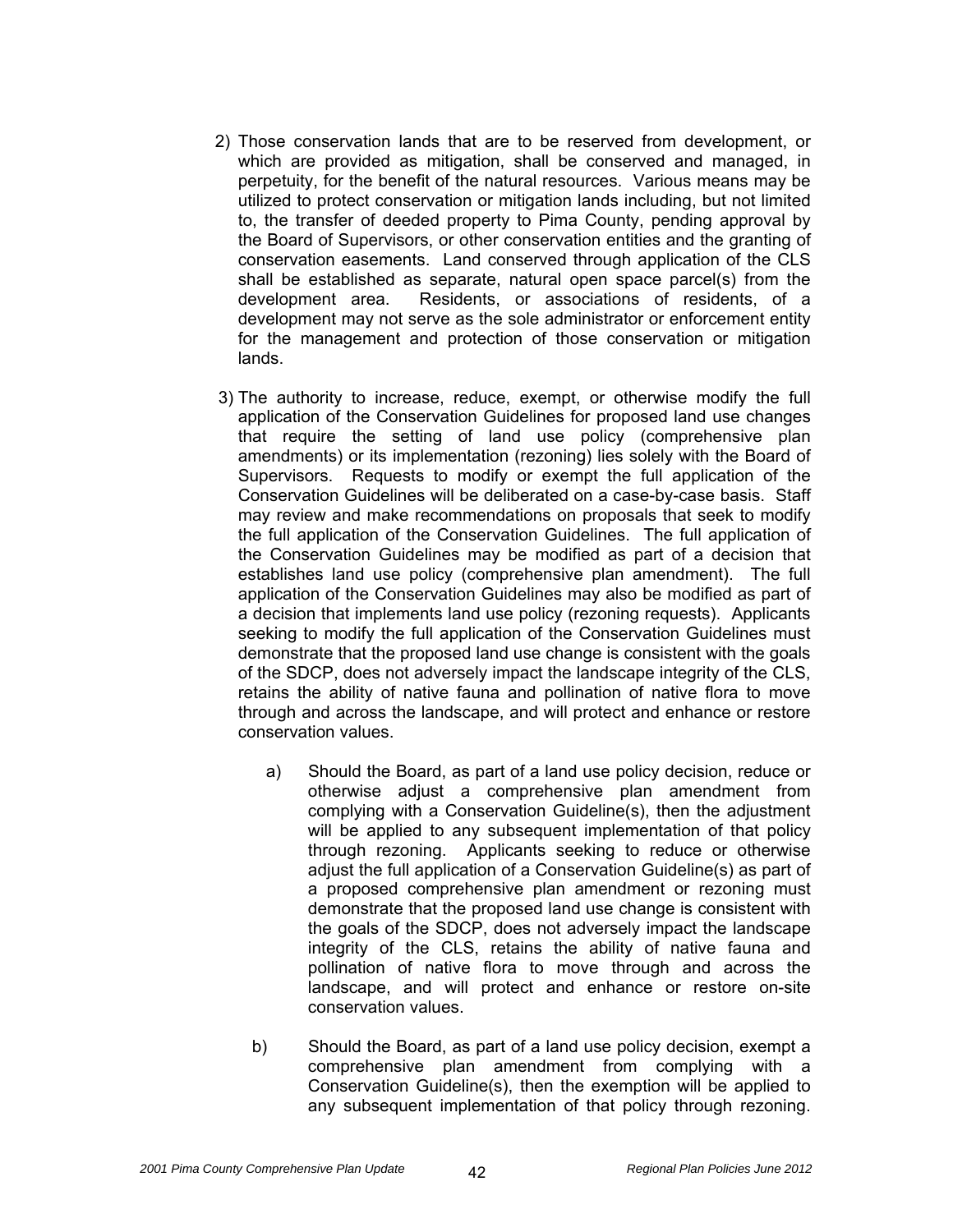Applicants seeking to exempt a comprehensive plan amendment or rezoning from compliance with the Conservation Guidelines shall demonstrate that the exemption is necessary to accommodate public health and safety.

CONSERVATION LANDS SYSTEM IMPLEMENTATION STATEGIES

- Develop or revise Site Analysis inventory requirements for comprehensive plan amendment and rezoning applications to identify the presence of conservation values and identify areas most suitable for development.
- Develop or revise Biological Impact Report requirements for comprehensive plan amendment and rezoning applications in order to analyze the proposed land use change. Biological Impact Reports will evaluate and compare the effects of the proposed land use against the effects of development without the proposed land use.
- Standardize staff evaluation of comprehensive plan amendment and rezoning applications to determine application's conformance with CLS, consistency with existing or logical expansion of infrastructure, and long-term conservation of highly valued natural resources.
- Develop guidance and criteria for restoration, enhancement, and mitigation proposals. Forward guidance and criteria to the Board of Supervisors for approval.
	- Develop site design guidance and other site planning recommendations for environmentally-sensitive development.
	- Develop and implement development-related incentives appropriate for use in Multiple Use Management Areas. Incentives may, if appropriate, be established through revision of allowable zoning districts, overlays, comprehensive plan land use plan designations;
	- Develop policies and procedures to govern transfer of development rights;
	- Review and revise existing environmentally-related zoning code ordinances to create incentives accessible to existing and legal land uses, zoning, and permitted activities to promote broader support of CLS and goals of the Sonoran Desert Conservation Plan. Ordinances appropriate for review and revision may include:
		- o Native Plant Preservation Ordinance (18.72);

o Buffer Overlay Zone Ordinance (18.67);

- o Cluster Development Option (18.09.040);
- o Conservation Subdivision Requirements (18.09.100);
- o Hillside Development Zone Ordinance (18.61);
- o Modification of Development Standards in Riparian Areas (18.07.080);
- o Landscape and Bufferyard Ordinance (18.73); and
- o Off-Street Parking & Loading Standards (18.75)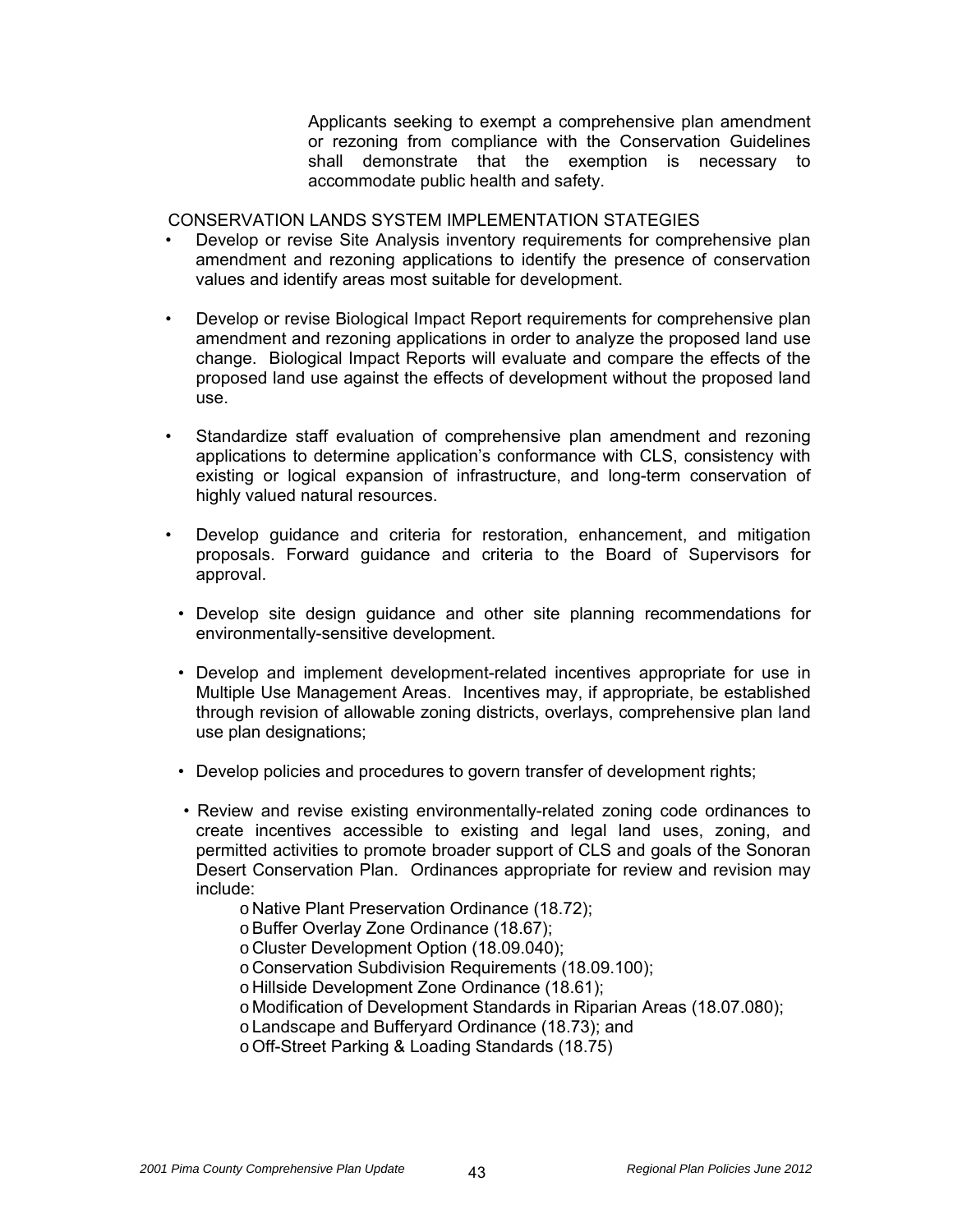#### 2. Regional Trail System

The proposed regional trail system, as identified in the Eastern Pima County Trail System Master Plan (EPCTSMP) is a blueprint for a public trails network. The network will expand on the existing and planned river park system, and is intended to include natural tributary washes and upland segments, and road and utility rights-of-way that together will form an interconnected system linking urbanized areas with surrounding public preserves. Successful implementation of the Eastern Pima County Trail System Master Plan will require a collaborative effort between Pima County, local jurisdictions and land managing agencies.

- a. Dedication of High Priority Trail System Elements: High priority trail system elements, as identified in the EPCTSMP and approved by the Department of Natural Resources, Parks and Recreation, shall be given a high priority for acquisition by Pima County for the regional trail system. Based on the priority status of the trail system element, as determined by the Department of Natural Resources, Parks and Recreation, dedication of particular trail system elements shall be required as a condition of rezoning approval. Examples of high priority trail system elements include, but are not limited to, primary trails identified in the EPCTSMP, trail corridors that link individual public lands units, connect public lands with existing or planned river parks, create local trail linkages to parks, schools, or activity centers, or provide public access to established public lands trails.
- b. Regulatory flood-prone areas, which are dedicated as drainage easements to the Flood Control District and which are identified as candidate trails on the EPCTSMP, shall also be dedicated to Pima County to allow additional uses such as recreational and equestrian activities.
- c. Dedication of high priority trail corridors, trail access points, and associated staging areas for public use shall be negotiated by the Department of Natural Resources, Parks and Recreation. Any fencing of the trail corridor shall meet the specifications of the Department of Natural Resources, Parks and Recreation and said specifications shall be included as a condition of rezoning or specific plan approval.
- d. Trails Access--Vehicular Access to Public Land Trailheads: Vehicular access to trailheads at public preserve boundaries shall be promoted, based on a determination by the public lands manager and the Department of Natural Resources, Parks and Recreation. In those cases where road access to public lands trailheads is deemed critical, dedication of public road rights-of-way and associated parking and equestrian staging areas shall be required as a condition of rezoning or specific plan approval.
- e. Trails within the Project Site: (1) Where appropriate to the scale and nature of the planned development and its location relative to inventoried trail system elements, trails and paths within the project site shall connect with the regional system to provide open space and recreational opportunities for planned community residents. The developer and the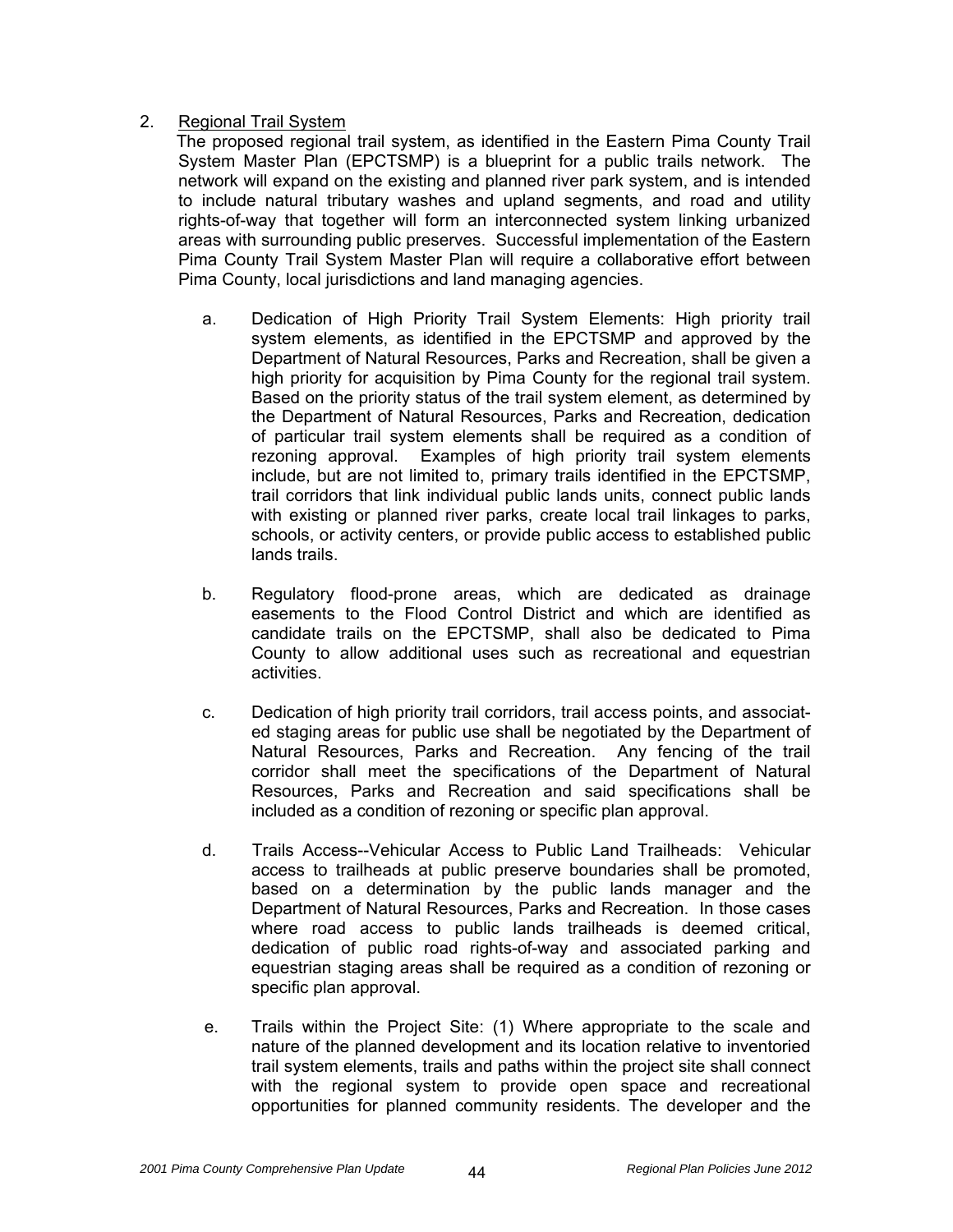Department of Natural Resources, Parks & Recreation will determine application of this policy; (2) If the project site contains a route identified on the EPCTSMP that provides irreplaceable access to a public preserve boundary, public access through the site shall be provided.

f. Concurrency of infrastructure and service delivery capability for parks and recreation, including trail system elements, shall be reviewed by staff for rezoning and specific plan-related requests, as per Regional Plan Policies, 7. Cost of Development Element Regional Plan Policies, C.1.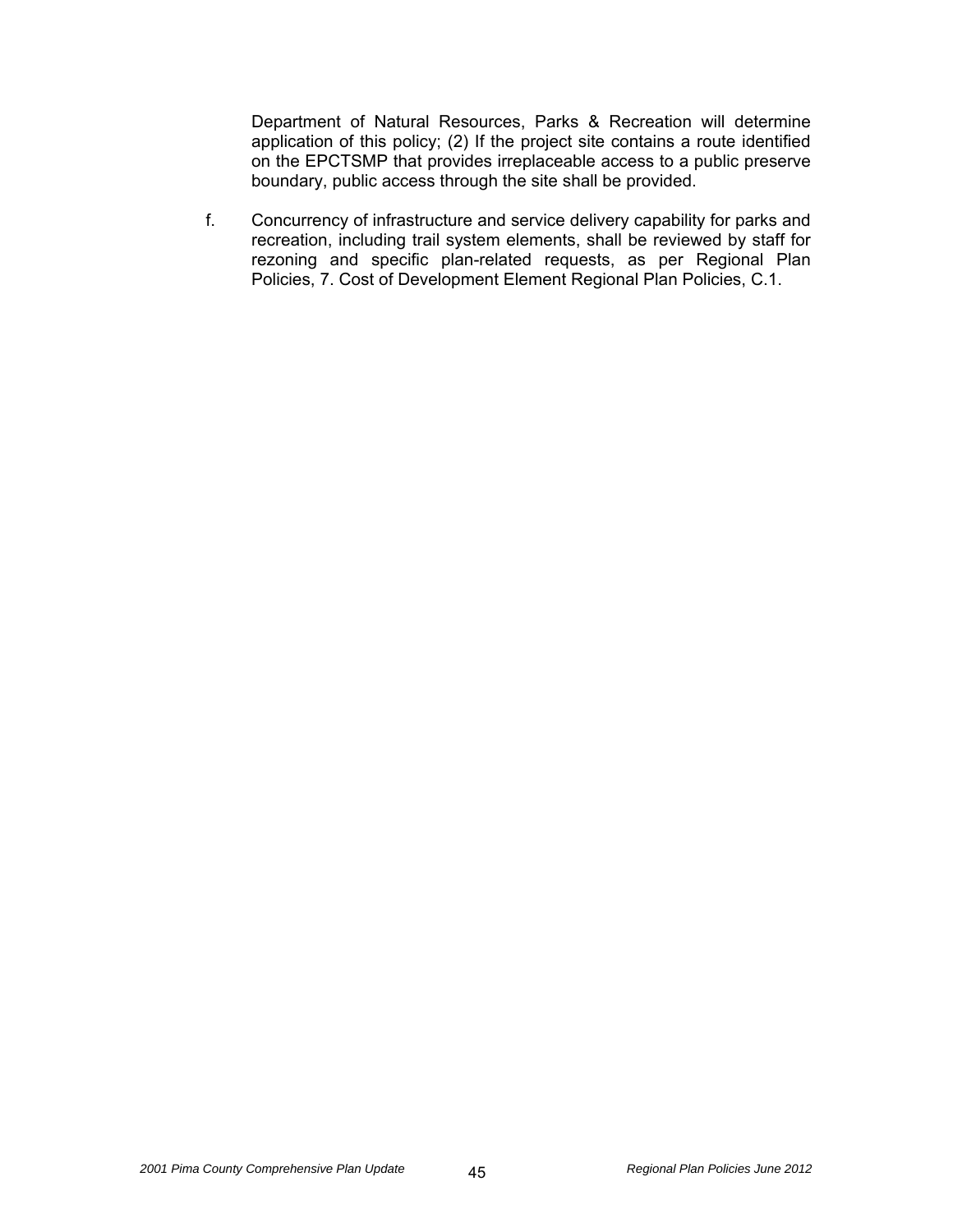#### **7. COST OF DEVELOPMENT ELEMENT REGIONAL PLAN POLICIES**

- A. Establish Urban Service Area and Urban Expansion Area districts which collectively cover areas within the urban area.
	- 1. Except as noted in A.2 below, as a means of implementing the establishment of Growth Areas and urban areas, Urban Service Area districts should be established, using the existing sewer system service area as a starting point. These districts would identify where public facilities will be provided in the near and far future and at what levels. Thus, for example, the County may focus its efforts at providing necessary infrastructure to the identified Growth Areas, while allowing infrastructure improvements in other urban areas. It may also establish time lines when facilities will be expanded into areas which may become urbanized in the future.
	- 2. While sewer system service area expansion is a useful tool in establishing Urban Expansion Area districts, it is County policy to assess sewer system connection fees on a regional basis using a system that normalizes capacity increase costs over the entire system and allocates those costs to users seeking use of the additional capacity. This ensures that all County ratepayers pay for capacity at a reasonable, affordable, and equitable rate.

For new developments requiring sewer service, the developer pays the cost of installing new sewers within the development and of connecting the development to the existing public sewer system. The County employs a system of connection fee discounts and credits to reimburse developers who install public sewer system improvements beyond those needed to serve their developments.

- B. Determine minimum Level-of-Service Standards, specific to each Urban Service Area Urban Expansion Area, for selected public infrastructure and facilities.
- C. Establish a formal Concurrency Management System:
	- 1. Proposed rezonings (including requests for waiver of the platting requirements of zoning plans) and specific plans, and requests for time extensions or modification of conditions for existing rezonings and specific plans, shall be reviewed for concurrency of infrastructure and service delivery capability to accommodate the proposed developments. Staff reports for the aforementioned process requests shall, as applicable, address adequacy of infrastructure and service delivery capability for transportation, flood control, wastewater, air quality, parks and recreation, water, and school services. As part of the staff report analysis for these requests, Public Works Departments shall follow County-wide Concurrency Review Process and Criteria provisions for rezonings and specific plans authorized by the County Administrator.
	- 2. Establish a formal permit review procedure to allow the County to determine and coordinate the individual and cumulative impacts each proposed development request will have on each of the minimum levelof-service standards identified for the urban service/expansion area where the development request is located.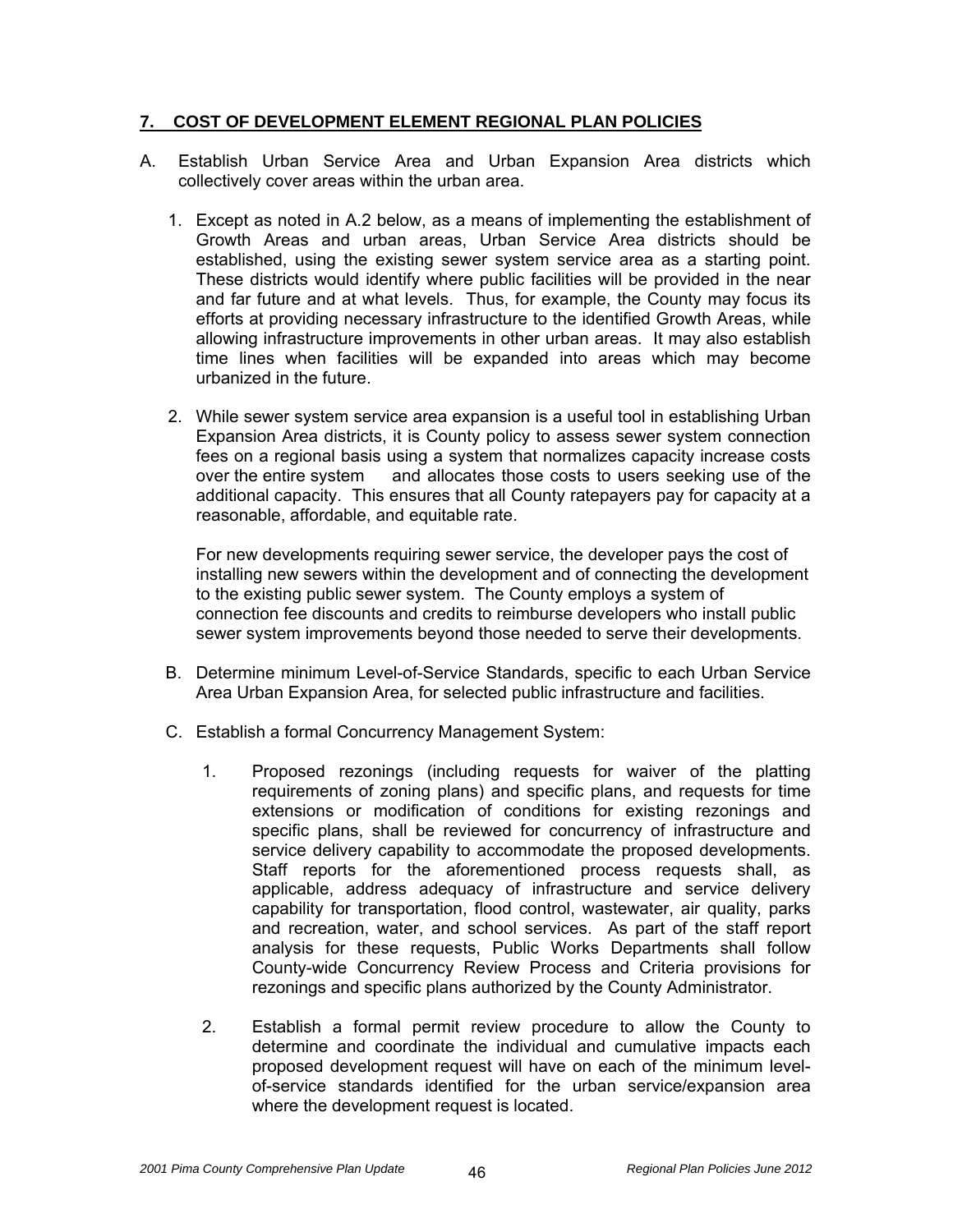D. Establish a scale of development assessment fees to finance necessary public infrastructure and facilities. Once the built-out projection of a given Urban Service Area or Urban Expansion Area has been used to calculate its total public infrastructure requirement, a total cost estimate for the area's public infrastructure can be completed. This total infrastructure cost estimate can then be used to establish equitable developer-assessment fees for each area.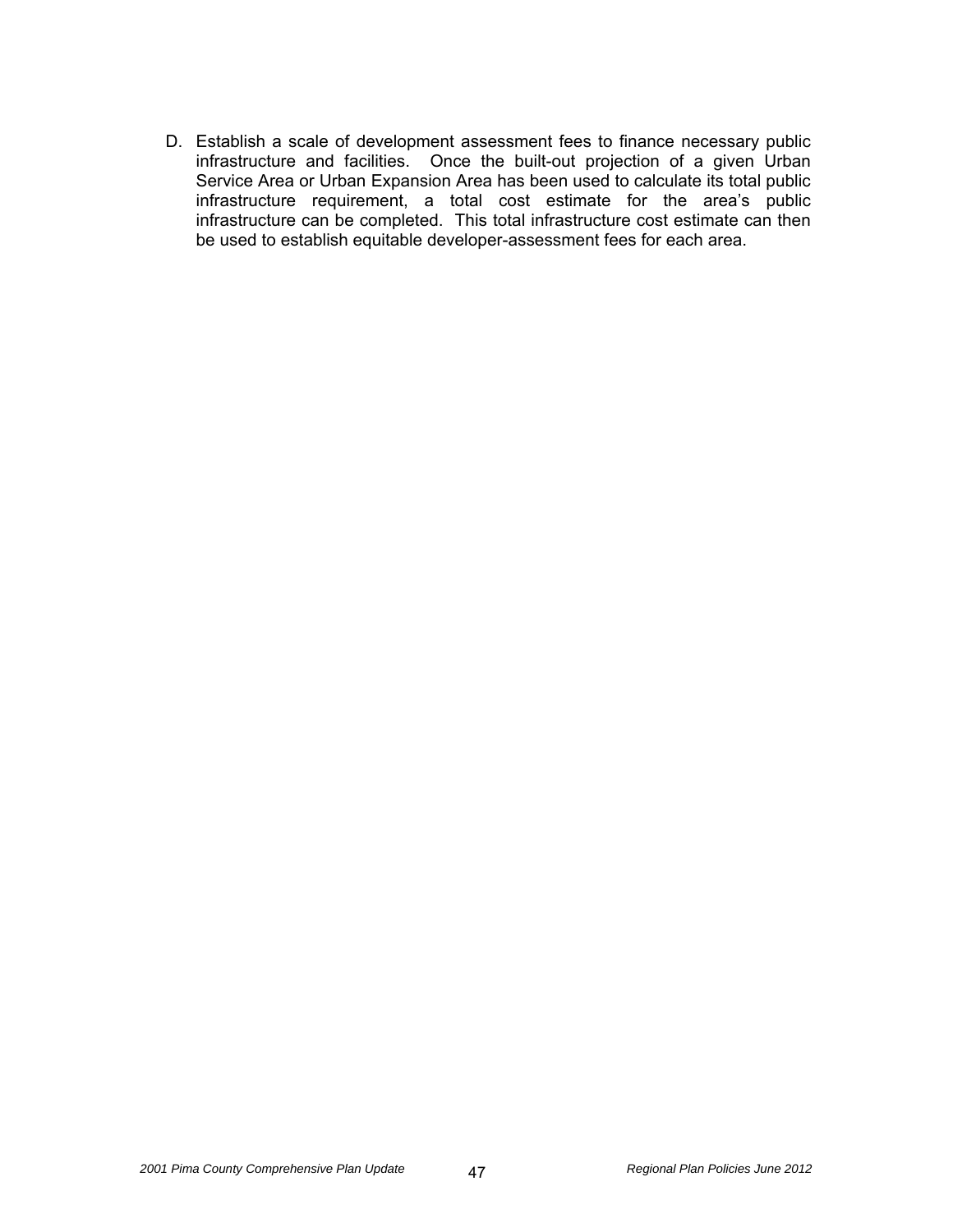# **8. MILITARY AIRPORT REGIONAL PLAN POLICIES**

 Comprehensive Plan Regional Plan Policies state County commitments to current and future actions and programs. Some regional plan policies are implemented through the rezoning process and describe various standards which apply county wide, while some are implemented through other programs or actions. Most of the policies below are from Chapter 6 (Implementation Program) of the Davis-Monthan Air Forced Base Joint Land Use Study (JLUS), describing a wide range of actions and strategies. The remainder of the policies are based on the February 2004 Board resolution, reiterating the County commitment to work proactively with the base and other entities to implement the DMAFB JLUS and take other actions to protect the interests of the community and future missions of the base, as necessary.

## A. Findings of the Board of Supervisors

 The following findings of the Board of Supervisors contained in Resolution 2004-17, dated February 17, 2004, provide the basis for Comprehensive Plan Military Airport Regional Plan Policies:

- 1. Pima County has a long history of cooperation and collaboration with Davis-Monthan Air Force Base, resulting in proactive and progressive planning and zoning activities.
- sustainability of operations at Davis-Monthan Air Force Base. 2. As growth occurs, Pima County commits to working diligently towards ensuring the development of land uses compatible with the long-term
- term exposure to high levels of noise and from increasing levels of noise. 3. Residents should be protected to a reasonable extent from continued long-
- integral to Davis-Monthan Air Force Base operations. 4. Citizens should be protected to a reasonable extent from the high level of risk associated with over-flights and the conveyance of live ordinance that are
- . February 2004 5. Recommended land use compatibility zones have been defined by the *Davis-Monthan Air Force Base / Tucson / Pima County Joint Land Use Study*,
- B. Pima County Policies
- 1. Pima County will protect the public health, safety, and welfare by consideration of the long-term sustainability of operations at Davis-Monthan Air Force Base and the effects on residents of continued long-term exposure to high levels of noise and of the high level of risks associated with over-flights and the conveyance of live ordinance as decision making components in all discretionary development decisions.
- 2. Pima County staff will provide timely notification to Davis-Monthan Air Force Base of all discretionary development requests within the "Territory within the Vicinity of Davis-Monthan Air Force Base military airport," A.R.S. §28-8461.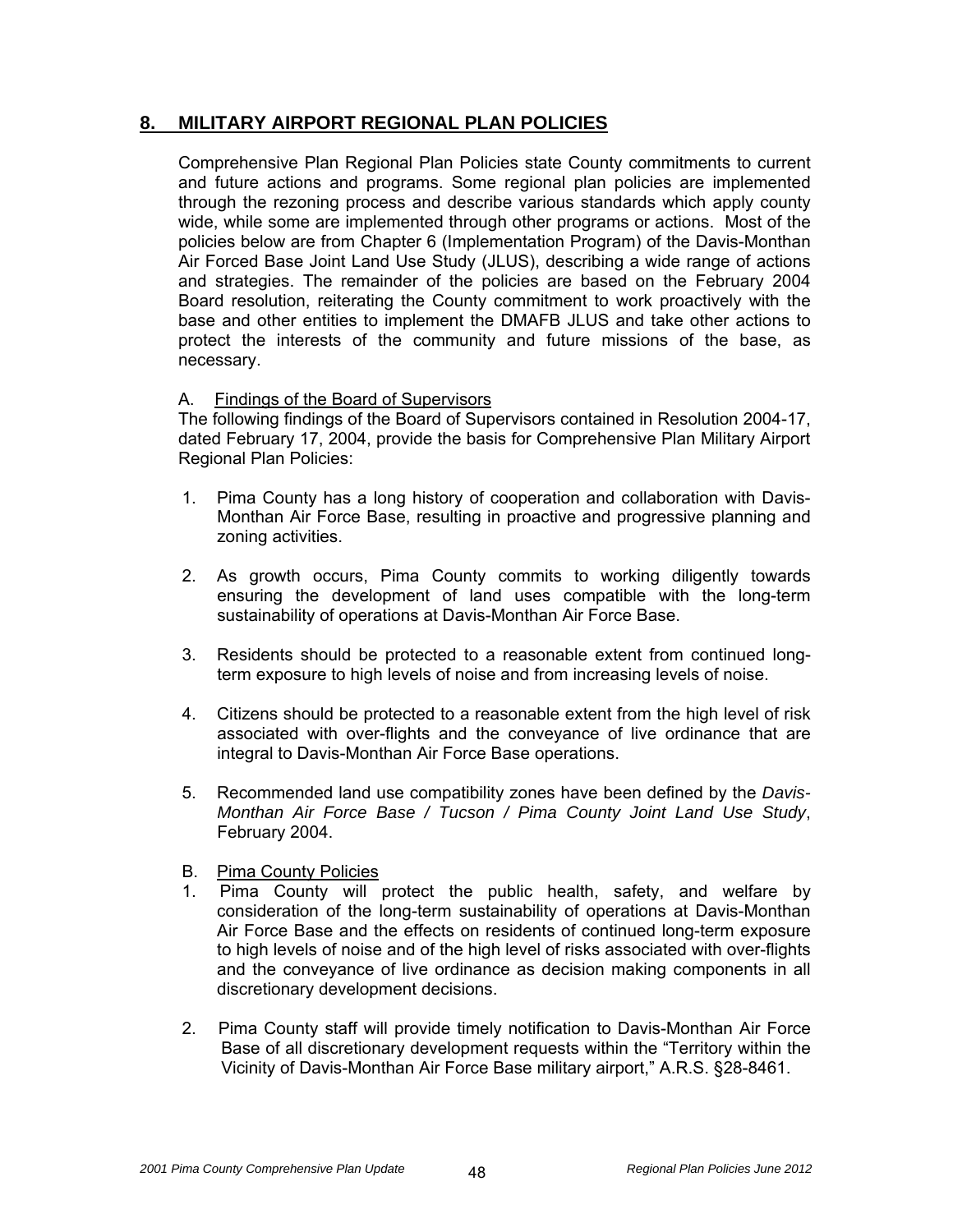- 3. Pima County staff will incorporate the comments from Davis-Monthan Air Force Base for formal consideration by the Planning and Zoning Commission and the Board of Supervisors in the hearing process for consideration of discretionary development requests.
- 4. The Pima County Board of Supervisors will work toward the implementation of the recommendations contained within the *Davis-Monthan Air Force Base / Tucson / Pima County Joint Land Use Study*, February 2004.
- 5. Pima County will integrate the recommended JLUS Compatibility Plan into its Comprehensive Plan, and will show all regulatory zones and boundaries related to Davis-Monthan Air Force Base on its Comprehensive Plan Maps, including High Noise Areas, Accident Potential Zones, Approach-Departure Corridors, Davis-Monthan Air Force Base boundary, and "Territory Within the Vicinity of Davis-Monthan Air Force Base military airport," A.R.S. §28-8461.

#### C. Joint Land Use Study Implementation Program Plan Introduction

 The *February 2004 Davis-Monthan Air Force Base / Tucson / Pima County Joint Land Use Study* (JLUS) is intended to guide the decisions made by a variety of public and private entities in relation to compatible land use around DMAFB. In addition to the State of Arizona and its agencies, DMAFB, local jurisdictions, and private interests within the area can contribute to the implementation of the recommendations of the JLUS.

 The Compatible Land Use Plan presented in Chapter 5 of the JLUS defines recommended compatible uses and performance standards that are intended to be used by Pima County and the City of Tucson and to guide development in order to protect Davis-Monthan's mission and its economic benefits, while increasing the economic diversity and viability of the community by facilitating the development of other key sectors in ways that are compatible with DMAFB mission. Implementation of the Compatible Use Plan is fundamental to achieving these goals, and integration of land use recommendations into general and comprehensive plans and zoning ordinances is a key element in implementing the JLUS. However, successful implementation requires that other tools be utilized to achieve the JLUS goals. These tools are contained in the implementation program presented in the following sections.

 This implementation program has been developed in recognition of the ongoing planning by DMAFB and jurisdictions, as well as considering the divergent viewpoints expressed through the public participation process, and the need to present strategies that realistically accomplish the goal of preserving Davis-Monthan Air Force Base and its mission. While the changing nature of economics and politics may change the scope and timing of the implementation strategies, these recommendations provide the framework and guidance for achieving longterm compatibility of development with DMAFB and its mission.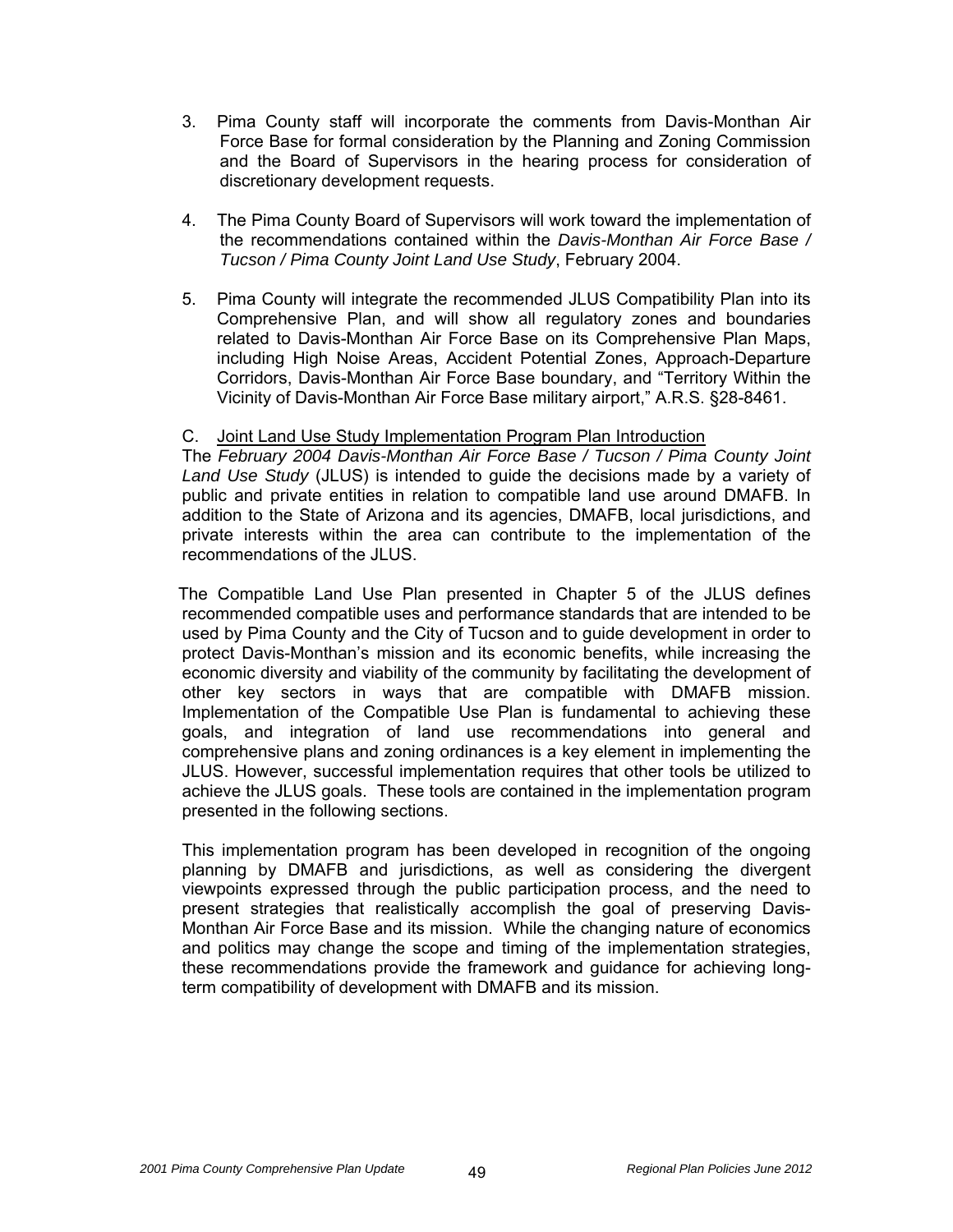The following sections present the recommended JLUS Implementation Strategies. Three aspects of implementation that are integral to the process follow a brief description of each strategy. The first aspect of implementation, "Priority/Timing," establishes the importance of the action and the time frame within which the Strategy is to be effected, as follows:

- High by January 2005,
- Moderate -- within 2 3 years, that is by January 2007, or
- Low within  $4 5$  years; that is by January 2009.

 The second aspect of implementation, "Responsible Party(s)," indicates the governmental agency, local political jurisdiction, and other parties responsible for implementing the Strategy. The third aspect of implementation, "Evaluation Measures," presents recommendations concerning review and monitoring to facilitate adjustments if the strategy is not meeting its desired results. One of the appropriate functions for the State would be to monitor the implementation and effectiveness of the recommended measures through the Arizona Department of Commerce or other State agency.

- D. Joint Land Use Study Implementation Strategy Policies
	- 1. Joint Land Use Study Recognition

While the JLUS is not adopted in the traditional sense by local jurisdictions and is not a legal document, the completion of the JLUS and its status as guidance for land use decisions in the vicinity of Davis-Monthan Air Force Base should be recognized by Pima County, the City of Tucson and DMAFB. Appendix C contains a model resolution for consideration by Pima County and the City of Tucson.

- Priority/Timing High
- Responsible Party(s) Pima County, City of Tucson, and Davis-Monthan AFB
- Evaluation Measures Resolution or similar official acknowledgement adopted in 2004

 Note: Resolutions supporting recommendations of the February 2004 JLUS were adopted by the Pima County Board of Supervisors and Tucson City Council in February 2004.

- 2. Revision of Airport Environs Zone Plans and Ordinances
	- The Compatible Land Use Plan of the JLUS study defines compatible land uses for Accident Potential Zones APZ-I, APZ-II, Approach-Departure Corridors and high-noise zones around Davis-Monthan Air Force Base. The Airport Environs Zone plans and ordinances of Pima County and the City of Tucson are the primary means of implementing the recommended compatible uses. Both the County and City should review their respective plans and ordinances to identify changes that are necessary to implement recommended compatible uses and prepare necessary amendments to the plans and ordinances for consideration and adoption by their respective governing bodies. The County and City should also utilize the notional noise contours, as recommended in the JLUS, as the basis for defining high-noise zones.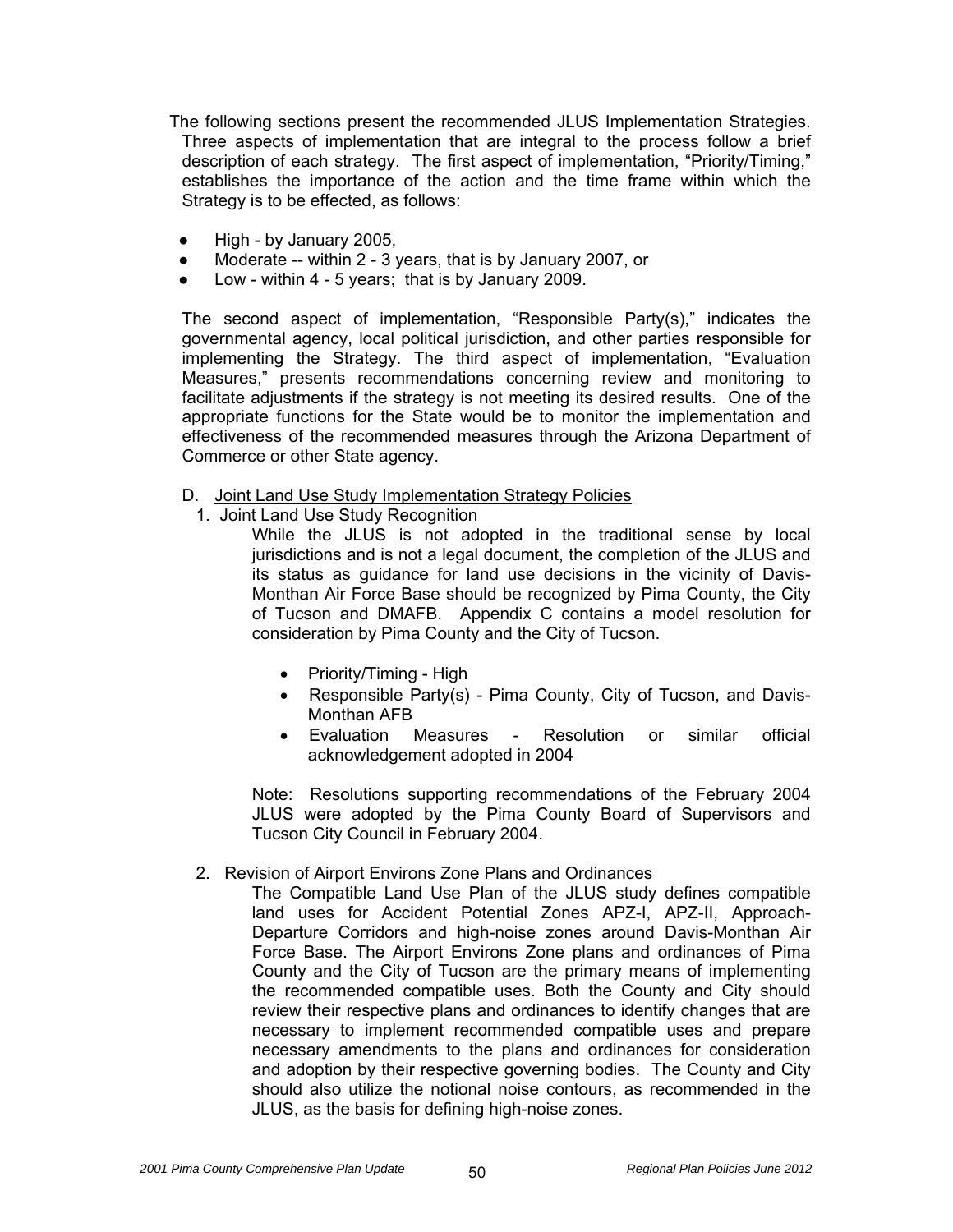- Priority/Timing High
- Responsible Party(s) Pima County and City of Tucson
- Evaluation Measures Plan and Zoning Ordinance amendments adopted in 2004
- 3. Support for Recommendations of the Governor's Military Facilities Task Force

The December 2003 Governor's Military Facilities Task Force made recommendations to the Governor relating to actions needed at the federal, State and local levels to ensure the long-term viability of military installations and resources. A number of these recommendations, including the designation of dedicated funding to assist military installation preservation and expansion projects, and the expansion of county planning and zoning authority (equivalent to current municipal authority) to enable them to better manage growth and development in areas impacted by military airports, involve legislative action and are of particular interest for implementing the JLUS recommendations for Davis-Monthan Air Force Base. The County and City, along with the DM-50 and other interested groups should actively support the implementation of the recommendations of the Governor's Military Facilities Task Force at the State level.

- Priority/Timing High
- Responsible Party(s) Pima County, City of Tucson, DM-50, and other organizations
- Evaluation Measures Enactment of the legislative recommendations of the Governor's Task Force
- 4. Support for Recommendations of the State Trust Land Reform Group
	- The State Trust Land Reform group is considering a recommendation that a mechanism be developed to allow for the exchange of land in support of planning and disposition of State Trust land in support of the long-term preservation of Arizona's military installations. The ability for the State Trust to engage in land exchanges and the ability to transfer densities and land uses between various State Trust lands is potentially an important element for achieving compatibility in the development of State Trust lands in the Approach-Departure Corridor. As the mechanism to allow this will likely require legislative action and/or a vote of the electorate to modify the State Constitution, Pima County, the City of Tucson, DM-50, and other interested organizations should actively support the recommendations of the State Trust Land Reform Group.
		- Priority/Timing High
		- Responsible Party(s) Pima County, City of Tucson, DM-50 and other organizations
		- Evaluation Measures Enactment of the legislative recommendations of the State Lands Reform Group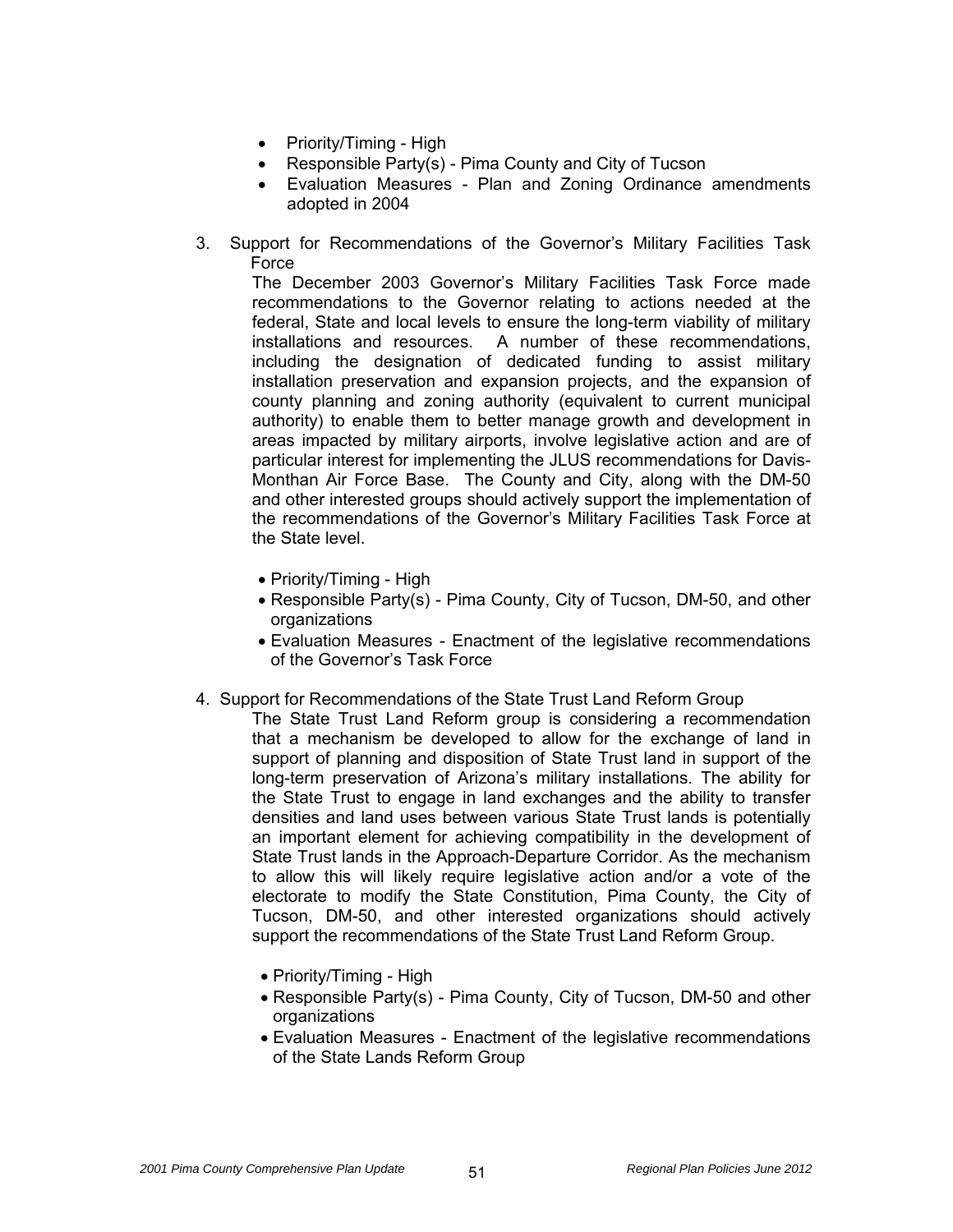5. Ongoing Organization for JLUS Implementation

 Efficient and effective communication between, Pima County, the City of Tucson, area landowners, other local organizations and Davis-Monthan AFB is critical to the successful implementation of the JLUS. To provide a means to maintain communication and coordination as the JLUS recommendations are carried out, the City, County and DMAFB should consider the formation of an ongoing coordinating committee. This committee, in addition to representatives from the County, City and DMAFB, should include representatives from area landowners and other local organizations that have an interest in compatible land use around DMAFB. This committee could also serve as the interface with the State Military Affairs Commission proposed by the Governor's Military Facilities Task Force.

- Priority/Timing High
- Responsible Party(s) Pima County, City of Tucson, Davis-Monthan AFB, area landowners and other local organizations
- Evaluation Measures Formation of committee by end of 2004; Operation of committee - Ongoing
- 6. Davis-Monthan AFB Community Initiatives Team

As a means of maintaining effective liaison between with the surrounding community, the base should consider the formation of a dedicated "Community Initiatives Team." Made up of individuals with an understanding of base operations as well as development issues, this team, working as part of the base's command structure, would focus on land use compatibility issues, and would serve as a consistent mechanism for outreach and input by surrounding communities on environmental and growth issues. The team would also be tasked with working at the staff level with other implementing organizations during the JLUS implementation process.

- Priority/Timing High
- Responsible Party(s) Davis-Monthan AFB
- Evaluation Measures Formation of Team by end of 2004; Operation of Team Ongoing
- 7. Department of Defense Land Acquisition

Pima County, the City of Tucson, and other interested groups such as DM-50 should work with the State's Congressional delegation to obtain appropriations in the Department of Defense's budget dedicated to the purchase of critical parcels around the base, especially under the primary flight paths in the APZs and Approach-Departure Corridor. In addition to working for an appropriation in the next budget year (2005), efforts should be made for additional appropriations in the years following the 2005 Base Realignment and Closure (BRAC) process.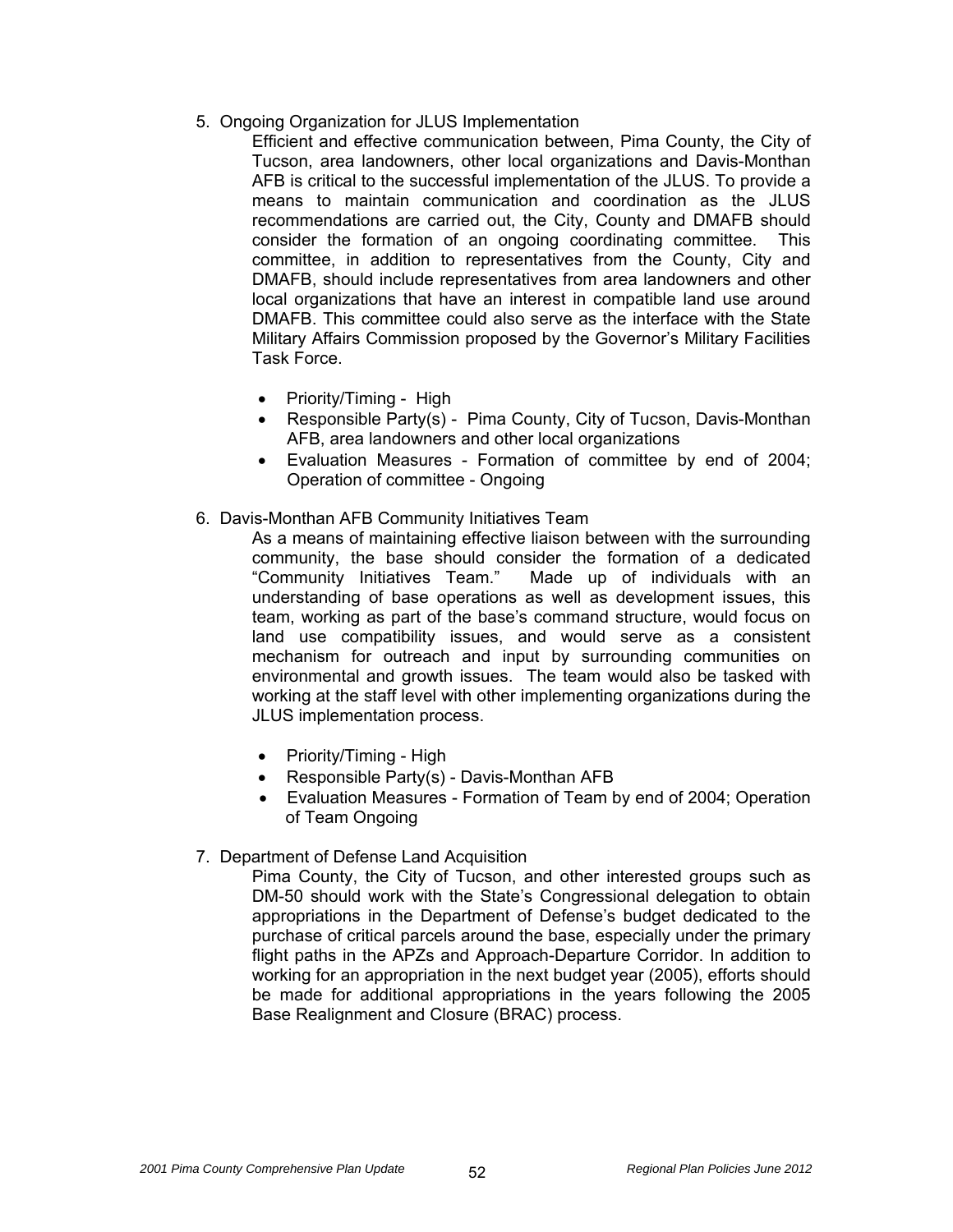- Priority/Timing High for the initial appropriation; moderate for subsequent appropriations
- Responsible Party(s) Pima County, City of Tucson, DM-50, and other organizations, Arizona Congressional delegation
- Evaluation Measures Appropriated funding in the Department of Defense (DOD) budget
- 8. Department of Defense Purchase of Conservation Easements

The Department of Defense is implementing a program of purchase of conservation easements around military installations in order to address environmental and encroachment issues. The "Bob Stump National Defense Authorization Act" for Fiscal Year 2003 (P.L. 107-314) provided new statutory authority that permits DOD to enter into agreements with eligible entities to address the use or development of real property near a military installation, and to accept on behalf of the United States Government any property or interest acquired pursuant to such agreements. The Department of Defense is working to determine how this new authority will be used, and each of the Military Departments is developing specific program guidance.

 In general terms the new authority includes the following specific elements:

- Eligible entities are States, political subdivisions or private conservation organizations. The amendment provides for the acquisition by an eligible entity of all right, title, interest in and to any real property, and sharing by the Government and the entity in acquisition costs. The amendment also requires the entity, upon request of the DOD, to transfer to the Government the minimum property or interests necessary to avoid encroachment from the use or management of the property.
- Department of Defense funds may be used for such agreements for purchase from willing sellers. It is important to note that the amendment does not provide specific funding for these purchases. The Department of Defense will determine if, and how much funding will be available for this initiative.
- The amendment also permits DOD to convey surplus real property to states or other eligible entities for conservation of natural resources.
- Pima County and the City of Tucson should work with Davis-Monthan Air Force Base and the DOD to acquire conservation easements in appropriate locations within the Approach-Departure Corridors and APZs.
	- **Priority/Timing High to Moderate**
	- Responsible Party(s) Pima County, City of Tucson, Davis-Monthan Air Force Base, Department of Defense and private landowners
	- Evaluation Measures Completed purchase of conservation easements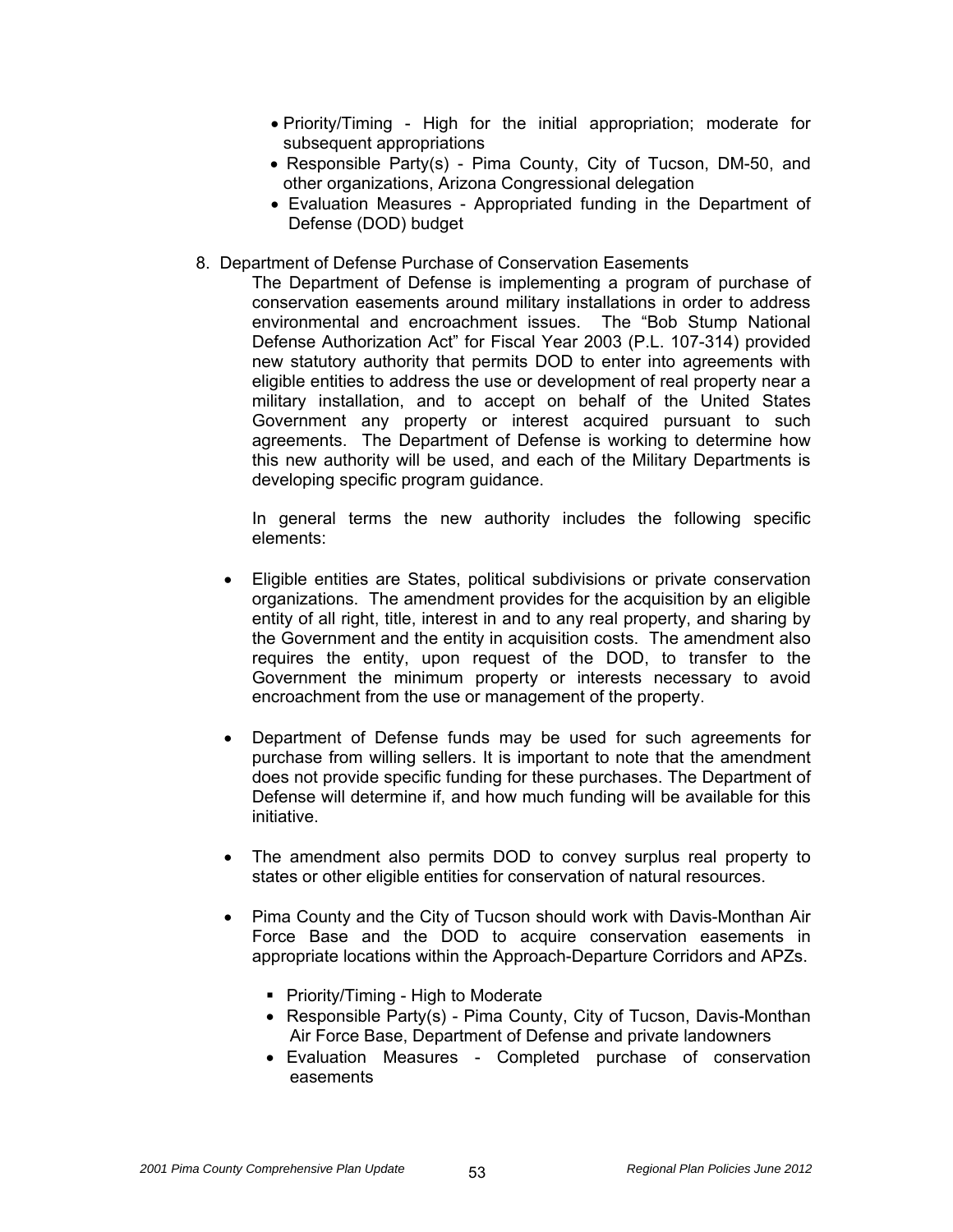- 9. Aerospace Maintenance and Regeneration Center (AMARC) Expansion Pima County and the City of Tucson should continue to facilitate the land acquisition that has been proposed involving private landowners and Davis-Monthan Air Force Base for the expansion of the AMARC. This would result in approximately 600 acres of land in one of the APZs being secured for a compatible land use.
	- Priority/Timing High
	- Responsible Party(s) Pima County, City of Tucson, Davis-Monthan Air Force Base, and private landowners
	- Evaluation Measures Completed transfer of title of land for AMARC expansion
- 10. University of Arizona Science and Technology Park Development
	- Pima County should continue to work with the University of Arizona to develop the Science and Technology Park in a way that provides compatibility with the base, while achieving the objective of developing the Park as a major economic driver for the Tucson area. Key elements to achieve compatibility include use of density transfers within the Park to shift employee density from the northern part of the park to the southern part; and limiting development of the Park to employment-generating uses within the first 30,000 feet of the Approach-Departure Corridor (specifically, that a hotel not be developed within this area and that the existing high school use be relocated)
		- Priority/Timing High to Moderate
		- Responsible Party(s) Pima County and University of Arizona
		- Evaluation Measures Compatible Development under the Science and Technology Park's Master Plan
	- 11. Land and Water Conservation Fund

The Land and Water Conservation Fund (LWCF) was established by Congress in 1964 to create parks and open spaces, protect wilderness, wetlands, and refuges, preserve wildlife habitat, and enhance recreational opportunities. The LWCF has a matching grants program that provides funds to states for planning, developing and acquiring land and water areas for state and local parks and recreation areas. These funds could be used to match state monies to purchase critical parcels of land around the Base for use as conservation/open space.

- Priority/Timing High
- Responsible Party(s) Federal and State governments
- Evaluation Measures Use of land and water conservation funds as appropriate
- 12. Military Installation Fund

One of the recommendations of the Governor's Military Facilities Task Force is the creation of a Military Installation Fund (MIF), to be administered by the State and funded by dedicated revenue at the State level. The MIF, as envisioned by the Task Force, would provide grants to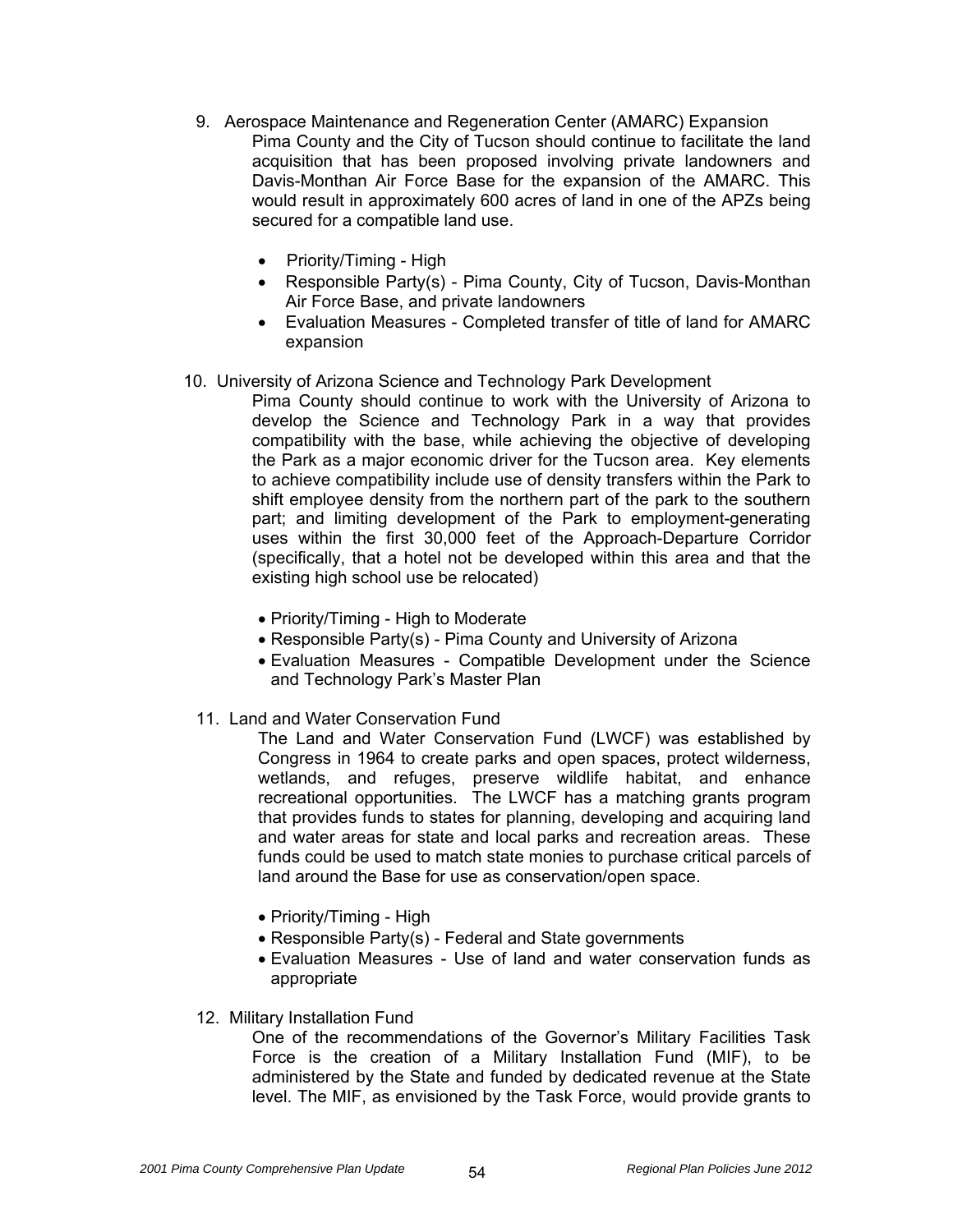local governments for land acquisition or other activities to preserve or expand military installations. If this fund is established, the County and City should consider use of MIF funding to support acquisition of land or development rights in critical areas (most likely in combination with other funding), or for other activities that would support compatible land use.

- Priority/Timing High to Moderate
- Responsible Party(s) Pima County, City of Tucson and State of Arizona
- Evaluation Measures Use of MIF funds as provided for in grant
- 13. Land Acquisition through Bonds

Pima County and the City of Tucson should consider a bond issue for purchasing land in critical areas of the APZs and Approach-Departure Corridors. Priority for purchase should be given to lands under the primary flight paths. Communities that pursue land purchase can save money by using the Greater Arizona Development Authority (GADA), which is empowered by state statute to sell bonds at a lower interest rate by subsidizing the costs of issuance. All of the municipalities surrounding the military installations/facilities are eligible for the program. Participation in the GADA program requires that there be an estimate of the total cost of the land to be purchased and a determination that GADA has enough capacity to loan.

- Priority/Timing Moderate to Low
- Responsible Party(s) Pima County, City of Tucson and Greater Arizona Development Authority
- Evaluation Measures Issuance of bonds for acquisition of land
- 14. Purchase of Development Rights

An alternative to the purchase of land is the purchase of development rights, which would be negotiated with the owner of the development rights. Participation in the purchase of development rights would be voluntary on the part of the owner. This type of acquisition may be effective in appropriate situations and areas, particularly where the issue of compatibility involves density of development rather than the type of land use proposed. When development rights are purchased, a landowner is paid fair market value for the rights that are purchased. The value of the purchased rights is roughly equal to the value of the land without any special restriction less the value of the land with the land use restrictions. The use of this strategy would be dependent on securing funding for the purchase through one of the other strategies identified in this chapter.

- Priority/Timing High to Moderate
- Responsible Party(s) Federal government, State government, and local jurisdictions
- Evaluation Measures Development Rights are purchased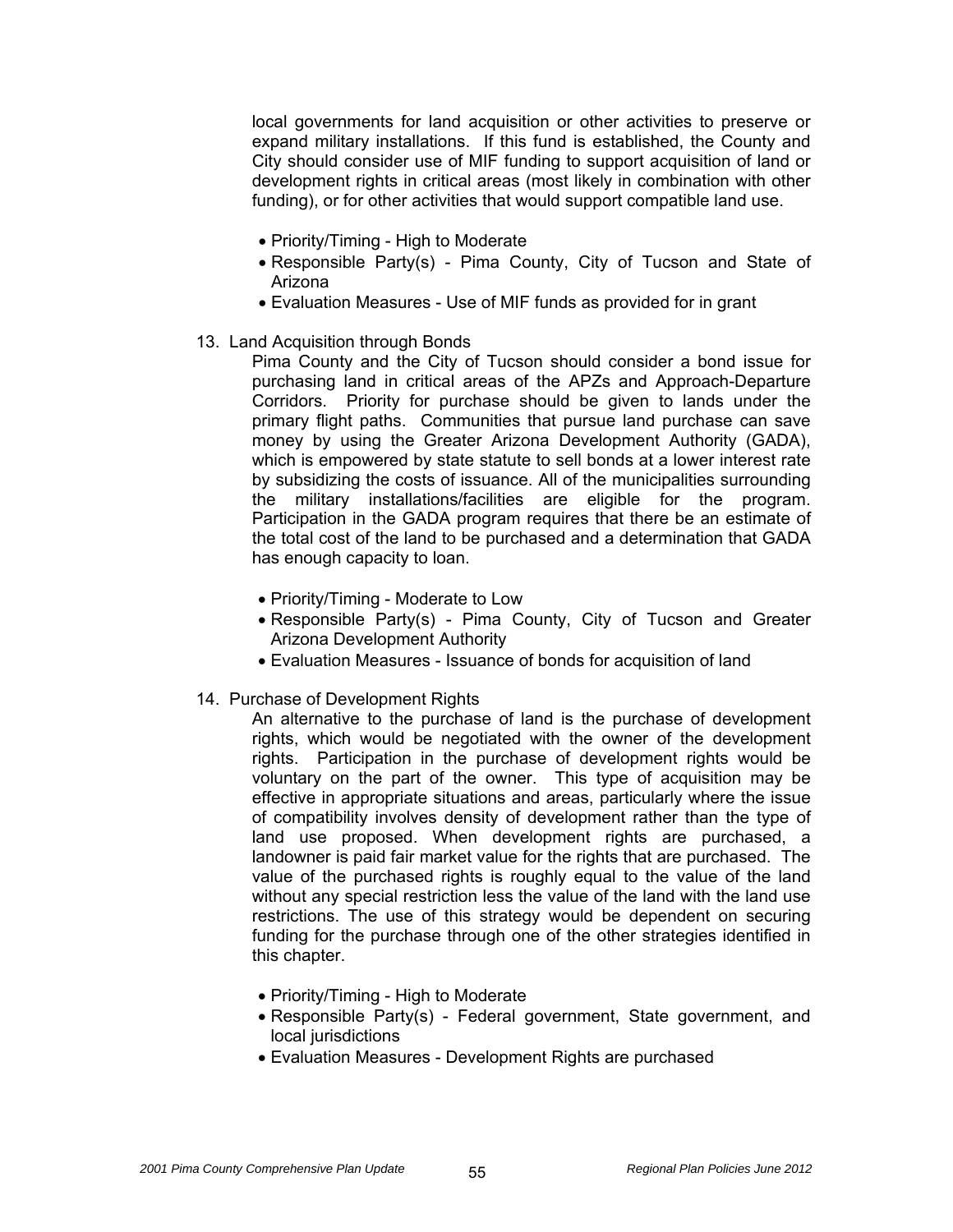15. Transfer of Development Rights

The use of Transfer of Development Rights (TDRs) can reduce the intensity and density of use in areas identified as significant to preserving the base's mission while increasing density in other areas by encouraging local political jurisdictions to create incentives for developers to use the density transfer technique in appropriate situations and areas in proximity to the base. The transfer of development rights is similar to the purchase of development rights, except rather than a public agency buying development rights, which are then in effect "retired," the landowner is compensated by having the permitted uses of other land expanded or intensified. The land to which the rights are transferred may be either owned by the landowner, or by someone else. In the latter case, compensation is paid to the "sending" landowner by the "receiving" landowner. Participation in TDR programs would be voluntary on the part of the landowner(s). Under the TDR scenario, the use of land currently zoned for lower intensity use outside the APZs could be modified to allow higher density development at the same time the use of land in the APZs currently zoned to permit higher density development would be restricted to lower density use.

- Priority/Timing High to Moderate
- Responsible Party(s) Local jurisdictions
- Evaluation Measures TDR programs are adopted by the City of Tucson (and could be by Pima County, if State legislation is enacted to allow the County to use TDRs)
- 16. Partnerships with Non-Governmental Organizations to Facilitate Transfers of Development Rights

Governmental or non-governmental entities such as the Trust for Public Land (TPL), may acquire development rights for land adjacent to a military installation or facility, especially for land in the high hazard and noise zones, and dedicating it to uses compatible with military missions or to transferring those lands to public ownership for conservation or open space uses. TPL also has a program to assist communities in pursuing a preservation ballot initiative, providing services that include political analysis and campaign strategy.

- Priority/Timing High to Moderate
- Responsible Party(s) Local jurisdictions and TPL or other entity
- Evaluation Measures TDR programs are adopted by the City of Tucson (and by Pima County, if State legislation is enacted to allow the County to use TDRs)
- 17. Noise Attenuation Retrofit Program

The City of Tucson should work with the State's Congressional delegation to secure a Department of Defense funded and administered program for noise attenuation retrofitting of homes in the high-noise zones that is similar to the program that Tucson International Airport has had in operation since 1992. Through grants from the Federal Aviation Administration and the Arizona Department of Transportation, the Tucson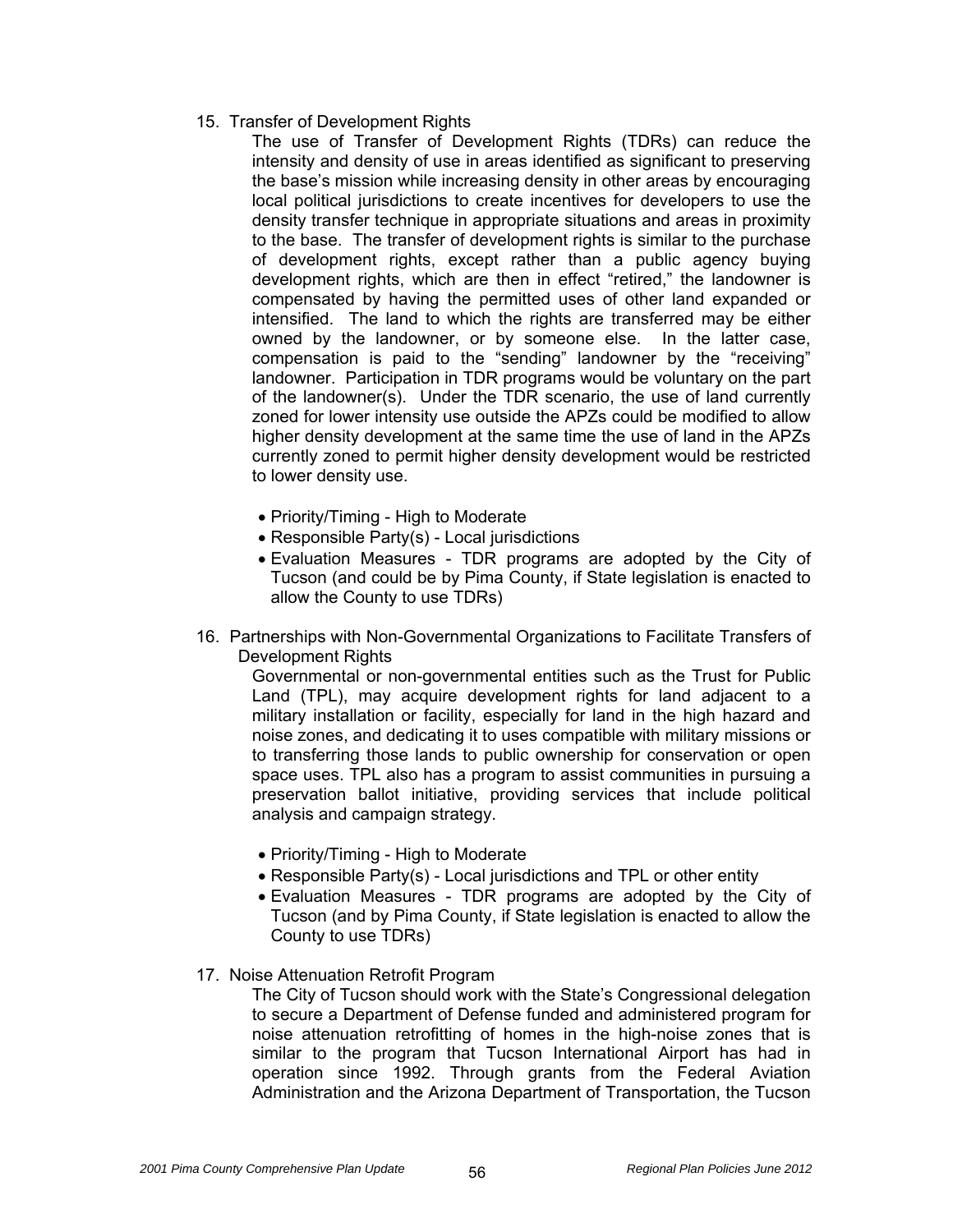Airport Authority is providing acoustic treatment to approximately 1,400 homes within the highest noise areas. Permanent-structure residences in the 65 Ldn noise contour and the 70 Ldn noise contour are eligible for the program. At no cost to eligible homeowners, the residences are retrofitted with acoustic windows and doors, ventilation systems are modified, and other improvements are made to drastically reduce interior noise levels.

- Priority/Timing High to Moderate
- Responsible Party(s) City of Tucson, State Congressional delegation, Department of Defense, and Davis-Monthan Air Force Base
- Evaluation Measures Noise Attenuation Retrofit Program in place
- 18. Adaptive Reuse of Julia Keen School

With the anticipated closure of Julia Keen School, which is located in ADC-1 an APZ northwest of the main Davis-Monthan runway, there is a need to find an adaptive reuse for the school that is compatible both with the operation of Davis-Monthan and with the surrounding neighborhood. The City of Tucson should work with the Tucson Unified School District and the Julia Keen neighborhood to bring an appropriate adaptive reuse to the school building so that it remains an asset for the neighborhood.

- Priority/Timing High
- Responsible Party(s) City of Tucson, Tucson Unified School District, local residents, and neighborhood organizations
- Evaluation Measures Implementation of adaptive reuse
- 19. Enhanced Local Notification and Disclosure

The Governor's Military Facilities Task Force is recommending that current notification and disclosure provisions in State law for military facilities be strengthened, including a recommendation that the Arizona Department of Real Estate develop a "rule" to strengthen and standardize the notification process for its licensees. Increasingly, communities have determined that there is value to their citizens in going beyond the minimum public notification and disclosure standards outlined in State law. Greater understanding of local military operations can also enhance the sustainability of the base by building support for the base's mission. Specific mechanisms to enhance public notification and disclosure may include:

- Requiring notices and maps to be posted in real estate sales and leasing offices, including identification of noise contours
- Requiring notices placed in model home complexes and sales offices advising potential buyers that the area is subject to military aircraft overflight.
- Requiring avigation easements and indemnification/release of liability language on all recorded subdivision plats
- Installing overflight signage at roadway intersections within the noise contour lines